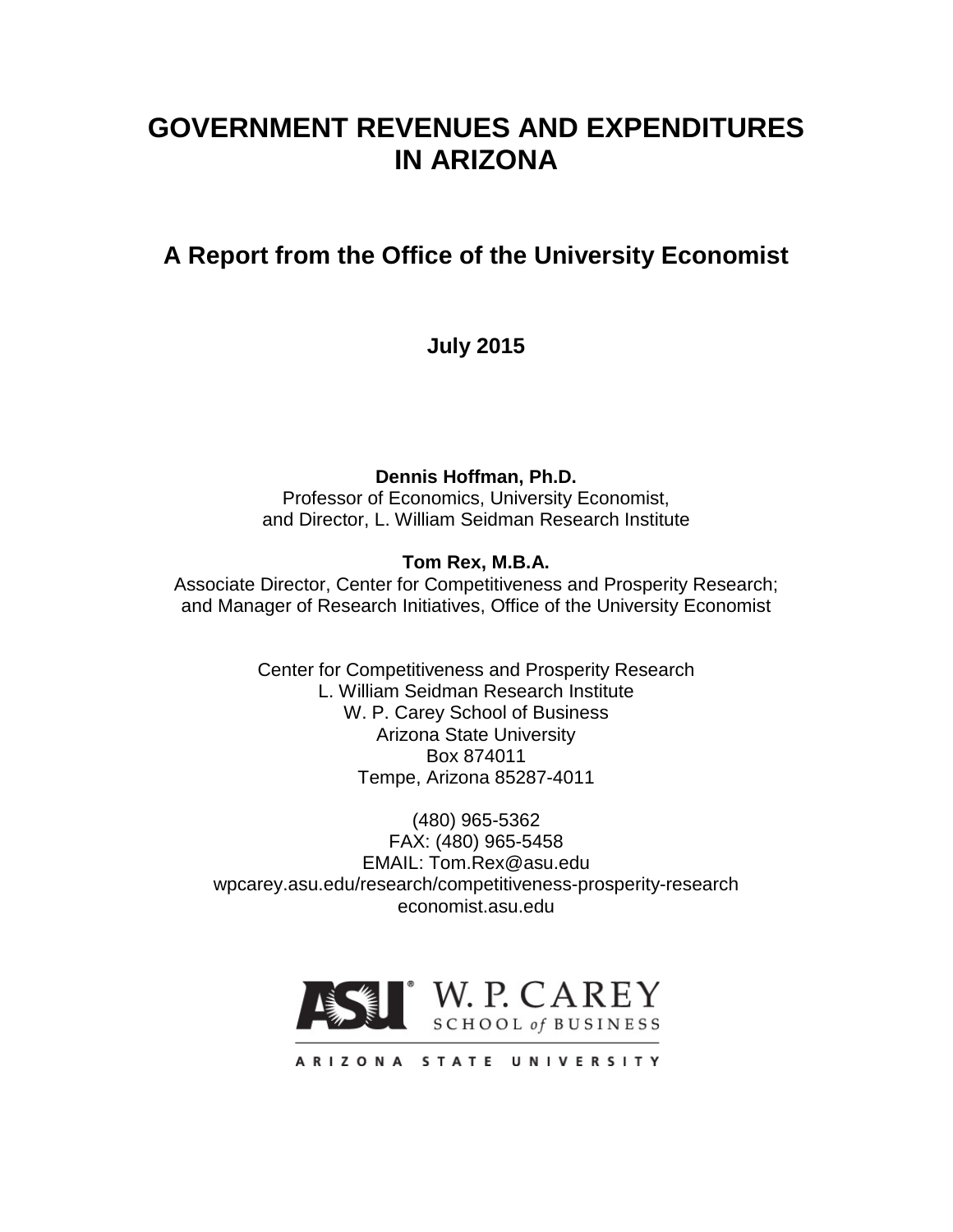# **TABLE OF CONTENTS**

| Summary                                                    |    |
|------------------------------------------------------------|----|
| Introduction                                               | 7  |
| Description of Data                                        | 9  |
| Standardization of Data                                    | 14 |
| Revenues                                                   | 18 |
| <b>Expenditures</b>                                        | 28 |
| Funding for Elementary and Secondary Education Per Student | 52 |
| <b>Funding for Higher Education Per Student</b>            | 58 |
| <b>Funding for Corrections Per Inmate</b>                  | 64 |
| <b>Funding for Social Services Per Recipient</b>           | 65 |

# **LIST OF TABLES**

| 1. Example of Various Data Standardizations                                            | 17 |
|----------------------------------------------------------------------------------------|----|
| 2. Arizona State Government General Fund Ongoing Revenue                               | 19 |
| 3. Arizona State and Local Government Revenue                                          | 24 |
| 4. Arizona State Government Budget for Major Agencies, Fiscal Year 2016                | 30 |
| 5. Percent Change in Arizona State Government Budget for Major Agencies Per \$1,000 of | 31 |
| Personal Income                                                                        |    |
| 6. Arizona State and Local Government Expenditures                                     | 43 |
| 7. Arizona State and Local Government Capital and Noncapital Expenditures              | 44 |
| 8. Public Elementary-Secondary Education Current Operations Funding in Arizona         | 53 |
| 9. Public Elementary–Secondary Education Revenue in Arizona                            | 54 |
| 10. Public Elementary–Secondary Education Expenditures in Arizona                      | 56 |
| 11. Public Higher Education Finance in Arizona                                         | 60 |
|                                                                                        |    |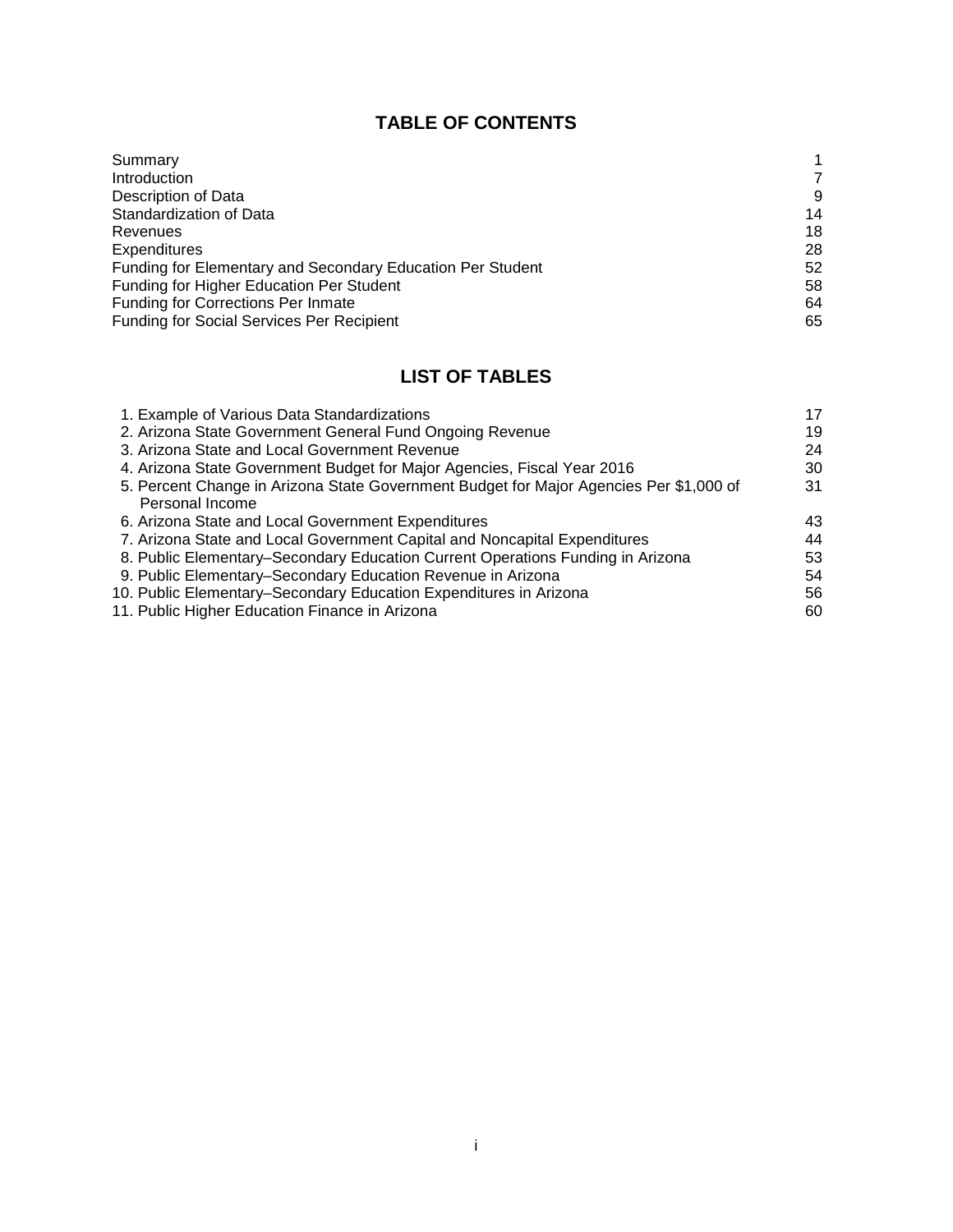# **LIST OF CHARTS**

| 1. Arizona State Government General Fund Ongoing Revenues and Expenditures Per \$1,000<br>of Personal Income                                             | 20       |
|----------------------------------------------------------------------------------------------------------------------------------------------------------|----------|
| 2. Arizona State Government Revenues Per \$1,000 of Personal Income<br>3. Estimate of Annual Change in Arizona State Government General Fund Ongoing Tax | 21<br>22 |
| Revenue Due to Statutory Changes, in Millions of Unadjusted Dollars                                                                                      |          |
| 4. Arizona State Government General Fund Ongoing Revenue Per \$1,000 of Personal<br>Income                                                               | 22       |
| 5. Changes in Arizona State Government Ongoing Tax Revenue in Millions of Adjusted                                                                       | 23       |
| <b>Dollars</b><br>6. State and Local Government Revenue Per \$1,000 of Personal Income, Arizona as a                                                     | 26       |
| Percentage of the National Average<br>7. State and Local Government Own-Source Revenue Per \$1,000 of Personal Income,                                   | 26       |
| Arizona as a Percentage of the National Average                                                                                                          |          |
| 8. State and Local Government Taxes Per \$1,000 Of Personal Income, Arizona as a<br>Percentage of the National Average                                   | 27       |
| 9. Appropriations Limit, Arizona State Government                                                                                                        | 29       |
| 10. Arizona State Government Expenditures Per \$1,000 of Personal Income                                                                                 | 33       |
| 11. Close-Up of Arizona State Government Expenditures Per \$1,000 of Personal Income                                                                     | 34       |
| 12. Arizona State Government Expenditures Per \$1,000 of Personal Income, Department of<br>Education                                                     | 35       |
| 13. Arizona State Government Expenditures Per \$1,000 of Personal Income, Universities and                                                               | 36       |
| <b>Board of Regents</b>                                                                                                                                  |          |
| 14. Arizona State Government Expenditures Per \$1,000 of Personal Income, Arizona Health                                                                 | 37       |
| Care Cost Containment System                                                                                                                             |          |
| 15. Arizona State Government Expenditures Per \$1,000 of Personal Income, Departments of<br>Economic Security and Child Safety                           | 38       |
| 16. Arizona State Government Expenditures Per \$1,000 of Personal Income, Department of                                                                  | 39       |
| <b>Health Services</b>                                                                                                                                   |          |
| 17. Arizona State Government Expenditures Per \$1,000 of Personal Income, Departments of<br><b>Corrections and Juvenile Corrections</b>                  | 40       |
| 18. Arizona State Government Expenditures Per \$1,000 of Personal Income, Department of                                                                  | 41       |
| Transportation                                                                                                                                           |          |
| 19. Arizona State Government Expenditures Per \$1,000 of Personal Income, Other Than 12                                                                  | 42       |
| Largest Agencies                                                                                                                                         |          |
| 20. State and Local Government Expenditures Per \$1,000 of Personal Income, Arizona as a                                                                 | 45       |
| Percentage of the National Average                                                                                                                       |          |
| 21. State and Local Government Expenditures Per \$1,000 of Personal Income by Category,                                                                  | 46       |
| Arizona as a Percentage of The National Average                                                                                                          |          |
| 22. Number of Students at Public Elementary and Secondary Schools Per 1,000 Residents                                                                    | 52       |
| 23. Public Elementary and Secondary Education Noncapital Expenditures, Arizona as a                                                                      | 57       |
| Percentage of the National Average                                                                                                                       |          |
| 24. Number of Full-Time-Equivalent Students at Public Institutions of Higher Education Per<br>1,000 Residents                                            | 59       |
| 25. Noncapital Funding for Public Institutions of Higher Education Per Full-Time-Equivalent                                                              | 61       |
| Student, Arizona as a Percentage of the National Average                                                                                                 |          |
| 26. Number of Inmates Per 1,000 Residents in Arizona                                                                                                     | 64       |
| 27. Expenditures Per Inmate Per \$1,000 of Per Capita Personal Income in Arizona                                                                         | 65       |
| 28. Number of AHCCCS Recipients Per 1,000 Residents in Arizona                                                                                           | 66       |
| 29. Expenditures Per AHCCCS Recipient Per \$1,000 of Per Capita Personal Income in Arizona                                                               | 67       |
| 30. Number of Recipients of Family Assistance Programs Per 1,000 Residents in Arizona                                                                    | 68       |
| 31. Payments Per Family Assistance Program Recipient Per \$1,000 of Per Capita Personal                                                                  | 69       |
| Income in Arizona                                                                                                                                        |          |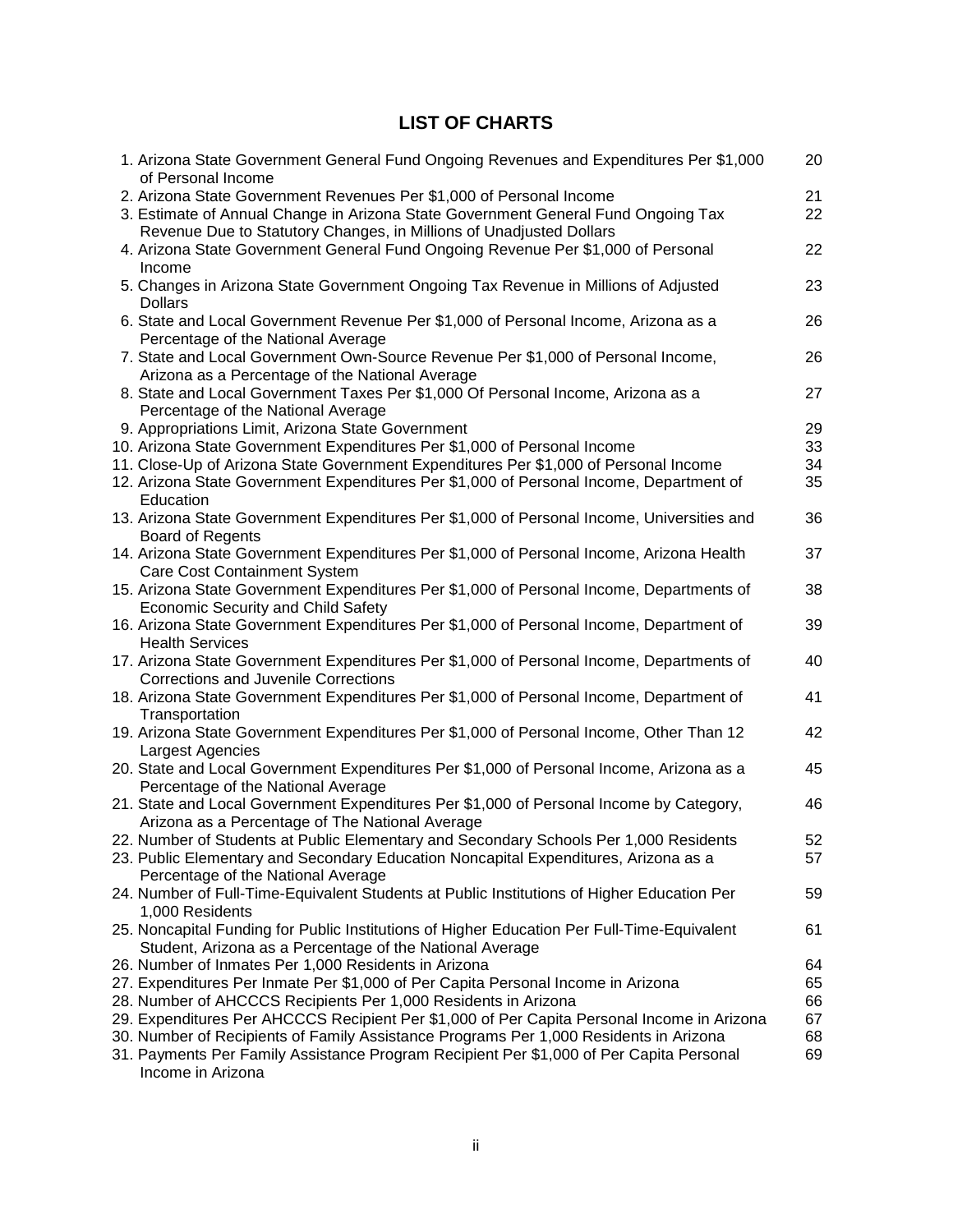#### **SUMMARY**

Government spending in Arizona per \$1,000 of personal income has dropped since fiscal year 1992 regardless of whether spending is measured by the state government general fund, total state appropriations, total state authorized spending, or the combination of all state and local governments. The decline has been necessary because of the loss of government revenue that has resulted from a series of legislatively passed tax reductions that began to be implemented in fiscal year (FY) 1993 — the period from July 1, 1992 through June 30, 1993.

Before the late 1960s, government revenues and expenditures in Arizona relative to personal income were above the national average. Through the 1970s and 1980s, the level was similar to the U.S. average. Since the early 1990s, the level has fallen to well below the national average.

#### **Background**

Analyses of government finances — revenues and expenditures — by state may have any of several motivations. One may be to make an extensive comparison of states on the amounts of public revenue and public expenditures. State and local government finance must be combined since the responsibility to raise revenue and provide services for a particular public function may be assigned to state government in one state and to local governments in another state. Revenues collected by state and local governments from all sources — including taxes, user fees, and federal funds — are included in a comprehensive analysis. If possible, capital outlays construction costs and purchases of land, buildings, and major equipment — are separated from other expenditures. Comprehensive state and local government revenue and expenditure data are available from the U.S. Census Bureau, but the latest figures are for fiscal year 2012.

A more narrow study may have the goal of assessing "public support" for a particular government function. In this context, "public support" generally means the use of tax revenue to fund a particular program, such as elementary and secondary (K-12) education. An analysis of public support generally combines state and local government support, though there may be reasons to undertake an analysis of only state government support. The Census Bureau's government finance data are not useful for a study of public support, since no distinction is made regarding the source of funding (tax revenue, user fees, federal funds, other) used to provide for the expenditures by government function.

In Arizona, the Joint Legislative Budget Committee (JLBC) provides a considerable amount of data related to state government finance, including revenues collected through FY 2014 and appropriations and estimates of other authorized spending through FY 2016. Studies of state government finance usually focus on the general fund, but limiting analyses to the general fund results in an incomplete and perhaps misleading assessment. Yet if the purpose of a study is to assess public support, broadening the analysis to include appropriations from other funds can produce an even more misleading portrayal. While the general fund overwhelmingly consists of tax revenues, other funds include user fees and some federal monies. Moreover, some tax revenue is not appropriated, instead being placed in a "not appropriated" category along with funds from the federal government and other sources.

Thus, without collecting more detailed data, it is not possible to fairly assess public support for most programs. The exceptions are for K-12 education, using a detailed report from the Census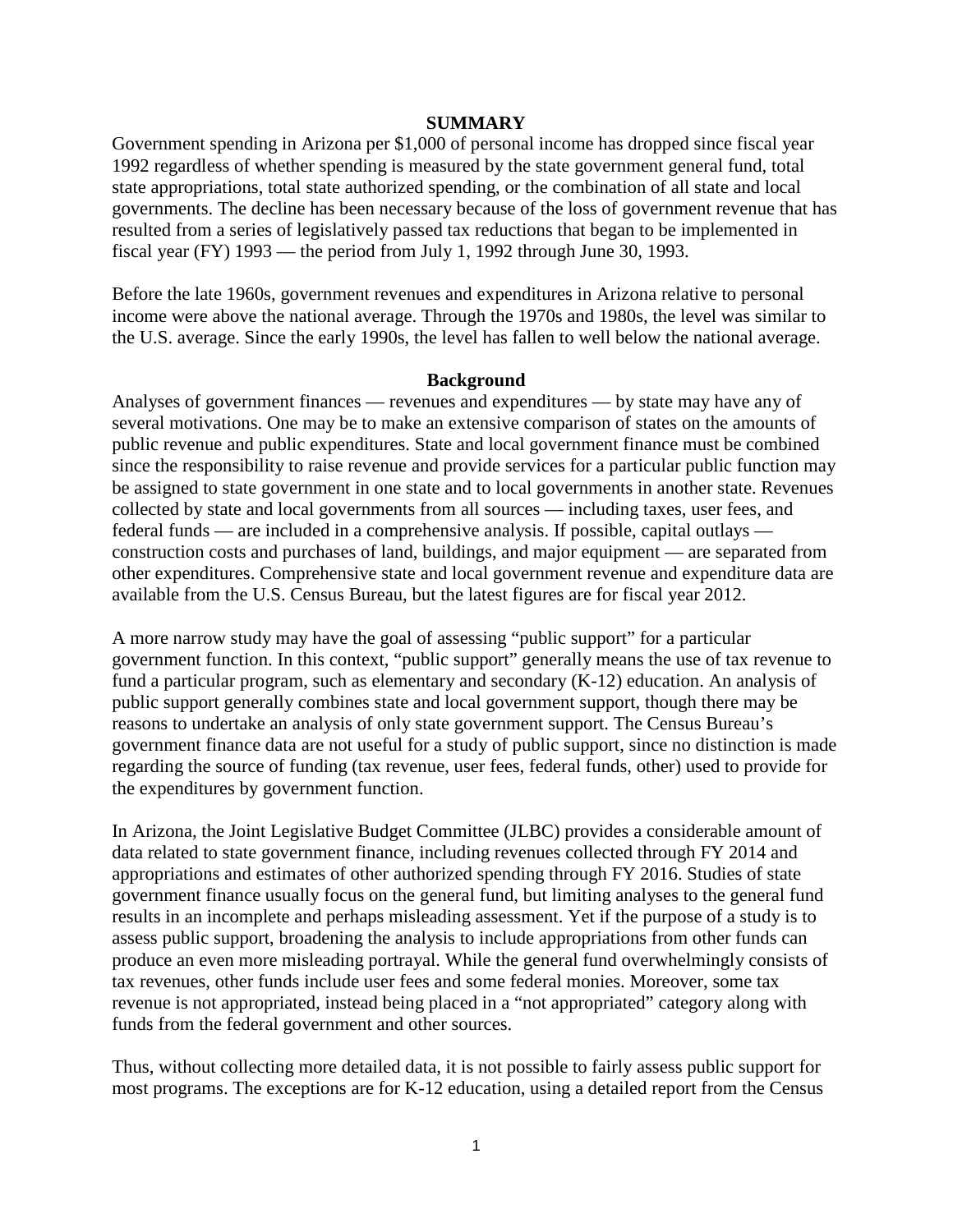Bureau, and for higher education, using a report produced by the State Higher Education Executive Officers Association.

In any analysis of government finance, data used to examine changes over time must be adjusted for inflation and for changes in the size of the state. Data that compare states must be adjusted for differences in size and in the cost of living. Population and personal income are the most commonly used measures of size. In states in which per capita personal income is considerably different from the national norm, such as Arizona, the choice of the measure of size significantly impacts the analysis of public finance. Generally, personal income is the preferred measure to adjust revenues since it considers the ability of a state's residents to pay taxes and user fees.

To adjust expenditure data for a given year that are compared across states, personal income has a significant limitation. If policymakers in a state with below-average per capita personal income, such as Arizona, limit certain types of expenditures due to the below-average ability of its taxpayers to pay taxes, the result may be to perpetuate the state's low prosperity. The two most important economic development factors — the quality/availability of the labor force (of which education is a key) and the quality/availability of the physical infrastructure — are heavily dependent on public-sector spending.

#### **Government Finance**

#### **State Government General Fund Revenues and Expenditures**

Due to a series of legislatively passed tax reductions that began to be implemented in FY 1993, revenue for the state government general fund has fallen substantially, by an estimated \$3.7 billion in FY 2015. This figure will become larger, as tax reductions already passed will continue to phase in through FY 2019. Relative to personal income, ongoing general fund revenue in FY 2014 was 32 percent less than the historical average from before FY 1993.

Between FYs 1992 and 2014, ongoing general fund revenue fell 34 percent relative to personal income. More than 90 percent of the decline in revenue resulted from tax reductions implemented since FY 1993; the remainder is due to the incomplete economic recovery from the last recession. Decreases of more than 20 percent relative to personal income occurred in each of the major tax and nontax sources of revenue except for the insurance premium tax; its revenue increased 12 percent. The state-levied property tax was eliminated and reductions in the motor vehicle license tax resulted in none of its revenue going to the general fund.

Given the requirement for a balanced state government budget, any decrease in revenue must be matched by a similar drop in expenditures. Between FYs 1992 and 2016, ongoing general fund appropriations fell 34 percent relative to personal income. The decrease in appropriations effectively is larger than this for programs that were part of the general fund in FY 1992. Since then, additions to general fund spending obligations, such as capital funding for school construction, were made without an increase in general fund revenue.

The percent change between FYs 1992 and 2016 in general fund appropriations varies substantially by state agency. Among the larger agencies, the only increase relative to personal income was 4 percent for the Department of Corrections. Reductions were between 15-and-38 percent to AHCCCS (the Arizona Health Care Cost Containment System, the state's alternative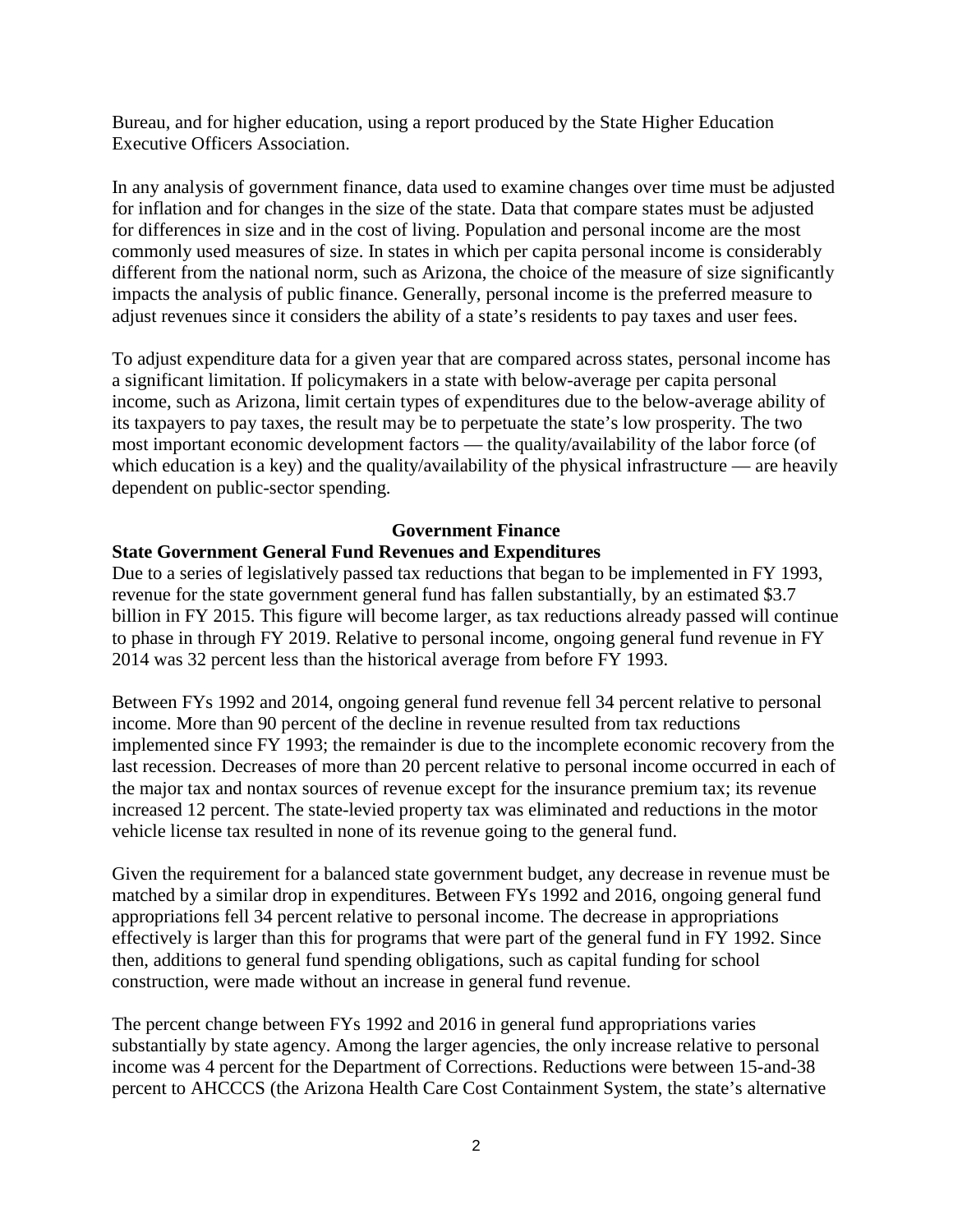to the federal Medicaid program) and the Departments of Economic Security/Child Safety, Education, Health Services, and Public Safety. The reduction to the university system was much larger at 68 percent. The aggregate of agencies other than the 12 largest were cut 70 percent.

#### **Other State Government Revenues and Expenditures**

The general fund accounts for only 29 percent of the state's total authorized spending in FY 2016. Appropriations from other funds account for 11 percent, and unappropriated spending is 60 percent of the total. Since appropriations from other funds and other authorized spending have not declined, the magnitude of the decreases in revenues and expenditures shrinks as the analysis is broadened beyond the general fund.

The legislatively passed tax reductions have not had much effect on other funds, while voterapproved increases to the tobacco tax and the general sales tax between 1994 and 2006 raised nearly \$900 million in FY 2014. Some of this tax revenue is used for appropriations from other than the general fund while some is spent without being appropriated. Even considering these tax increases, the net effect on state government revenue from tax changes implemented since FY 1993 was a decline of approximately \$2.8 billion in FY 2015. Moreover, revenue from the tax increases is dedicated to certain purposes and therefore cannot serve as a substitute for many of the spending reductions.

Increases in user fees and federal funding also have boosted the revenue to some state government funds. For example, appropriations for universities from other than the general fund jumped 95 percent relative to personal income between FYs 1992 and 2016, but almost all of this funding gain was due to substantial increases in university tuition rates. Overall, a 69 percent rise in appropriations from state funds other than the general fund offset some of the drop in general fund appropriations — total state government appropriations fell 22 percent relative to personal income between FYs 1992 and 2016.

Much of the unappropriated monies also are dedicated and are not substitutable for reduced appropriations from the general fund. Unappropriated spending rose 11 percent relative to personal income between FYs 1992 and 2016. Some of the agencies providing social services the Department of Health Services and AHCCCS — experienced increases of more than 100 percent in unappropriated funding; small increases were realized by the Departments of Education and Public Safety. In contrast, most agencies experienced a decrease in unappropriated funding on top of a decrease in total appropriations. The Department of Transportation suffered a decrease of 85 percent in unappropriated funding and a decline of 49 percent in total appropriations.

Total authorized spending by state government fell 5 percent relative to personal income between FYs 1992 and 2016, but most agencies experienced a larger drop. The decreases were between 13 and 26 percent for the universities, the state lottery, and the Departments of Economic Security/Child Safety, Education, and Public Safety. The decrease was 71 percent to the Department of Transportation and 51 percent to the aggregate of state agencies other than the 12 largest. In contrast, funding increased by more than 75 percent for AHCCCS and the Department of Health Services. The Department of Corrections had a gain of 8 percent.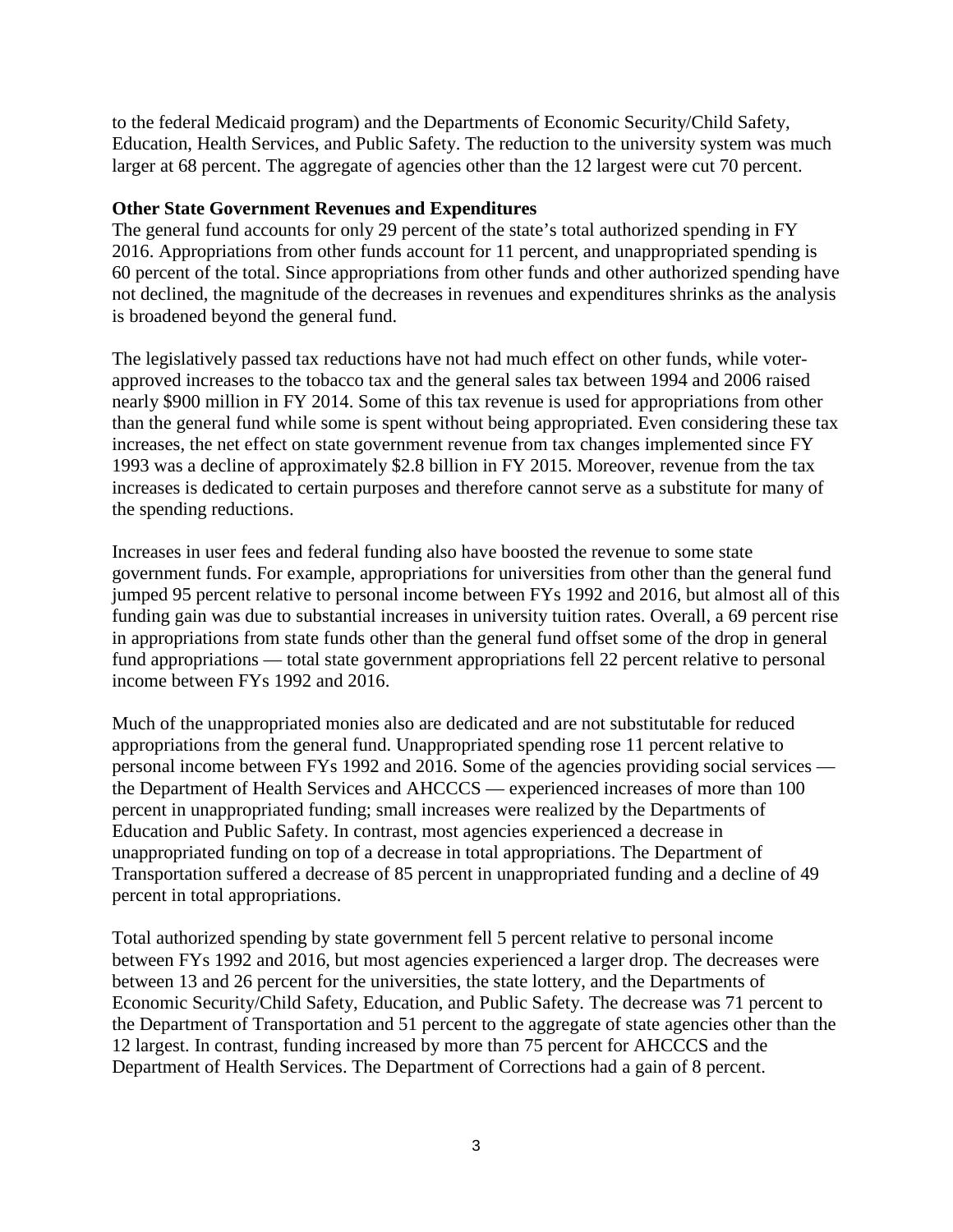#### **State and Local Government Revenues**

Total revenue available to state and local governments in Arizona FY 2012 (the latest data) was only 4 percent below the national average. The amount decreased 1 percent relative to personal income between FY 1992 and FY 2012, compared to an increase of 3 percent nationally. The federal government was a significant source of revenue to Arizona governments, with the amount relative to personal income 12 percent above average in FY 2012, following a 40 percent rise between fiscal years 1992 and 2012. In contrast, Arizona's own-source revenue relative to personal income was 8 percent below average and ranked 40th in FY 2012. Own-source revenue dropped 12 percent in Arizona between FYs 1992 and 2012, compared to a 2 percent decline nationally. Only three states had a larger decrease.

Tax revenue in Arizona relative to personal income also was 8 percent below average in FY 2012, having dropped 16 percent over 20 years compared to a national decline of 4 percent. Nontax revenue was 9 percent less than average, dropping slightly over time compared to a marginal increase nationally.

Revenue from most taxes was much lower than the national average relative to personal income in FY 2012. Among the major taxes, the individual income tax was 42 percent below average and ranked 41st; the corporate income tax was 24 percent below average and ranked 32nd; and the property tax was 8 percent below average and ranked 36th. Arizona was further below average on some of the less significant sources of tax revenue, including the tax on alcoholic beverages and the motor vehicle license tax. In contrast, revenue from the general sales tax was 58 percent higher than average and ranked sixth.

Arizona experienced a decrease in the amount of revenue received from most tax sources relative to personal income between fiscal years 1992 and 2012. Among the major taxes, the declines included 30 percent for the individual income tax, 17 percent for the corporate income tax, and 22 percent for the property tax. Larger decreases occurred for the motor vehicle license tax and alcoholic beverages tax, but tobacco tax revenue jumped 87 percent.

#### **State and Local Government Expenditures**

In FY 2012, Arizona's state and local government expenditures relative to personal income were 8 percent below the national average and ranked 39th. Total expenditures fell 10 percent relative to personal income between FY 1992 and FY 2012, compared to a 3 percent rise nationally. Only four states had a larger decrease. Total expenditures include capital outlays and noncapital spending. Capital outlays in FY 2012 relative to personal income were 4 percent less than the U.S. average, having dropped 30 percent between FYs 1993 and 2012. Noncapital spending in FY 2012 relative to personal income was 8 percent less than the U.S. average, ranking 39th. The decline in noncapital spending was 4 percent between FYs 1993 and 2012; only seven states had a greater decrease.

Spending in Arizona relative to personal income in fiscal year 2012 ranged from considerably above average in some categories to substantially below average in others. Spending was 20 percent below the national average for K-12 education, 15 percent below average for highways, and more than 10 percent below average for administrative costs. In contrast, Arizona's spending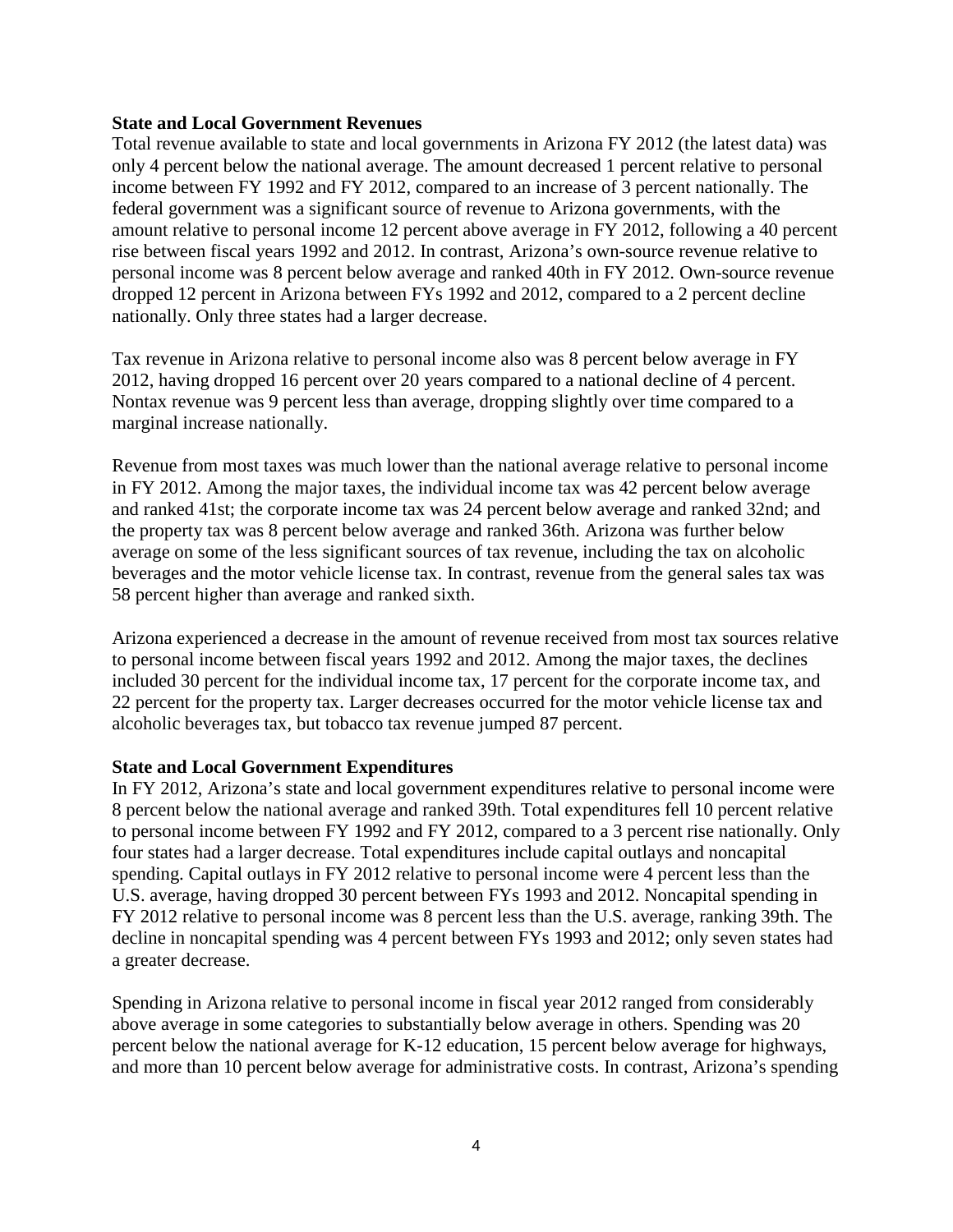was more than 20 percent higher than average for programs related to public safety, including fire protection, police protection, corrections, and judicial and legal.

Percent changes in spending between FYs 1992 and 2012 varied widely by category in Arizona. Relative to personal income, expenditures fell substantially for highways, K-12 education, administrative costs, natural resources, and interest payments on debt. In each of these categories, the decreases were among the largest in the country; the percent change for higher education also ranked near the bottom. In contrast, large increases in spending occurred in other categories, particularly in the public welfare, health, and hospitals categories.

## **Spending Relative to Caseloads**

For programs that serve only a portion of the population, such as public school students, the actual number of people served — the program's caseload — is a far better measure of size than total population. The percent changes in funding relative to personal income discussed above do not reflect changes in caseloads relative to the overall population.

The number of inmates in state correctional facilities soared between 1980 and 2010 as a share of the total population. However, costs per inmate dropped considerably relative to per capita personal income. These offsetting trends left correctional expenditures relative to personal income relatively steady.

Large increases have occurred in the number enrolled in AHCCCS as a percentage of the population since its inception in the 1980s, but expenditures per recipient have dropped relative to per capita personal income. State government appropriations for AHCCCS relative to personal income have been relatively steady, though funding from the federal government relative to personal income has increased substantially.

Unlike AHCCCS and corrections, the number of students — K-12 and higher education — has not increased relative to the overall population since the 1980s. However, funding per student has dropped and is considerably below the national average.

#### **Higher Education**

Higher education includes community colleges and universities. Local funding of higher education — primarily from property taxes levied by community colleges — per student adjusted for the cost of living is the highest in the country in Arizona, but state government funding is among the lowest of the states. Thus, to assess public support across states, state and local government funding must be combined.

Per full-time-equivalent student adjusted for the cost of living, state and local government appropriations to higher education for educational purposes — excluding monies collected from tuition — were 17 percent less than the national average in FY 2014 in Arizona and ranked 39th among the 50 states. Between FYs 2008 and 2014, the percent change in educational appropriations per FTE student in Arizona ranked among the bottom five states.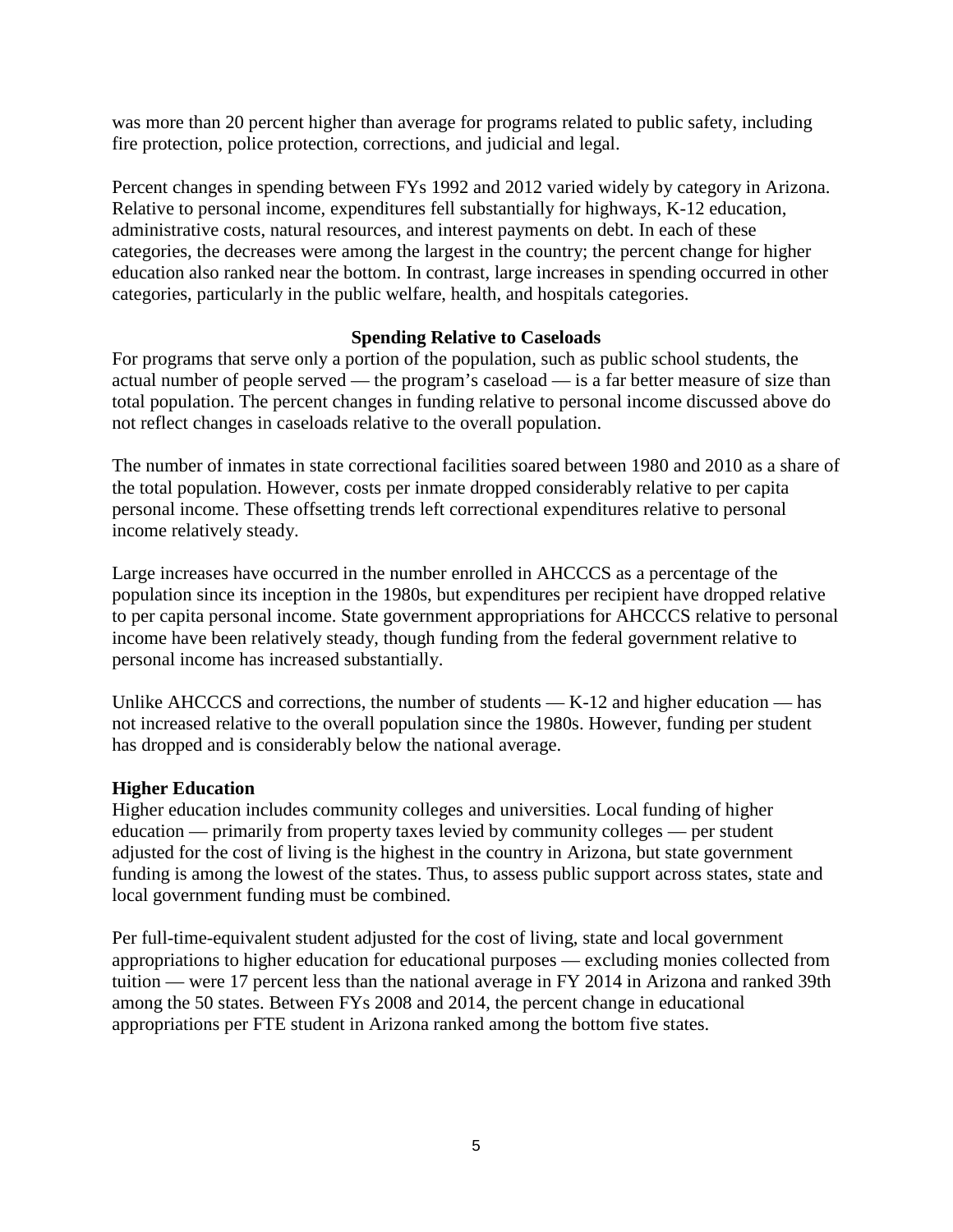#### **K-12 Education**

Public support for K-12 education also is low and falling. Using data reported by the JLBC, public support can be defined as state and local government funding for maintenance and operations. The majority of this funding comes from state government, primarily from the general fund. Public support per student dropped 10 percent between FYs 2008 and 2013. Per student, state support fell 20 percent but local government support — primarily from the school district property tax — rose 20 percent.

Using data reported by the Census Bureau, Arizona's state and local government per student revenue was third lowest in the country at 35 percent below the national average in FY 2013. Inflation-adjusted revenue per student fell 18 percent between FYs 2008 and 2013; only three states had a larger decline. Between FYs 1992 and 2013, only one state had a lesser percent change.

Per student current operations expenditures adjusted for the cost of living also ranked 49th in Arizona in FY 2013, at 32 percent below the national average. Per student current operations expenditures fell an inflation-adjusted 12 percent between FYs 2008 and 2013; only three states had a larger decline. Between FYs 1992 and 2013, only one state had a lesser percent change.

The Census Bureau reports lower overall spending on K-12 education than the JLBC, in part because charter schools operated by nongovernmental entities are excluded from the Census Bureau's data. The lower figures reported by the Census Bureau have caused critics to dismiss the Census Bureau's report that shows K-12 funding per student in Arizona to be near the bottom of the states. This criticism is misguided in that the Census Bureau also reports a significantly lesser number of students than the JLBC. Despite the *lower overall* spending figures reported by the Census Bureau, spending for *current operations* reported by the Census Bureau has been *higher* in each year than reported by the JLBC. The Census Bureau reports *higher per student current operations* funding than the JLBC. Since funding for current operations is the focus of analyses of public support, the conclusions from the Census Bureau's study should not be dismissed.

Arizona is near the bottom of the states on per pupil K-12 funding — without considering that the state needs to spend *more* per student than the average state just to realize average student performance, as measured by achievement (such as test scores) and attainment (such as the percentage graduating from high school). Children living in poverty and children whose parents have limited educational attainment require more resources than the average child. Similarly, children whose first language is not English are more costly to educate. Arizona compares unfavorably on each of these demographics.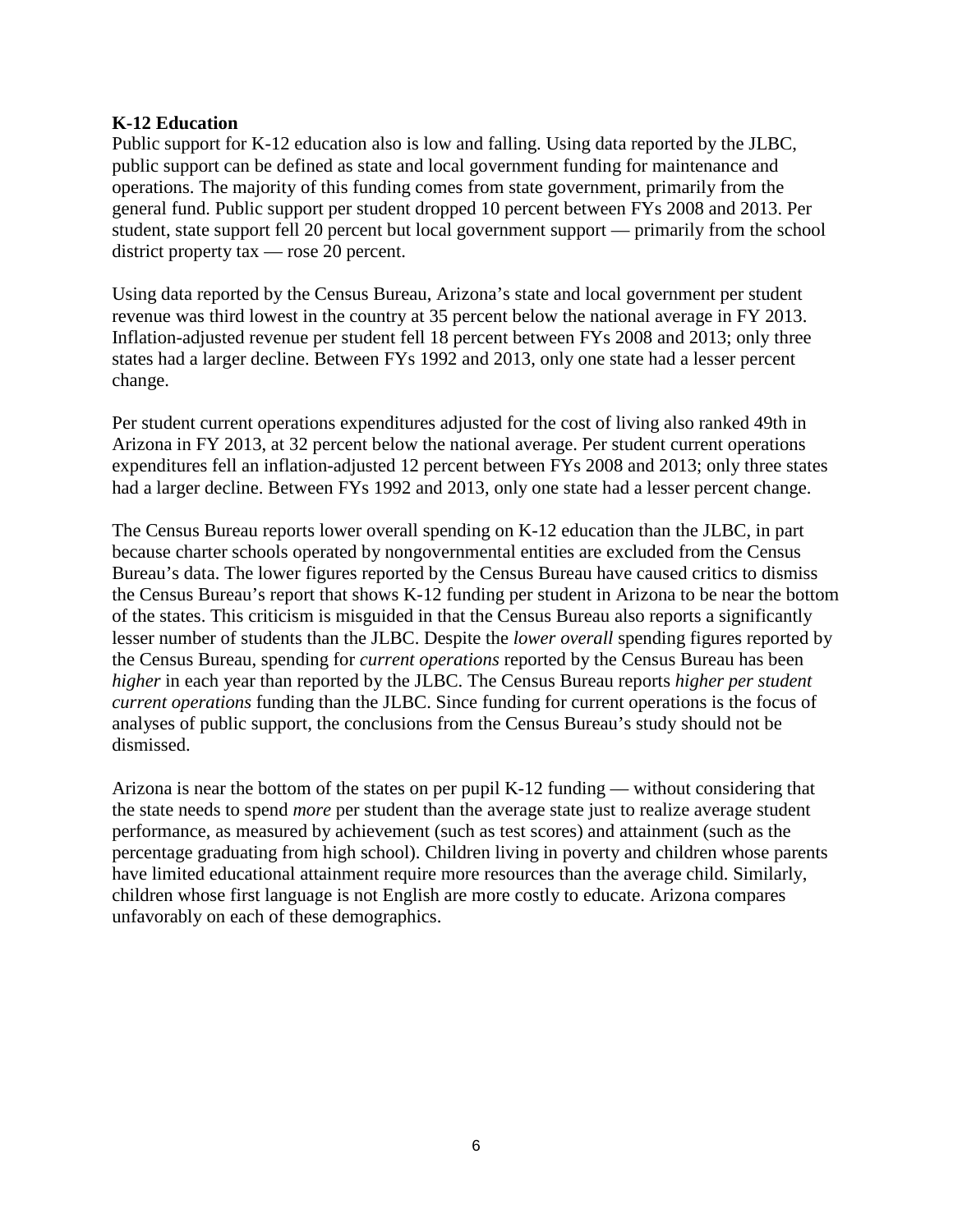#### **INTRODUCTION**

Analyses of government finances (revenues and expenditures) by state may have any of several motivations. Depending on the purpose, the data and methodology employed in the study may vary.

At one extreme is a comprehensive study of government finance that compares states. State and local government finance needs to be combined when comparing states since the responsibility to raise revenue and provide services for a particular program may be assigned to state government in one state and to local governments in another state. Total expenditures and total revenues from all sources — taxes, user fees, federal funds, etc. — are included in such a comprehensive study.

A more narrow study may have the goal of assessing "public support" for government functions. In this context, "public support" generally means the use of state and local government tax revenue to fund government. Though user fees and federal monies may help fund public programs, they do not represent "public support" and are differentiated, if possible, from tax revenue.

In this paper, two primary sources of government finance data are used. State and local government finance data collected by the U.S. Census Bureau are employed to do a comprehensive study, comparing Arizona to the nation and to other states over time. The Census Bureau reports revenues in a number of categories, with state and local government tax revenues, user fees, and funding received from the federal government differentiated. However, the Census Bureau's expenditure data are not tabulated by source of funding, so it is not possible to determine public support at the state and local government level for the various public functions.

The other primary source of data is the Arizona Joint Legislative Budget Committee (JLBC). While the JLBC's focus is state government finance, federal funds are included in some of the data it reports. Local government finances generally are not included. Since the JLBC's accounting system is different from that of each of the other states, comparisons cannot be made to other states.

In Arizona, state government uses many funds, though the general fund accounts for nearly three-fourths of total appropriations.<sup>[1](#page-9-0)</sup> The JLBC provides considerable detail for the general fund, providing a time series of revenue by source and a time series of appropriations by state agency. A time series of the aggregate of appropriations from other funds by agency also is available. The annual Appropriations Report provides more detail, including an estimate of unappropriated funding by state agency. Total authorized spending — the sum of total appropriations from all funds and unappropriated funding — also is available by agency. Appropriations account for only 40 percent of total authorized spending.

Revenue generated from state taxes, particularly the sales tax and the income tax, overwhelmingly provide the money used for general fund appropriations. The tax revenues used

<span id="page-9-0"></span> $\overline{\phantom{a}}$ <sup>1</sup> An appropriation is the granting of money by the legislature for a specific purpose. Generally, the amount appropriated is equivalent to the amount spent, though revisions sometimes occur to the original amount appropriated before the beginning of a fiscal year.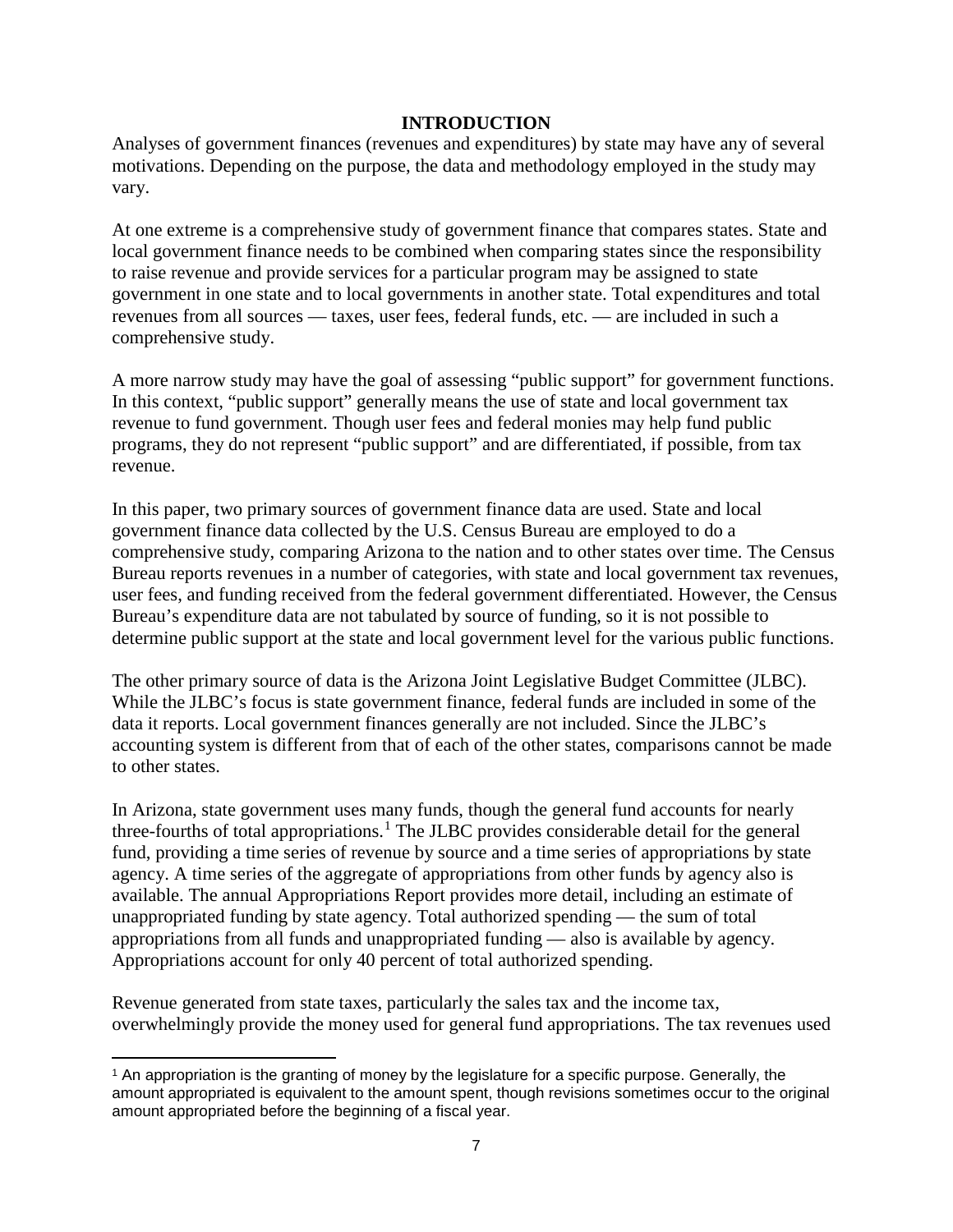for appropriations from other funds generally are raised from more specific taxes, such as the gasoline tax. Nontax sources, such as user fees, also provide revenue to be appropriated. Unappropriated funding typically comes from other sources, particularly the federal government.

However, a clear distinction cannot be made between appropriated and unappropriated funding. Some federal funds are included in appropriations and some of the revenues generated from state taxes are not appropriated. Because of the inclusion of user fees and some federal funds, but not all tax revenue, in appropriations, an assessment of public support by the state government cannot be made without getting into very considerable detail on the sources of revenue available to each fund.

Education funding provides examples of the difficulty in determining public support from the JLBC's data.<sup>[2](#page-10-0)</sup> For elementary and secondary  $(K-12)$  education, little of the revenue raised from the 0.6 percent increase in the general sales tax passed by voters in 2000 — Proposition 301, that dedicated the revenue to education — is appropriated. To evaluate whether the requirement in the Arizona Constitution that "the legislature shall make such appropriations, to be met by taxation, as shall insure the proper maintenance of all state educational institutions, and shall make such special appropriations as shall provide for their development and improvement" is being met, the Proposition 301 monies, but not the remainder of the unappropriated funding, should be considered.

Appropriations from the general fund for universities have dropped substantially, including a large reduction in fiscal year (FY) 2016.<sup>[3](#page-10-1)</sup> Taking a broader look at funding indicates that the universities have not experienced nearly as large a reduction as from the general fund. However, nearly all of the funding for universities that comes from appropriations from other funds originates in student tuition (user fees). Much of the funding that is not appropriated (such as federal research grants) can be used only for specific purposes and therefore is not a direct substitute for reductions in appropriations from the general fund. To determine whether the constitutional requirement is being met, very little of the monies coming from other funds or from unappropriated sources would be included in the accounting for higher education.

Analyses of state government finance usually focus on the general fund for several reasons:

- It is by far the largest of the many state government funds, accounting for nearly threefourths of state government's total appropriations.
- The Arizona Legislature has the greatest discretion over the general fund. The purposes of most of the other funds are specific in nature, with narrowly defined revenue sources.
- Nearly all of the tax reductions passed since the early 1990s have reduced general fund revenue.
- Budget shortfalls have been specific to the general fund, with monies transferred from other funds in order to balance the general fund.

 $\overline{\phantom{a}}$ 

<span id="page-10-0"></span><sup>2</sup> Public support for elementary and secondary education and for higher education can be analyzed using specialized studies of public education finance. These data sources are described in the next section and the findings from these studies are discussed later in this paper.

<span id="page-10-1"></span><sup>3</sup> The fiscal year runs from July 1 through June 30. FY 2016 covers the period from July 1, 2015 through June 30, 2016.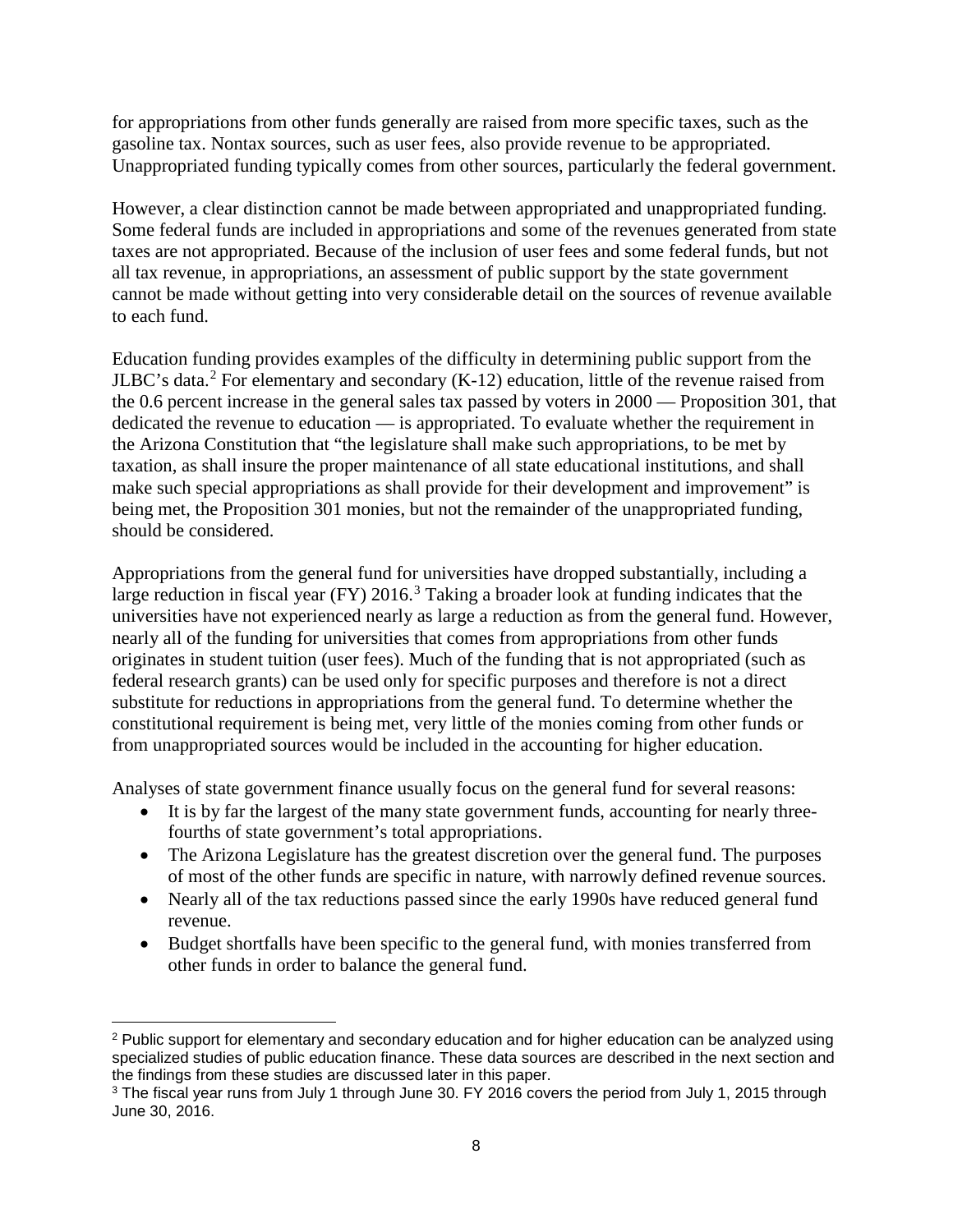Limiting analyses to the general fund results in an incomplete and perhaps misleading assessment of state government finance. Yet broadening an analysis to include appropriations from other funds and unappropriated funds produces an even more misleading portrayal of public support. Comprehensive studies of government finance rarely include other state funds and unappropriated monies without also including local government finance.

### **DESCRIPTION OF DATA**

For an analysis of Arizona's state government revenues and expenditures over time, data from the state's Joint Legislative Budget Committee are used. To compare Arizona's revenue and expenditure figures to other states, the primary source is the U.S. Department of Commerce's Census Bureau. The Census Bureau and the JLBC also provide a more detailed look at funding for K-12 education. The State Higher Education Executive Officers Association (SHEEO) provides a detailed look at funding for higher education.

## **Government Revenues and Expenditures**

Within a particular state, government accounting may vary by agency and jurisdiction (e.g. state government, county government, city government). Accounting systems also vary widely across states. In Arizona, the JLBC provides data for all of state government. The Census Bureau collects state and local government data for each state (and the District of Columbia), standardizing the accounting systems.

## **Joint Legislative Budget Committee, Arizona State Government**

The JLBC provides annual data on revenues collected for the general fund by source. This time series starts in fiscal year 1971. Revenues collected for other funds are included in the annual "Tax Handbook" [\(http://www.azleg.gov/jlbc/economicanalysis.htm\)](http://www.azleg.gov/jlbc/economicanalysis.htm), but a separate time series of the complete accounting of these revenues is not available. Annual appropriations from the general fund are available by budget unit (state agency) back to FY 1979 [\(http://www.azleg.gov/jlbc/fiscal.htm\)](http://www.azleg.gov/jlbc/fiscal.htm). The aggregate of annual appropriations from other funds is available back to FY 1989. While the JLBC does not provide a time series of unappropriated funds, such a time series has been created for this paper, using the figures from the annual "Appropriations Report" [\(http://www.azleg.gov/jlbc/budgetupdates.htm\)](http://www.azleg.gov/jlbc/budgetupdates.htm).<sup>[4](#page-11-0)</sup>

In addition to the complexities of state government accounting discussed in the introduction, the treatment of capital outlays — expenditures for purchases of land and buildings and for construction — also is an issue. Generally, analyses keep capital and noncapital spending separate; to assess public support, only noncapital spending is included. However, capital outlays for K-12 education that are provided through the School Facilities Board are included in the general fund.

# **Census Bureau, State and Local Governments**

The Census Bureau has annually produced the report "State and Local Government Finances" for decades. Data since FY 1992 are available online [\(http://www.census.gov/govs/local/\)](http://www.census.gov/govs/local/), but

<span id="page-11-0"></span>l <sup>4</sup> The legislature typically passes the budget for the upcoming fiscal year in the spring; the Appropriations Report is prepared a few weeks later. Each Appropriations Report includes data for the current fiscal year as a comparison. The estimate of the unappropriated funding was taken from the current year's data (except for FY 2016).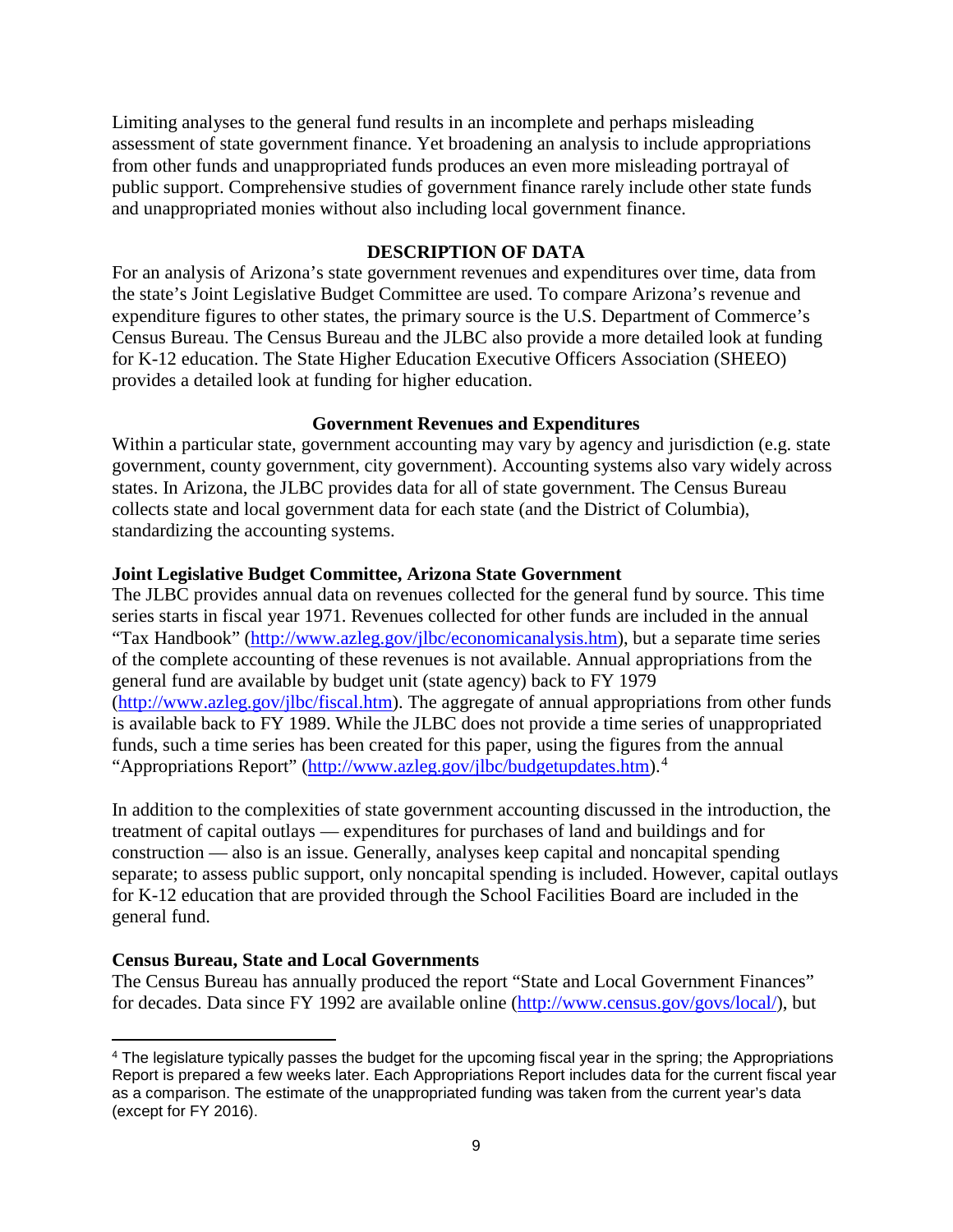the latest data are for FY 2012.<sup>[5](#page-12-0)</sup> In years ending in 2 and 7, the data come from the Census of Governments. In other years, data are collected from state governments and from a sample of local governments. Thus, sampling error is present in most years. Other errors result from misreporting by state and local governments and miscategorization by the Census Bureau.

The accounting system used by the Census Bureau is very different from that of the JLBC. No distinction is made between the general fund and other funds, and no distinction is made between appropriations and unappropriated funds. Utilities, state-run liquor stores, and insurance trusts are separated by the Census Bureau from all other revenues and expenditures.

For each state, revenue and expenditure figures are shown separately for the state government, for the aggregation of all local governments — subdivided into counties, municipalities, school districts, and special districts — and for all state and local governments combined. The combined data are focus in this paper. Since a particular government function may be performed by the state government in some states and by a local government in other states, comparisons across states of state government figures or local government figures are not recommended.

Revenues from own sources are shown separately from intergovernmental revenues (for combined state and local governments this is equivalent to funding from the federal government) by the Census Bureau. Revenues from each of the major types of taxes are provided; charges (user fees) are presented by type. Other revenues include interest earnings and proceeds from sale of property. The expenditure figures do not differentiate whether the revenue came from own sources or from the federal government. Expenditures are shown for a number of categories. In categories that have a significant amount of capital outlays, the capital outlay amount is shown separately.<sup>[6](#page-12-1)</sup> Thus, while overall expenditures and expenditures in some categories are divided into capital and noncapital components, this split is not published for all categories.

# **Expenditures for Education**

Since public education is the largest single responsibility of state and local governments across the nation, a number of reports are produced by various groups that focus on public education finance. Three are analyzed in this paper. $<sup>7</sup>$  $<sup>7</sup>$  $<sup>7</sup>$ </sup>

#### **Joint Legislative Budget Committee, K-12**

 $\overline{\phantom{a}}$ 

The JLBC annually produces data on K-12 public education funding in Arizona, with one tally specific to "maintenance and operations" (also known as "current operations") and another tally

<span id="page-12-0"></span><sup>5</sup> Data for FYs 2001 and 2003 were not released by state. Certain other data, such as the detailed split between capital outlays and noncapital spending, are missing for other years. In charts in this report, the values for missing years were interpolated.

<span id="page-12-1"></span><sup>6</sup> Categorical detail was gradually added to the Census Bureau's report over time through FY 1993. Thus, data for some capital-noncapital expenditure categories and for some revenue categories are not available for FY 1992, the starting point for many of the analyses in this paper.

<span id="page-12-2"></span><sup>7</sup> The National Education Association also produces a report on K-12 education finance [http://www.nea.org/assets/docs/NEA\\_Rankings\\_And\\_Estimates-2015-03-11a.pdf.](http://www.nea.org/assets/docs/NEA_Rankings_And_Estimates-2015-03-11a.pdf) The NEA's report is not reviewed in this paper since so much of its data are estimated (close to one-half of the states for FY 2013 and more than half for FY 2014). Arizona is one of the states estimated. The NEA's estimates of expenditures for Arizona are similar to those of the JLBC and Census Bureau, but its estimates of revenues are far out of line.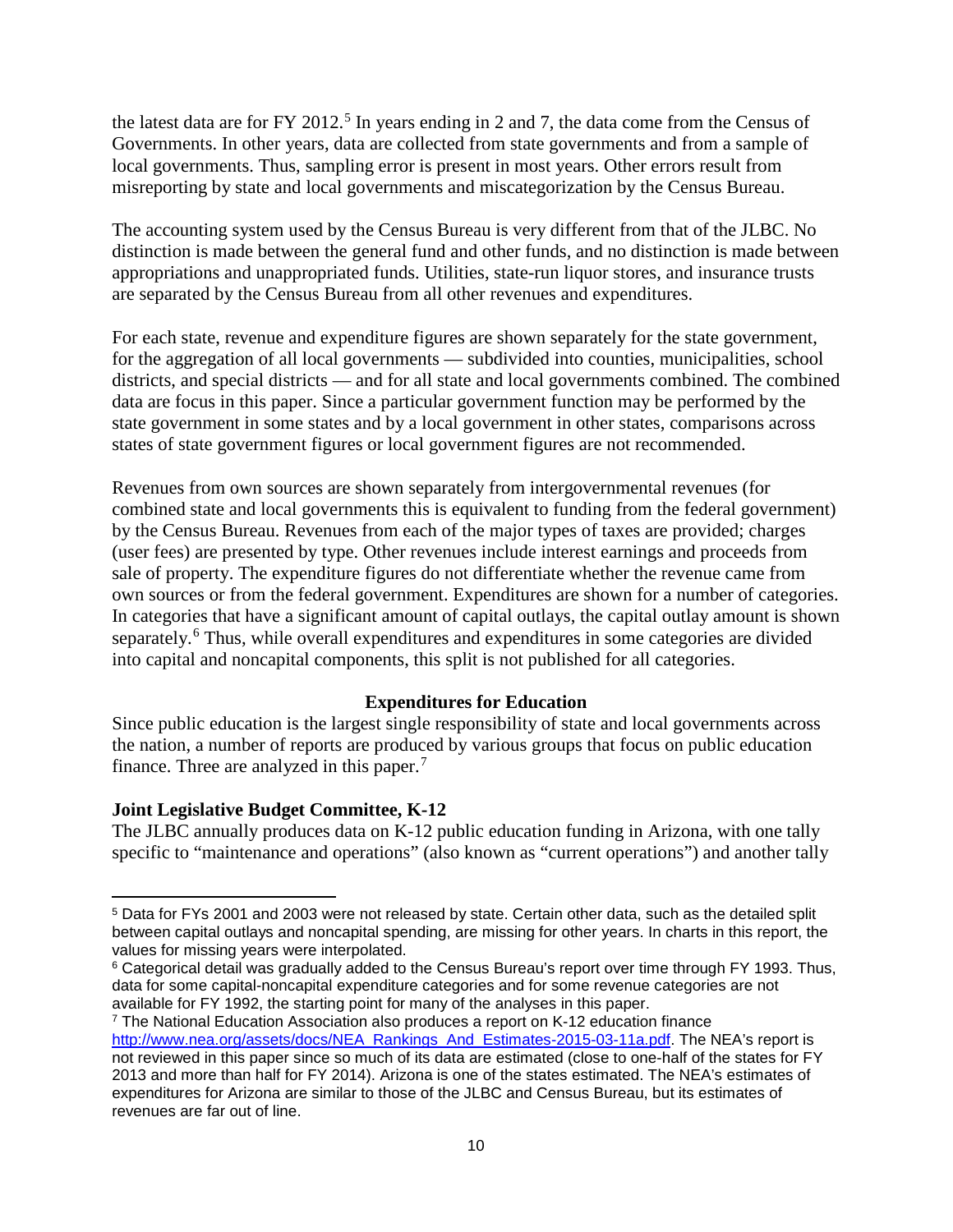of total funding, including capital outlays and funding for other purposes (such as debt service). Funding is reported by level of government: federal, state, and local. State funding is subdivided by source, including the general fund, the permanent fund, and Proposition 301. K-12 education is the primary beneficiary of the permanent endowment trust fund, which was established at statehood in the Arizona Constitution. Monies deposited in the trust fund come from proceeds of renting and selling state trust land. Proposition 301 was a legislatively referred ballot proposition passed by voters in November 2000 that for 20 years increases the general sales tax rate by 0.6 percentage points, with the proceeds dedicated to public education.

The JLBC calculates funding per pupil based on average daily membership (ADM) and an inflation factor. In Arizona, ADM is defined as average daily enrollment over the first 100 days of the school year, with enrollment expressed on a full-time-equivalent (FTE) basis. ADM is used by the JLBC instead of the more common enrollment figure — which is based on the head count, not on a FTE basis — because funding for schools is based on the ADM.

## **Census Bureau, K-12**

The U.S. Census Bureau produces an annual report on K-12 public education finance by state. Data for fiscal years 1992 through 2013 are available online at [http://www.census.gov/govs/school/.](http://www.census.gov/govs/school/) Total K-12 expenditures from this report are similar to, but not exactly the same as, those published in the state and local government finance report. Considerably more detail is available in the public education finance report.

Revenues raised to support K-12 education are divided by the Census Bureau into three government sources: federal, state, and local. Since the local/state government responsibilities for funding K-12 education vary across the states, comparisons of states on either state government revenues or local government revenues are misleading. Combining state and local government revenue provides a more accurate comparison.

The Census Bureau separates capital outlays for K-12 education from other expenditures, splitting the latter into current operations and other expenditures (consisting largely of interest payments for debt). Capital outlays are subdivided into construction, land and existing structures, instructional equipment, and other equipment. In FY 2013 in Arizona, 90 percent of the expenditures were for current operations, 7.4 percent were for capital outlays, and 2.6 percent were for other purposes. These shares were close to the national average.

For purposes of assessing public support for education, the only category used is current operations, which is split into three subcategories. The instruction subcategory is the largest, accounting for 56 percent of current operations in Arizona in FY 2013. It includes wages and salaries, employee benefits, and purchases of supplies directly related to instruction. The support services subcategory accounted for 39 percent of current operations. It is split into seven parts: pupil support, instructional staff support, "general" administration (school districts), school administration, plant operations and maintenance, pupil transportation, and other (business support, such as printing, and central support, such as planning). The third subcategory accounts for the other 5 percent and includes such functions as food services and adult education.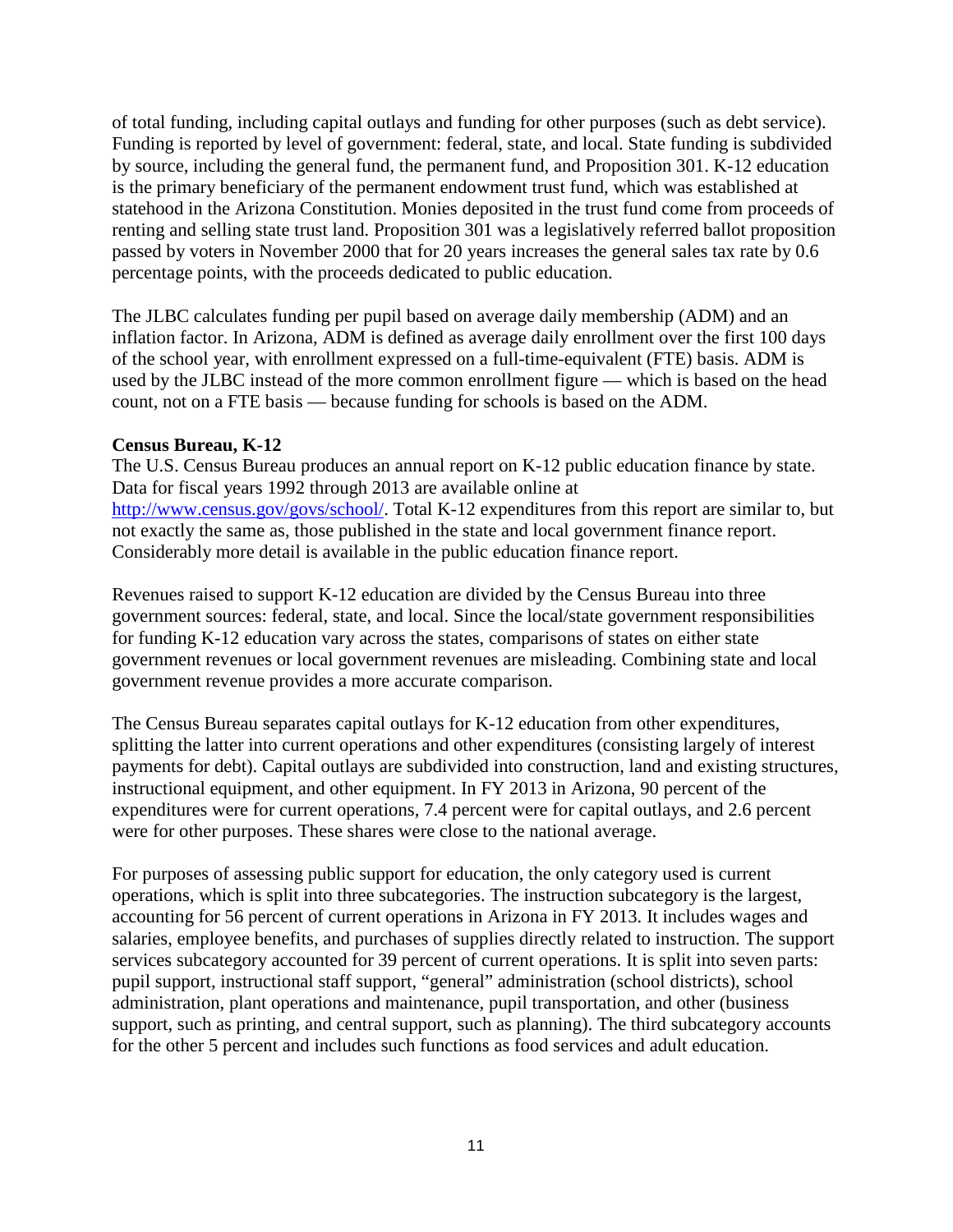#### **Comparison of JLBC and Census Bureau, K-12**

Though conceptually similar, the Arizona data for K-12 education from the Census Bureau differ considerably from the figures reported by the JLBC in their annual report on K-12 finance. Total funding reported by the JLBC has been consistently higher than reported by the Census Bureau in each year of the available time series (FYs 2000 through 2013); in FY 2013, the difference exceeded \$1 billion. One cause of the lower total funding reported by the Census Bureau is that charter schools operated by nongovernmental entities are excluded from the Census Bureau's data.<sup>[8](#page-14-0)</sup> Despite the lower overall figures reported by the Census Bureau, spending for current operations reported by the Census Bureau has been higher in each year than reported by the JLBC. The difference in FY 2013 was more than \$300 million. In contrast, the JLBC's figures for capital outlays/other expenditures are considerably higher than those of the Census Bureau. Relative to the Census Bureau, the JLBC reports greater funding from state government in each year, while its local government and federal government figures are higher in some years but lower in other years than reported by the Census Bureau.

The lower figures reported by the Census Bureau have caused critics to dismiss the Census Bureau's report that shows K-12 funding per student in Arizona to be near the bottom of the states. This criticism is misguided in that the Census Bureau also reports a significantly lesser number of students than the JLBC; the difference exceeded 100,000 in FY 2013. Considering the Census Bureau's higher figures for current operations and lower figures for the number of students, the Census Bureau reports *higher* per student current operations funding than the JLBC. Since current operations is the focus of analyses of public support, the conclusions from the Census Bureau's study should not be dismissed.

#### **SHEEO, Public Higher Education Finance**

 $\overline{\phantom{a}}$ 

The State Higher Education Executive Officers Association released the latest of their annual reports on "State Higher Education Finance" in April 2015 [\(http://www.sheeo.org/projects/shef-](http://www.sheeo.org/projects/shef-%E2%80%94-state-higher-education-finance) [%E2%80%94-state-higher-education-finance\)](http://www.sheeo.org/projects/shef-%E2%80%94-state-higher-education-finance). The time series runs from fiscal years 2000 through 2014. The data reported by SHEEO are not as comprehensive as the Census Bureau's data. Federal funding is not included, except for monies distributed through the American Recovery and Reinvestment Act of 2009 (ARRA) for fiscal years 2009 through 2012. Expenditures are limited to current operations — capital outlays and debt payments are not included. Funds for research, agricultural extension, and medical education are accounted for separately.

SHEEO collects their data from contacts in each state. While instructions are provided to state sources that report the data to SHEEO, inconsistencies in reporting are a concern. Appropriations, not actual expenditures, are reported. Funding from local governments as well as from the state government is collected. All higher education institutions are combined; data are not available specific to community colleges or to universities.

<span id="page-14-0"></span><sup>&</sup>lt;sup>8</sup> A charter school is a school that receives public funding for operations but is independent of the established public school system in which it is located. Some charter schools are operated by school districts or other governments, but others are organized as not-for-profit or for-profit entities by nongovernmental groups. The finances of the charter schools run by nongovernmental organizations are excluded by the Census Bureau from its report on K-12 finance.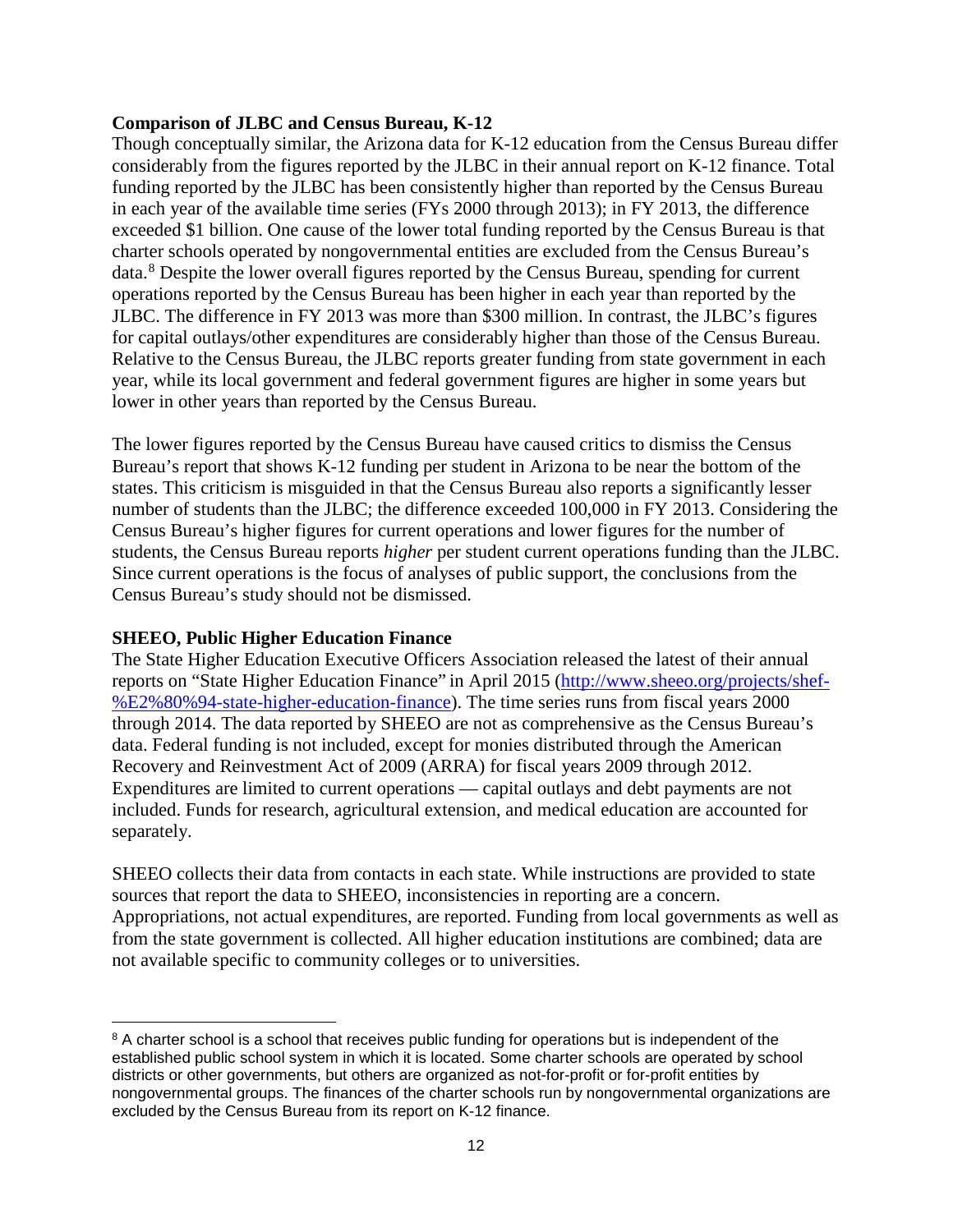Unlike the Census Bureau, SHEEO reports the amount of funding by source. Five categories are addressed in this paper:

- "State Support for Public Higher Education": state government appropriations and ARRA.
- "Local Support for Higher Education": local government funding.
- "Educational Appropriations": the part of state and local support available for operating expenses, calculated by subtracting appropriations for special purposes, research, and medical programs.
- "Net Tuition": tuition and fees less financial aid from state and institutional sources, student waivers and discounts, and medical student tuition and fees.
- "Total Educational Revenue": educational appropriations plus net tuition, less tuition revenue used for capital outlays or debt service.

Because of the inclusion of tuition, total educational revenue is considered to be less meaningful than educational appropriations in evaluating public support for public higher education.

SHEEO creates its own measure of inflation, which is based 25 percent on the gross domestic product implicit price deflator and 75 percent on the employment cost index for management and professional occupations.<sup>[9](#page-15-0)</sup> Typically, the inflation rate from this measure is between the lower rates measured by the consumer price index and the higher rates measured by the higher education price index, but little difference in the rates has been measured in recent years.<sup>[10](#page-15-1)</sup>

For comparisons across states, SHEEO provides two other adjustments:

l

- A measure of the cost of living is provided, but the cost-of-living index by state comes from a 2003 study and values are held constant across the FY 2000-to-2014 time period. A more timely and accurate measure is now available (described in the Standardization of Data section of this paper).
- A measure of the enrollment mix is included to reflect differences by state in the share of enrollment at different types of institutions of higher education. The measure was calculated using fiscal year 2011 data. Like the cost of living, the value is held constant across the FY 2000-to-2014 time period.

While each of these adjustments is conceptually desirable, SHEEO's adjusted funding data are de-emphasized in this paper due to SHEEO's holding each adjustment factor constant over the FY 2000-to-2014 period and its use of the inferior and dated cost-of-living measure.

<span id="page-15-1"></span><span id="page-15-0"></span><sup>&</sup>lt;sup>9</sup> The GDP implicit price deflator is produced by the U.S. Department of Commerce's Bureau of Economic Analysis, [http://bea.gov/national/index.htm#gdp.](http://bea.gov/national/index.htm%23gdp) The employment cost index, which measures the change in the cost of labor, free from the influence of employment shifts among occupations and industries, is produced by the U.S. Department of Labor's Bureau of Labor Statistics, [http://www.bls.gov/ncs/ect/.](http://www.bls.gov/ncs/ect/) <sup>10</sup> The CPI also is produced by the Bureau of Labor Statistics, [http://www.bls.gov/cpi/.](http://www.bls.gov/cpi/) The HEPI, an inflation index designed specifically to track the main cost drivers in higher education, is produced by the Commonfund Institute, [https://www.commonfund.org/CommonfundInstitute/HEPI/Pages/default.aspx.](https://www.commonfund.org/CommonfundInstitute/HEPI/Pages/default.aspx)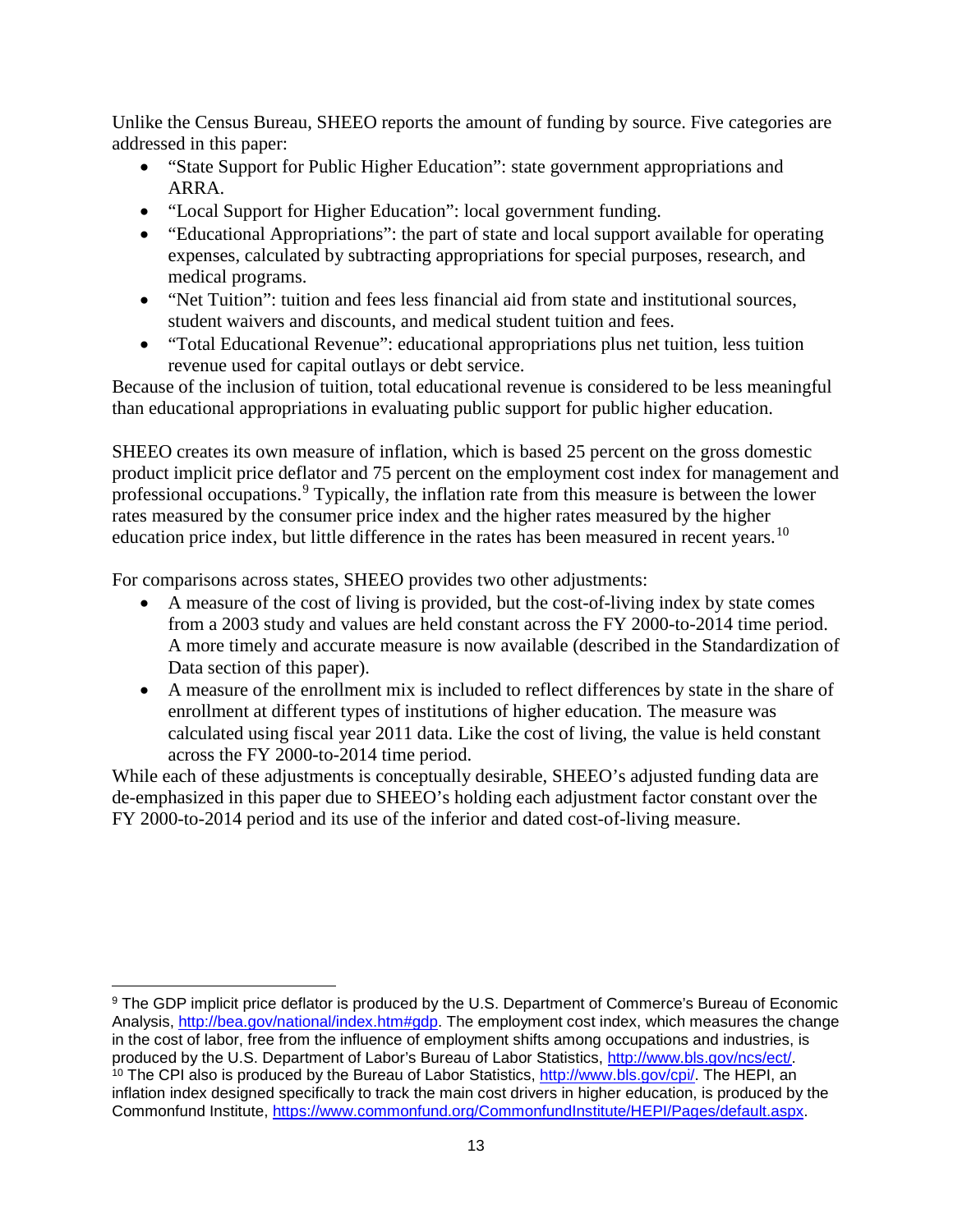#### **Time Period Analyzed**

Though a longer historical period is occasionally presented, this paper focuses on the period since FY 1992. This year was selected since the first of the many tax reductions passed by the Arizona Legislature was implemented in FY 1993. In addition, FY 1992 is the first year that the Census Bureau's data are available electronically, and is only three years later than the JLBC's earliest data for other funds and unappropriated funds.

The most recent year of data varies by source. The JLBC's data on revenue runs through FY 2014; its expenditure data include appropriations and estimated unappropriated spending for FY 2016, the year that began on July 1, 2015. The Census Bureau's data run through FY 2012 for the state and local government series and through FY 2013 for the K-12 series. The SHEEO's data go through FY 2014.

The period since FY 1992 has been subdivided in some analyses in this paper. The FY 1992-to-2002 and 2002-to-2011 periods compare similar points of successive economic cycles. The period since FY 2008 looks at the changes since the high point of the prior economic cycle.

#### **Geographic Areas Compared**

The data from the Census Bureau and SHEEO can be used to compare states. In this paper, Arizona's revenues and expenditures are compared to the national average and Arizona's rank among the states is reported. The District of Columbia is included as a 'state' in the Census Bureau's data but not in SHEEO's data. In addition, ranks have been computed for Arizona among 10 western states. The other western states are California, Colorado, Idaho, Nevada, New Mexico, Oregon, Texas, Utah, and Washington.

#### **STANDARDIZATION OF DATA**

Any analysis of government finance must standardize the data. Data used to examine changes over time must be adjusted for inflation and for changes in the size of the geographic area. Data used to compare states must be adjusted for differences in size and in the cost of living.

#### **Size**

Various measures of size have been used to adjust government finance data; the most common are population and personal income. For programs that serve only a portion of the population, such as elementary and secondary education, the actual number of people served — the caseload — is a far better measure of size than total population. Depending on the measure of size used, conclusions regarding government finance may differ considerably.

#### **Population**

Population is one measure used to adjust for changes in the size of a state over time and to compare states in a given year. The U.S. Census Bureau's annual estimates, which are expressed as of July 1, are the most common measure of population. In order to better approximate the fiscal year, the population estimates on the first day of the fiscal year and on the first day of the following fiscal year are averaged in this paper to calculate per capita revenues and expenditures.

Since 2000, an alternative time series of population estimates for Arizona is available from the Arizona Department of Administration's Office of Employment and Population Statistics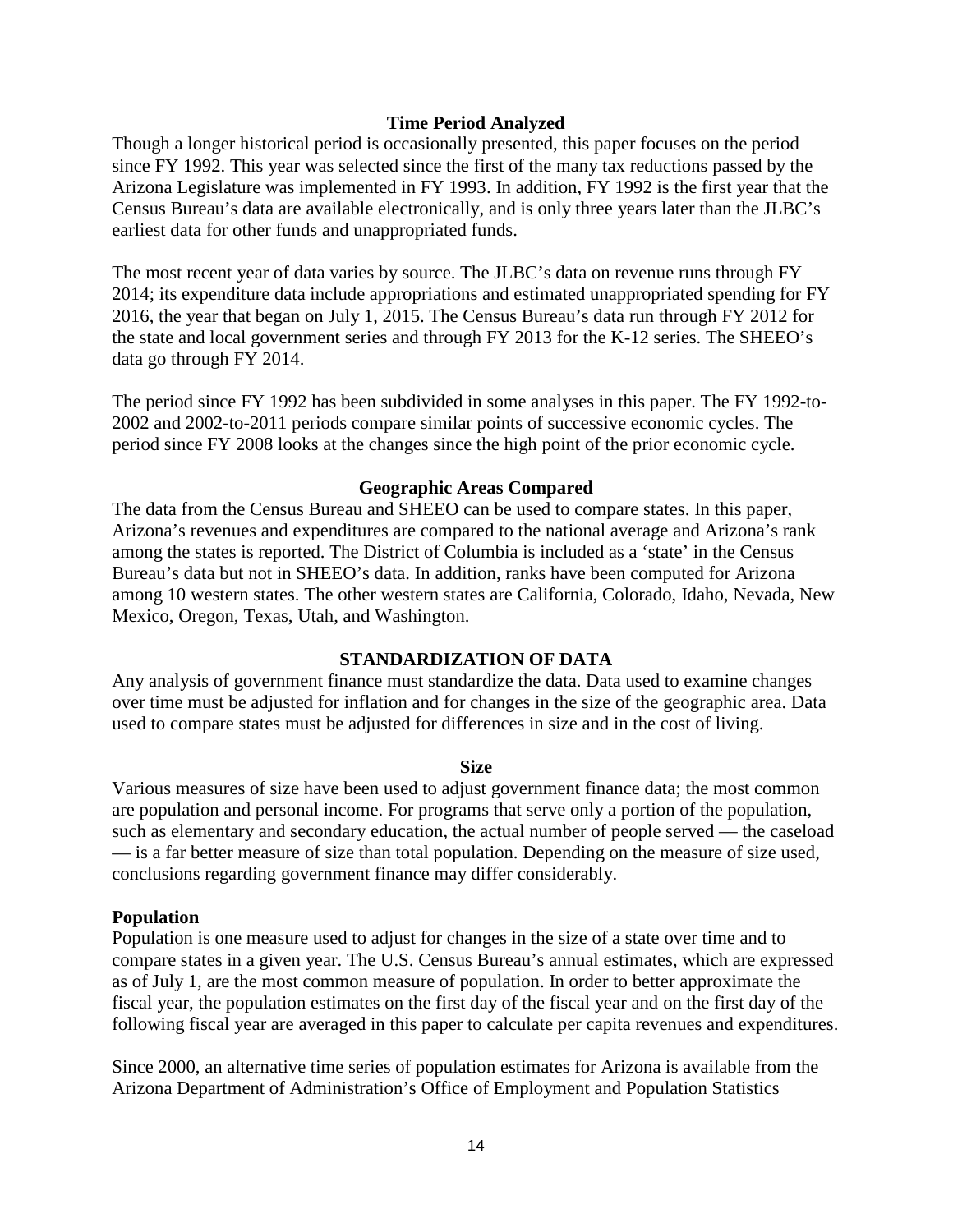(OEPS). Its annual time series is believed to more accurately reflect changes in Arizona's population from 2000 through 2010 than the Census Bureau's time series. In this paper, the estimates from the OEPS, also converted to fiscal year averages, are used to adjust time series analyses of the JLBC's data.

## **Caseload Measures**

Use of the overall population to adjust for size is reasonable for some purposes, such as evaluating expenditures across states for public programs that benefit the entire population. However, if a program serves only a portion of the population and if a measure of the number of people served, such as the number of K-12 students, is available, then adjusting by the caseload is far superior to adjusting for the entire population. Caseloads as a share of the population vary over time.

Towards the end of this paper, expenditure data for certain programs are adjusted by caseload instead of total population. For education programs, the caseload is the number of students, but multiple measures of the number of students are available. For higher education, full-timeequivalent (FTE) enrollment generally is used instead of the headcount since so many students, particularly at community colleges, are enrolled part time. SHEEO uses a version of FTE enrollment that excludes medical school students.

The number of K-12 students may be expressed in any of three ways:

- Enrollment: as of a particular date (typically October 1).
- Average daily membership (ADM): an average of enrollment taken on different dates during the year.
- Average daily attendance (ADA): an average of the actual number of students present in school on different dates during the year.

Even within one category of counting the number of K-12 students, such as enrollment on October 1, multiple time series may be available. For example, the October 1 enrollment figures provided by the Arizona Department of Education do not match those reported by the U.S. Department of Education's National Center for Education Statistics (NCES) in most years. Similarly, the ADM figures used by the JLBC in their report on K-12 finance do not match the membership figures reported by the NCES. The membership series used by the Census Bureau in their report on K-12 education finance consists of lower numbers than either of the other membership series due to the exclusion of students attending privately operated charter schools.

Average daily membership is conceptually a stronger measure than enrollment on one date. However, states use varying formulas to calculate membership — for example, the time period may be the entire school year or may be a shorter period, such as the first 100 days. Because of this, the National Education Association states that "fall enrollment has replaced average daily attendance and average daily membership as the preferred measure of student participation" when making interstate comparisons. However, since an enrollment measure that excludes privately run charter school students is not available, the membership figures included in the Census Bureau's K-12 finance report are used to standardize the Census Bureau's K-12 finance data in this paper.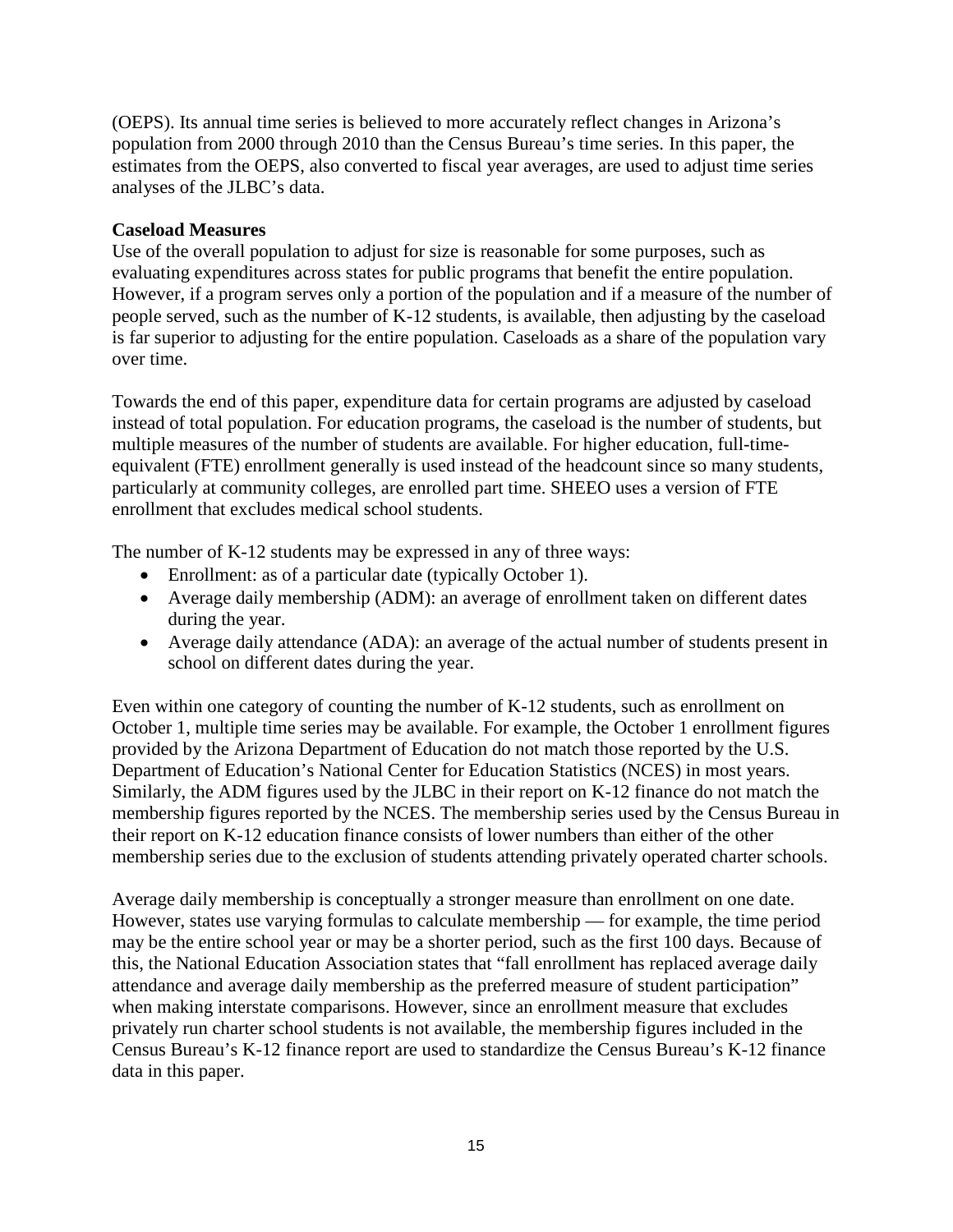#### **Personal Income**

The U.S. Department of Commerce's Bureau of Economic Analysis (BEA) produces quarterly estimates of personal income by state. An average for the fiscal year is used in this paper. The personal income of an area represents the income that is received by, or on behalf of, all the persons who live in that area. It is the sum of wages and salaries, supplements to wages and salaries (employee benefits), proprietors' income, rental income of persons, personal dividend income, personal interest income, and personal current transfer receipts, less contributions for government social insurance.

When adjusting government finance data by personal income, the revenue or expenditure data typically are expressed per \$1,000 of personal income. Alternatively, the finance data could be expressed as a percentage of personal income. For example, an expenditure of \$50 per \$1,000 of personal income is equivalent to 5 percent of personal income.

The personal income measure inherently incorporates inflation, population, and cost of living. In addition, it is a measure of prosperity. As such, it incorporates the ability of taxpayers to pay taxes that is not present in the per capita measure. It is also possible to incorporate the concept of ability to pay when using caseload data, by expressing spending per recipient per \$1,000 of per capita personal income  $(PCPI)$ .<sup>[11](#page-18-0)</sup>

#### **Choice of Population or Personal Income**

The difference between using personal income or population adjusted for inflation or the cost of living to adjust government finance data is the prosperity component of personal income. For revenue data that are compared across states, personal income generally is regarded as the superior adjustment because it incorporates the concept of ability to pay. Similarly, changes over time in the ability to pay generally should be included in the adjustment of changes in revenue over time.

For a time series of expenditure data, personal income again is the preferred adjustment. However, for expenditure data for a given year that are compared across states, it is less clear that personal income is the preferred measure. If policymakers in a state with below-average prosperity, such as Arizona, limit certain types of expenditures due to the below-average ability of its taxpayers to pay taxes, the result may be to perpetuate the state's low prosperity. States compete with each other (and with other countries) for economic development. The two most important business location factors are the availability and quality of the workforce and the availability and quality of the physical infrastructure.<sup>[12](#page-18-1)</sup> A state that does not adequately prepare its residents for the workforce through K-12 education, higher education, and job training and that provides an inferior physical infrastructure is placing itself at a significant disadvantage in economic development, particularly in terms of competing for high-quality jobs.

<span id="page-18-0"></span>l <sup>11</sup> PCPI is calculated by the BEA, using the Census Bureau's population estimates. For analyses of JLBC's data over time, the population estimates produced by the OEPS since 2000 have been used to calculate an alternative measure of PCPI.

<span id="page-18-1"></span><sup>&</sup>lt;sup>12</sup> For more information, see the November 2014 paper "Overview of Economic Competitiveness: Business and Individual Location Factors, With a Focus on Arizona" at [https://wpcarey.asu.edu/sites/default/files/uploads/center-competitiveness-and-prosperity](https://wpcarey.asu.edu/sites/default/files/uploads/center-competitiveness-and-prosperity-research/competitiveness11-14.pdf)[research/competitiveness11-14.pdf.](https://wpcarey.asu.edu/sites/default/files/uploads/center-competitiveness-and-prosperity-research/competitiveness11-14.pdf)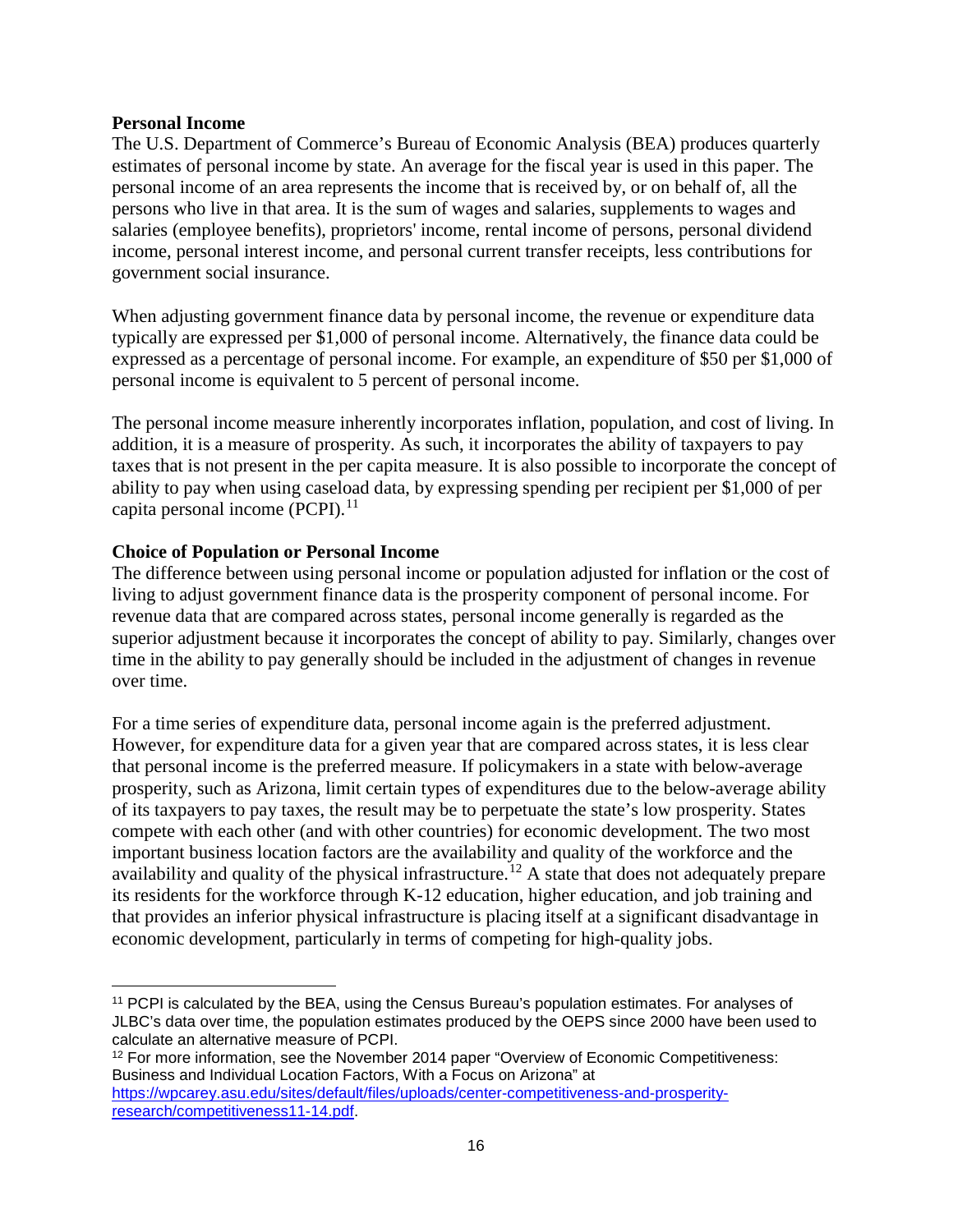The per capita and per \$1,000 of personal income measures are compared in Table 1, using the latest data for own-source revenue from the Census Bureau. Since Arizona's cost of living in FY 2012 was only 2.2 percent less than the national average, the adjustment of the per capita measure to reflect living costs has only a modest effect on the Arizona's ratio to the nation or its rank among the states.

Arizona's per capita personal income in FY 2012 was much lower (16.6 percent) than the national average, so Arizona's shortfall in own-source revenue relative to the nation was not nearly as large using the per \$1,000 of personal income measure (8.3 percent) as the per capita measure (21.8 percent adjusted for the RPP). Regardless of the revenue or expenditure category examined, the proportional difference between the per capita and per \$1,000 of personal income measures is the same. In contrast, the difference in the state's rank across the standardization measures varies by revenue and expenditure category. While there is an 11-spot difference in the own-source revenue category, there is no difference in some categories.

As seen in Table 1, the percent change over time is much higher using the inflation-adjusted per capita measure than the per \$1,000 of personal income measure. The latter reflects the significant increases in real per capita economic growth over time.

Both of the adjustments for size — population and personal income — are presented in this paper. For the sake of brevity, the per \$1,000 of personal income measure generally is emphasized.

|               |           | Arizona    |         |
|---------------|-----------|------------|---------|
| <b>United</b> |           | Percentage | Arizona |
| <b>States</b> | Arizona   | of Nation  | Rank*   |
| \$2,013,544   | \$32,063  |            |         |
| 312,728,125   | 6,509,973 |            |         |
| \$13,501,582  | \$234.445 |            |         |
| \$43,174      | \$36,013  | 83.4%      | 42      |
| 100.0         | 97.8      |            |         |
| \$6.439       | \$4.925   | 76.5%      | 48      |
| \$6,439       | \$5.036   | 78.2%      | 51      |
| \$149.13      | \$136.76  | 91.7%      | 40      |
|               |           |            |         |
| 38.0%         | 19.0%     |            | 50      |
| $-2.2\%$      | $-12.2%$  |            | 48      |
|               |           |            |         |

# **TABLE 1 EXAMPLE OF VARIOUS DATA STANDARDIZATIONS**

\* Among 51 states, where 1 equals the highest value.

Sources: U.S. Department of Commerce: Census Bureau, State and Local Government Finance, <http://www.census.gov/govs/local/> (revenue and population), and Bureau of Economic Analysis, <http://bea.gov/regional/index.htm> (personal income and regional price parity).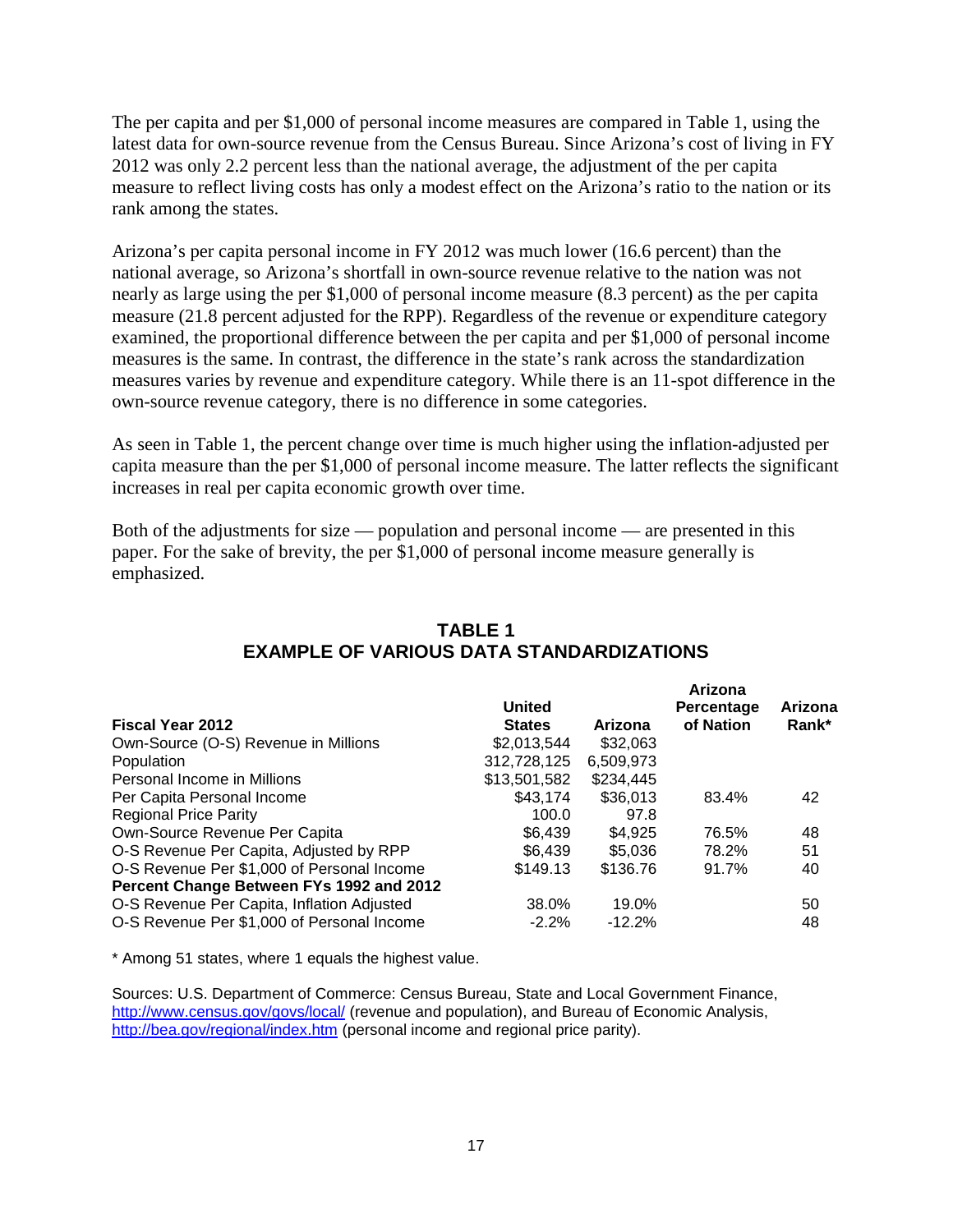#### **Inflation**

When the per capita measure is used in analyses over time, the time series must be adjusted for inflation: the change in prices over time. Most commonly in analyses of government finance, the adjustment for inflation is made with the national gross domestic product implicit price deflator (GDP deflator) produced by the BEA. Since the GDP deflator is released quarterly, a fiscal year average can be calculated, which is used in this paper.

Other measures of inflation, such as the consumer price index, sometimes are used. A narrower indicator, such as the higher education price index, may be used in a more specific analysis.

#### **Cost of Living**

When the per capita measure is used in analyses across states, the data must be adjusted for the cost of living: differences in the level of prices across geographic areas. Historically, the cost of living was not estimated on an ongoing basis. Wide differences were seen in estimates made by various organizations that used different methodologies and data. However, the BEA recently began to release estimates of living costs by state and metropolitan area, referred to as the regional price parity (RPP). Currently, estimates are available only for calendar years 2008 through 2013, so time series analyses of per capita government finance in this paper do not incorporate the cost of living. However, the RPP figures — averaged over calendar years to estimate a fiscal year figure —are used to adjust the latest year of government finance data.<sup>[13](#page-20-0)</sup>

#### **REVENUES**

As of early July 2016, the latest data available on state government revenues are for FY 20[14](#page-20-1).<sup>14</sup> The latest state and local government data from the Census Bureau are for FY 2012.

#### **Joint Legislative Budget Committee**

Ongoing revenue excludes one-time adjustments, such as transfers from other funds. Revenue from the temporary sales tax increase also is not included in fiscal years 2011 through 2013.<sup>[15](#page-20-2)</sup> General fund ongoing revenue in FY 2014 is summarized in Table 2. The sales tax and the income tax accounted for 90 percent of the total ongoing revenue.

Percent changes over various time periods in general fund revenue per \$1,000 of personal income also are shown in Table 2. Significant declines occurred overall and in most categories in each of the time periods shown. Revenue per \$1,000 of personal income dropped between FYs 1992 and 2014 in every category except the insurance premium tax, but declines in revenue were particularly significant among miscellaneous taxes and nontax sources. Among the

 $\overline{\phantom{a}}$ 

<span id="page-20-0"></span><sup>&</sup>lt;sup>13</sup> For more information on the RPP, see the August 2014 paper "Measures of Prosperity and Productivity Adjusted for the Cost of Living" at [https://wpcarey.asu.edu/sites/default/files/uploads/center](https://wpcarey.asu.edu/sites/default/files/uploads/center-competitiveness-and-prosperity-research/prosperitycol8-14.pdf)[competitiveness-and-prosperity-research/prosperitycol8-14.pdf.](https://wpcarey.asu.edu/sites/default/files/uploads/center-competitiveness-and-prosperity-research/prosperitycol8-14.pdf) The RPP for each state changes over time, but not by a significant amount in any one year. The index for Arizona gradually fell from 100.6 in 2008 to 97.1 in 2013.

<span id="page-20-1"></span><sup>&</sup>lt;sup>14</sup> A preliminary estimate of overall revenue collected by state government in FY 2015 will be released by the JLBC in late July 2015, but detailed data will not be available for several more weeks.

<span id="page-20-2"></span><sup>15</sup> In May 2010, voters approved a one percentage point increase in the state sales tax rate from June 2010 through May 2013. The revenue from the temporary increase — \$865 million in FY 2011, \$916 million in FY 2012, and \$962 million in FY 2013 — was dedicated to certain purposes and was not shared with county and city governments.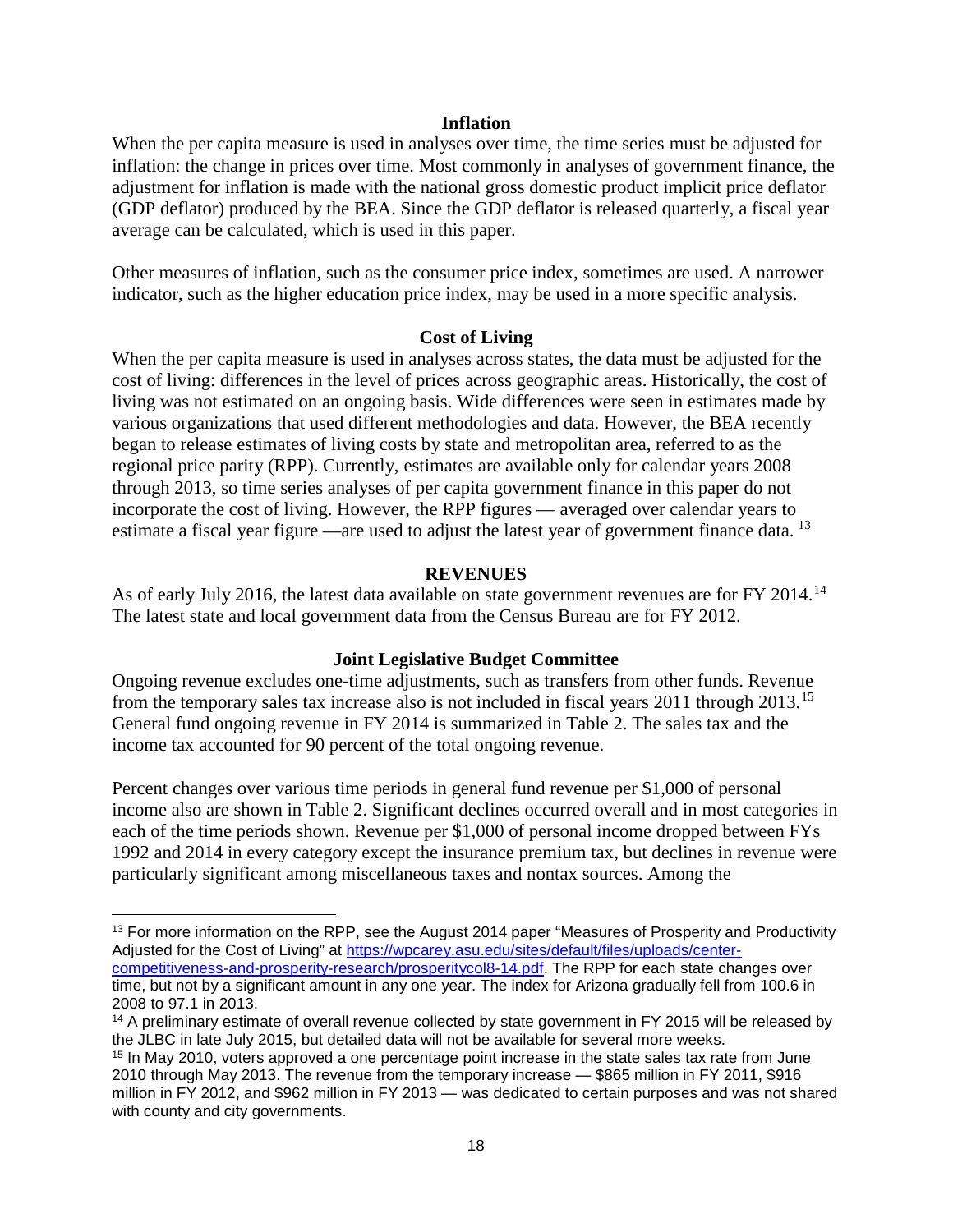# **TABLE 2 ARIZONA STATE GOVERNMENT GENERAL FUND ONGOING REVENUE**

 $\mathbf{r}$ 

|                 | Share of |                         | 1992-  | 2002-   | 2008-                                                                |
|-----------------|----------|-------------------------|--------|---------|----------------------------------------------------------------------|
| <b>Millions</b> | Total    | 2014                    | 2002   | $2011*$ | 2014                                                                 |
| \$8,270.8       | 100.0%   | $-34%$                  | $-23%$ | $-17%$  | $-15%$                                                               |
| 7.959.1         | 96.2     | $-33$                   | $-22$  | $-17$   | $-15$                                                                |
| 3,985.9         | 48.2     | $-27$                   | -6     | $-25$   | $-18$                                                                |
| 3.476.6         | 42.0     | $-25$                   | $-26$  | -5      | $-12$                                                                |
| 3.462.3         | 41.9     | $-23$                   | $-21$  | $-11$   | -9                                                                   |
| 575.2           | 7.0      | $-25$                   | $-23$  | 5       | $-36$                                                                |
| $-561.0$        | $-6.8$   |                         |        |         |                                                                      |
| 411.8           | 5.0      | 12                      | -9     | 38      | -9                                                                   |
| 84.8            | 1.0      | -94                     | $-77$  | $-72$   | -8                                                                   |
| 311.7           | 3.8      | -51                     | $-30$  | $-22$   | $-22$                                                                |
| 80.3            | 1.0      | $-37$                   | -59    | 71      | 49                                                                   |
| 231.4           | 2.8      | -54                     | $-23$  | -35     | $-33$                                                                |
|                 |          | <b>Fiscal Year 2014</b> | 1992-  |         | <b>Fiscal Year Percent Change,</b><br>Per \$1,000 of Personal Income |

\* Revenue from the temporary sales tax increase is not included.

\*\* Urban Revenue Sharing, approved by voters in a ballot initiative in 1972, distributes 15 percent of individual and corporate income tax revenues collected two years earlier to incorporated cities and towns.

Sources: Arizona Joint Legislative Budget Committee, <http://www.azleg.gov/jlbc.htm> (revenue); and U.S. Department of Commerce, Bureau of Economic Analysis, <http://bea.gov/regional/index.htm> (personal income).

miscellaneous taxes are the statewide property tax and the portion of the vehicle license tax going to the general fund, each of which were eliminated in the late 1990s.

The decreases in revenue from taxes largely result from reductions in tax rates and other statutory changes, such as expanded tax credits. However, other factors, such as economic cycles, also contribute. The effects of changing economic conditions are partially controlled for by comparing similar points of two economic cycles in the FY 1992-to-2002 and 2002-to-2011 time periods.

Ongoing general fund revenue per \$1,000 of personal income going back to the earliest data in FY 1971 is shown in Chart 1 by the red line. The up-and-down fluctuations in the time series result from variations in the economic cycle and/or changes in the tax code. The downtrend in the value since the mid-1990s is largely due to the many tax reductions passed since the early 1990s. The FY 2014 figure was 32 percent less than the average of the FY 1971-through-1992 period.

Other than for the general fund, a complete accounting of state government revenue is not available. An estimate of own-source revenue, divided into the general fund and other state funds, was created using the JLBC's annual "Tax Handbook," but the general fund total calculated by this method in recent years has been 3-to-5 percent less than the ongoing general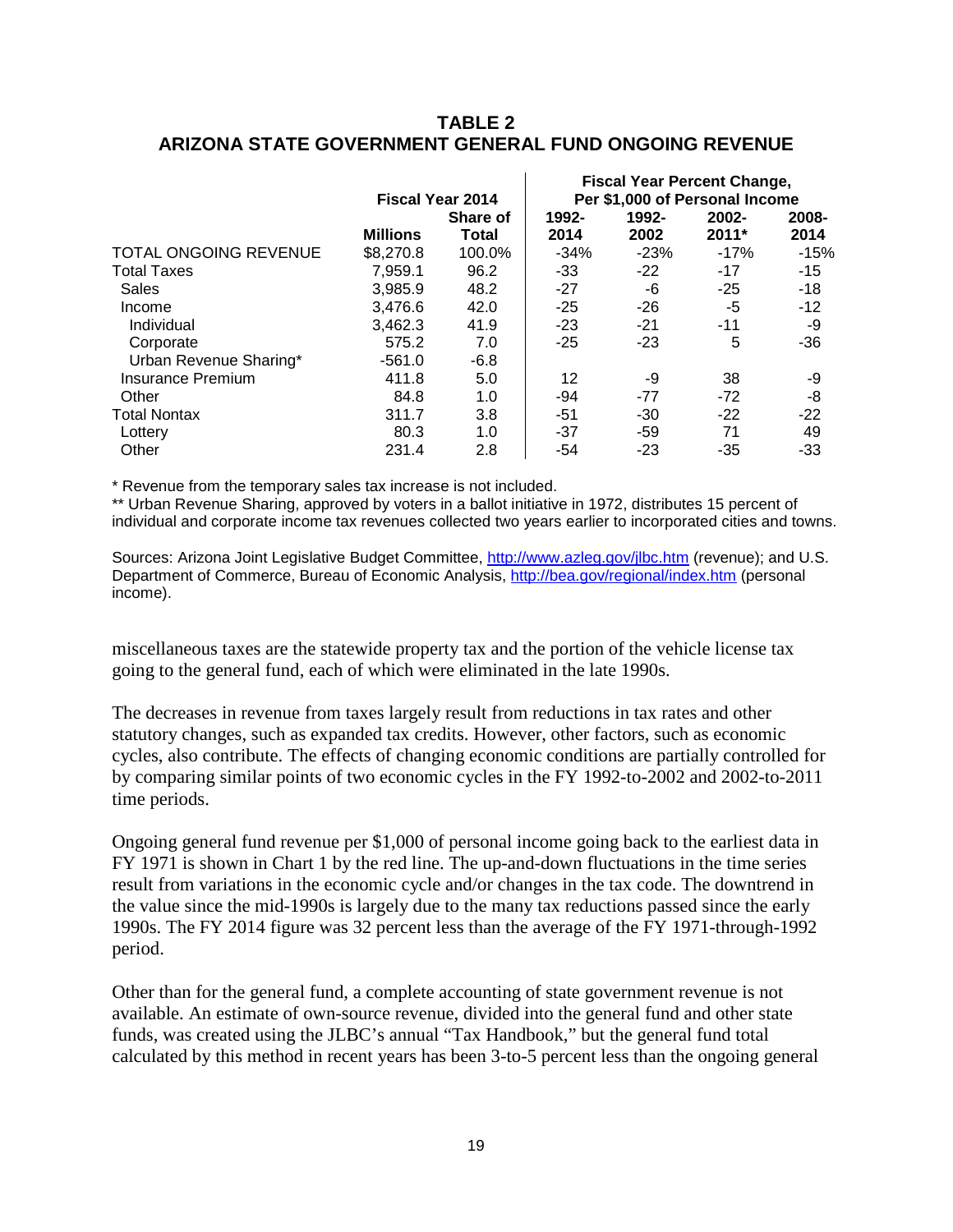

Sources: Arizona Joint Legislative Budget Committee,<http://www.azleg.gov/jlbc.htm> (revenues and expenditures); and U.S. Department of Commerce, Bureau of Economic Analysis, <http://bea.gov/regional/index.htm> (personal income).

fund revenue reported elsewhere by the JLBC.<sup>[16](#page-22-0)</sup> The distribution of revenue by fund is not fully available in earlier years, so Chart 2 begins in FY 1999. As seen in the chart, revenue per \$1,000 of personal income for funds other than the general fund has essentially been flat — the higher figures from fiscal years 2011 through 2013 reflect the temporary sales tax. Thus, total revenue per \$1,000 of personal income has trended down similarly to general fund revenue, with up-anddown fluctuations reflecting the economic cycle.

#### **Fiscal Impact of Statutory Tax Changes**

l

Beginning in FY 1993, a series of tax reductions that have reduced revenue to the general fund have been implemented. The JLBC annually estimates the effect of the tax law changes that affect the general fund.<sup>[17](#page-22-1)</sup> In the 23 years through FY 2015, taxes were reduced in 20 years. Additional tax reductions are scheduled to be implemented in each year through FY 2019.

To bring the original unadjusted estimates of the impacts of the tax law changes shown in Chart 3 forward to the current time, the estimates need to be adjusted for inflation, population growth, and real per capita economic growth. To accomplish this, the tax changes in each year are expressed per \$1,000 of personal income. These figures are then cumulated over time. The cumulative change in each year then is multiplied by the personal income in that year to determine the effect of the tax changes on general fund revenue. In FY 2014, general fund

<span id="page-22-0"></span><sup>16</sup> The "Tax Handbook" is available at [http://www.azleg.gov/jlbc/economicanalysis.htm.](http://www.azleg.gov/jlbc/economicanalysis.htm)

<span id="page-22-1"></span><sup>&</sup>lt;sup>17</sup> Published in the appendix to the "Tax Handbook" at [http://www.azleg.gov/jlbc/economicanalysis.htm.](http://www.azleg.gov/jlbc/economicanalysis.htm)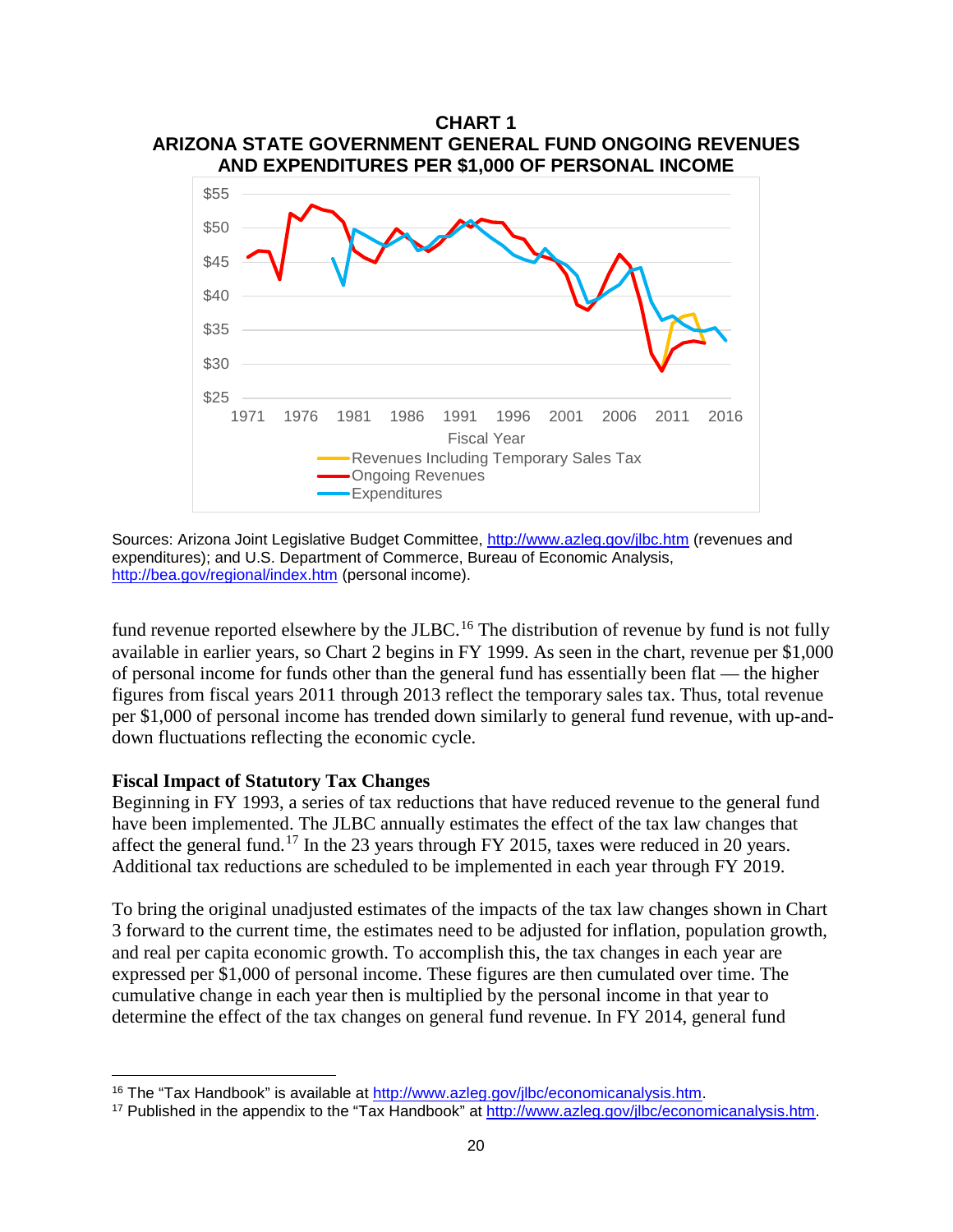

Note: Revenue from the temporary sales tax increase is included in the other funds and total funds lines. More generally, general fund revenue is calculated differently in Charts 1 and 2 — see text.

Sources: Arizona Joint Legislative Budget Committee,<http://www.azleg.gov/jlbc.htm> (revenues); and U.S. Department of Commerce, Bureau of Economic Analysis,<http://bea.gov/regional/index.htm> (personal income).

revenue was nearly \$3.5 billion less than it would have been had no tax changes been implemented since FY 1992. The estimated effect in FY 2015 is \$3.7 billion. Without any further tax changes, this figure will continue to grow with the size of the Arizona economy and with the continued phase-in of tax reductions already passed.

Estimated revenue per \$1,000 of personal income in FY 2015 was 35 percent lower than the historical norm. The tax changes reduced general fund revenue in FY 2015 by more than \$14 per \$1,000 of personal income, or 31 percent. Had no tax changes occurred since the early 1990s, revenue per \$1,000 of personal income in FY 2015 would have been only 5 percent lower than the historical norm (FYs 1971 through 1992). The below-average figures of the last several years are due to the severity of the last recession and the incomplete economic recovery that has occurred since then. In Chart 4, actual general fund revenue per \$1,000 of personal income is compared to the revenue that would have been received had no tax changes been implemented since FY 1992.

The JLBC estimates the effects of tax law changes only for the general fund. Since the early 1990s, there have been several voter-approved tax increases that have not affected the general fund, including four increases in tobacco taxes between 1994 and 2006. The additional revenue from these tobacco tax increases primarily is directed to health programs and to early childhood development. In addition, voters passed a 20-year increase in the general sales tax rate in 2000.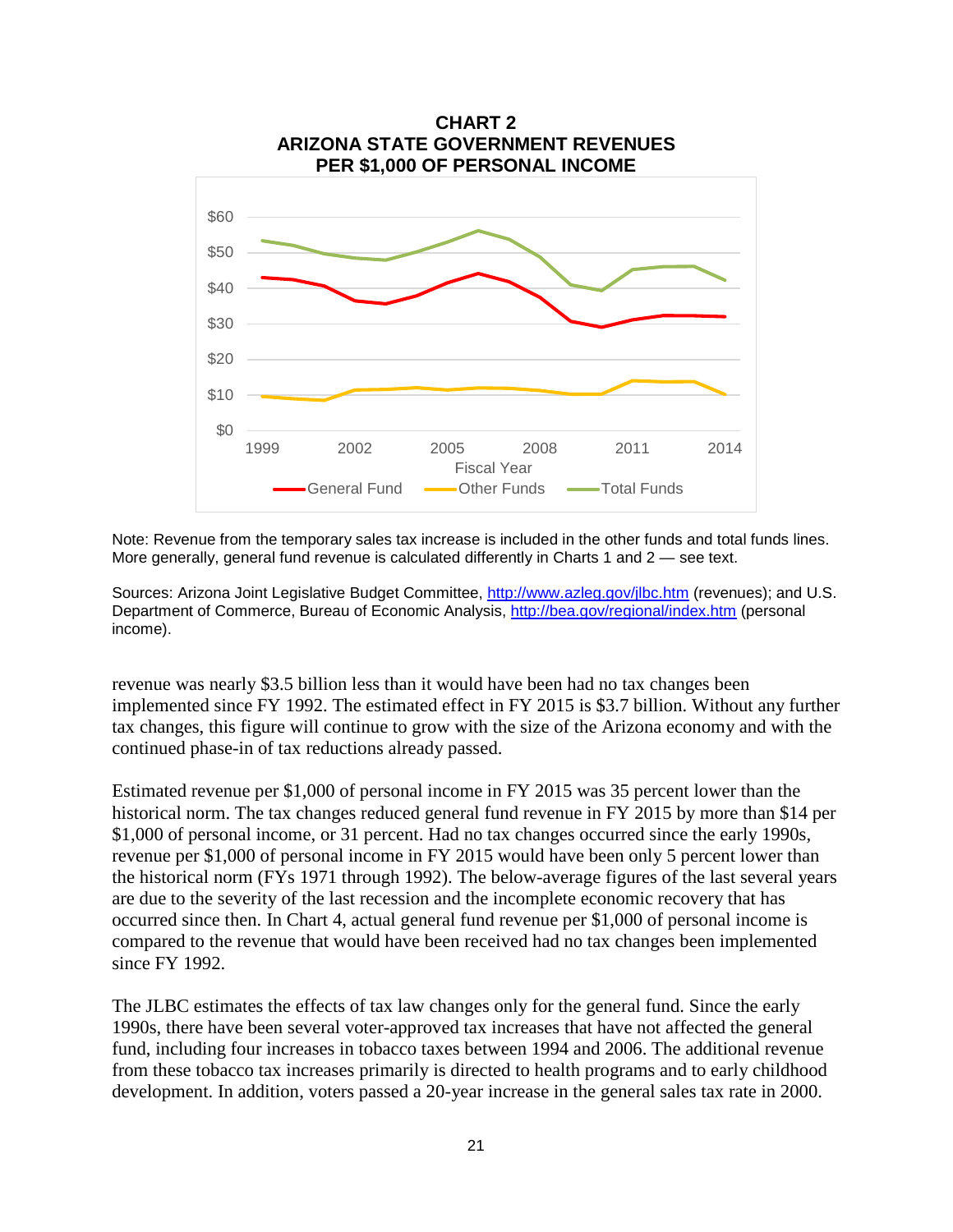**CHART 3 ESTIMATE OF ANNUAL CHANGE IN ARIZONA STATE GOVERNMENT GENERAL FUND ONGOING TAX REVENUE DUE TO STATUTORY CHANGES, IN MILLIONS OF UNADJUSTED DOLLARS**



**CHART 4 ARIZONA STATE GOVERNMENT GENERAL FUND ONGOING REVENUE PER \$1,000 OF PERSONAL INCOME**



Note (Charts 3 and 4): Revenue from the temporary sales tax increase in FYs 2011 through 2013 is not included.

Sources (Charts 3 and 4): Arizona Joint Legislative Budget Committee, "Tax Handbook," <http://www.azleg.gov/jlbc/14taxbook/14taxbk.pdf> (revenue and change in revenue due to tax changes); and U.S. Department of Commerce, Bureau of Economic Analysis, <http://bea.gov/regional/index.htm> (personal income).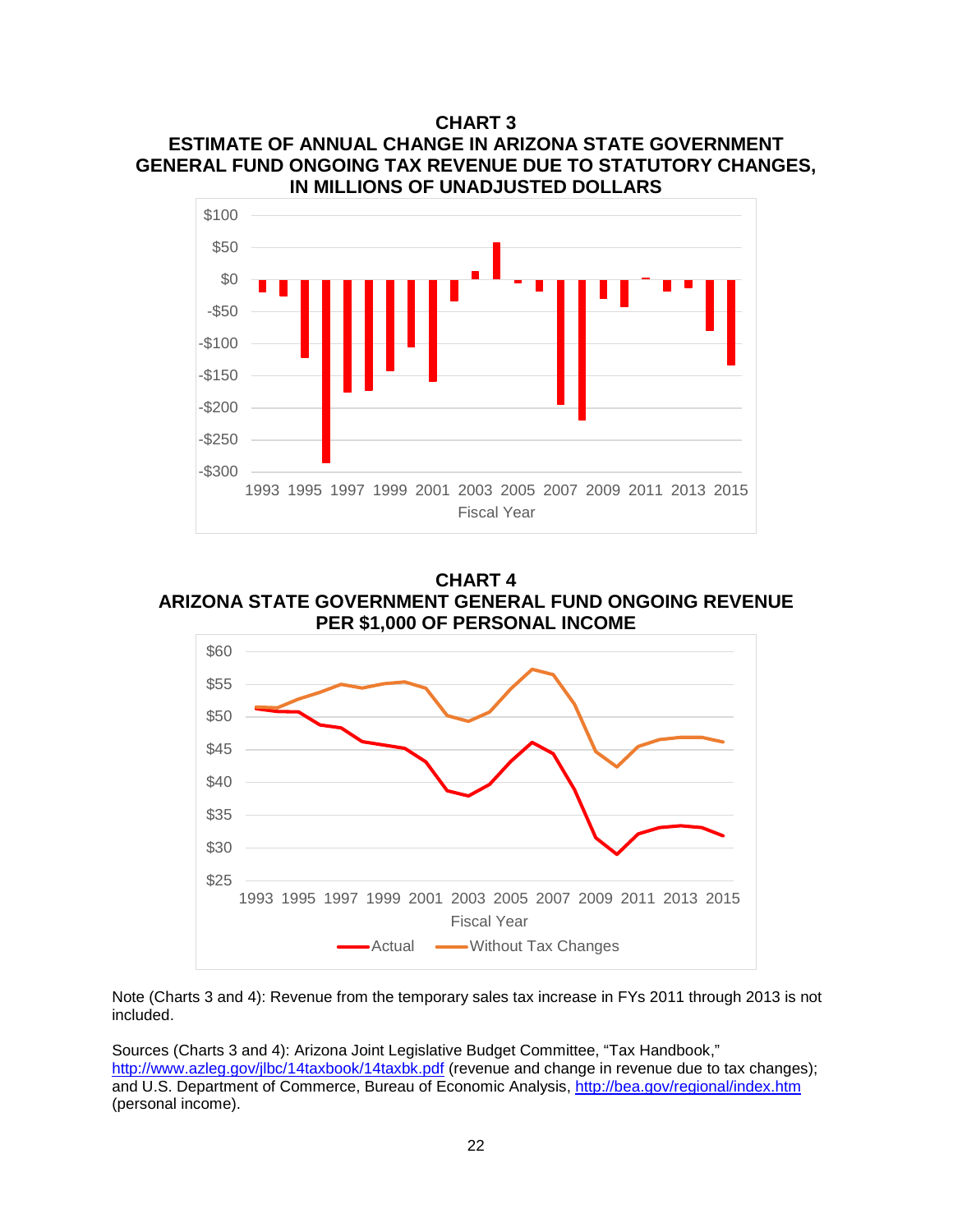Most of this revenue goes to K-12 education, with lesser amounts directed to the School Facilities Board and higher education. Actual revenue from these tax increases are reported by the JLBC. In FY 2014, the total approached \$900 million, two-thirds of which came from the general sales tax increase. The net effect of these tax increases and the reductions to general fund revenues caused by changes in the tax code is a loss of state government revenue of nearly \$2.6 billion in FY 2014 (see Chart 5). The net effect in FY 2015 likely was a reduction of \$2.8 billion.

#### **Census Bureau**

A summary of the Census Bureau's estimate of combined state and local government revenue is provided in Table 3. Total revenue in FY 2012 was \$43.4 billion in Arizona. Per \$1,000 of personal income, Arizona's revenue was 3.7 percent less than the national average, ranking 34th nationally and sixth among 10 western states. Per capita adjusted for the cost of living, Arizona ranked 49th (ninth in the West) at 18 percent below average. Revenue per \$1,000 of personal





Note: The initial impacts of general fund tax code changes were estimated by the JLBC. To bring these estimates forward — to reflect inflation, population growth, and real per capita economic growth — the JLBC's estimates were adjusted using personal income. Actual data were used for voter-approved tax increases benefiting other funds.

Note: Revenue from the temporary sales tax increase in FYs 2011 through 2013 is not included.

Sources: Arizona Joint Legislative Budget Committee, "Tax Handbook,"

<http://www.azleg.gov/jlbc/14taxbook/14taxbk.pdf> (general fund change in revenue and actual collections from voter-approved tax increases); and U.S. Department of Commerce, Bureau of Economic Analysis <http://bea.gov/regional/index.htm> (personal income).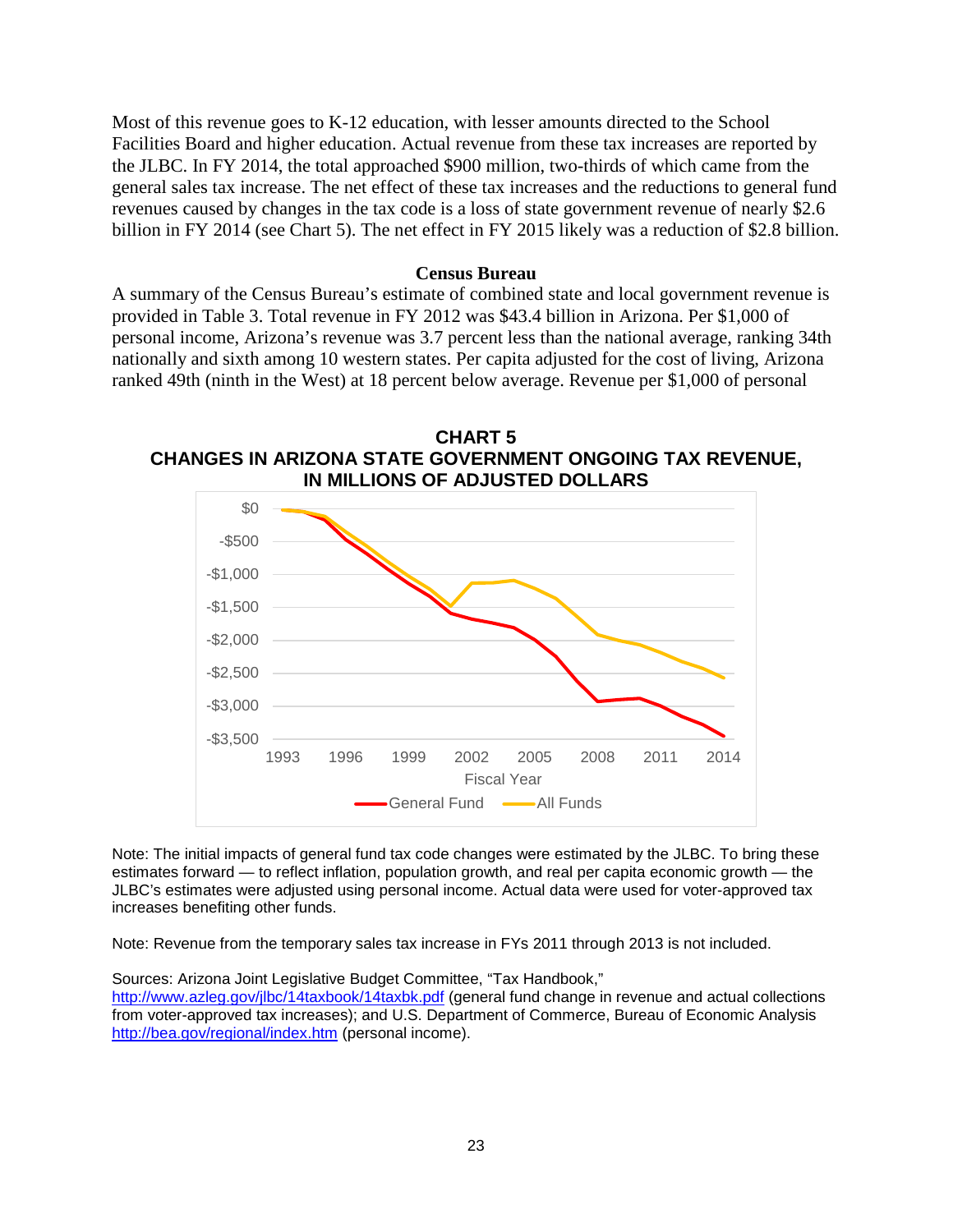|                                |                 |              | <b>Fiscal Year 2012</b><br>Per Capita, |      |                                          |      | Percent Change Over Time,<br>Per \$1,000 of Personal Income^ |                          |                |                          |                          |
|--------------------------------|-----------------|--------------|----------------------------------------|------|------------------------------------------|------|--------------------------------------------------------------|--------------------------|----------------|--------------------------|--------------------------|
|                                |                 |              | <b>Adjusted by RPP</b>                 |      | Per \$1,000 of<br><b>Personal Income</b> |      |                                                              | Rank                     |                |                          |                          |
|                                |                 | Share of     | <b>Ratio to</b><br>U.S.                |      | <b>Ratio to</b><br><b>U.S.</b>           |      | <b>FY</b><br>1993-                                           | $\overline{FY}$<br>1993- | FY<br>1993-    | $\overline{FY}$<br>2002- | $\overline{FY}$<br>2008- |
|                                | <b>Millions</b> | <b>Total</b> | Average                                | Rank | Average                                  | Rank | 2012                                                         | 2012                     | 2002           | 2011                     | 2012                     |
| <b>TOTAL REVENUE</b>           | \$43,423        | 100.0%       | 82.1%                                  | 49   | 96.3%                                    | 34   | $-2%$                                                        | 37                       | 45             | 17                       | 22                       |
| <b>From Federal Government</b> | 11,360          | 26.2         | 95.5                                   | 35   | 111.9                                    | 26   | 40                                                           | 11                       | 28             | 2                        | 28                       |
| Own Source                     | 32,063          | 73.8         | 78.2                                   | 51   | 91.7                                     | 40   | $-11$                                                        | 45                       | 46             | 35                       | 28                       |
| <b>Taxes</b>                   | 22,193          | 51.1         | 78.5                                   | 45   | 92.1                                     | 36   | $-17$                                                        | 50                       | 46             | 40                       | 26                       |
| Property                       | 6,848           | 15.8         | 75.4                                   | 36   | 88.4                                     | 29   | $-22$                                                        | 47                       | 47             | 36                       | 35                       |
| General Sales*                 | 8,614           | 19.8         | 134.4                                  | 13   | 157.6                                    | 6    | -1                                                           | 15                       | $\overline{7}$ | 29                       | 15                       |
| <b>Selective Sales</b>         | 2,148           | 4.9          | 65.3                                   | 49   | 76.5                                     | 42   | $-21$                                                        | 39                       | 46             | 28                       | 34                       |
| <b>Motor Fuels</b>             | 897             | 2.1          | 106.3                                  | 24   | 124.6                                    | 13   | $-27$                                                        | 14                       | 25             | 20                       | $\overline{4}$           |
| Alcoholic Beverages            | 68              | 0.2          | 51.7                                   | 38   | 60.6                                     | 32   | $-47$                                                        | 38                       | 39             | 43                       | 21                       |
| <b>Tobacco Products</b>        | 319             | 0.7          | 89.1                                   | 31   | 104.5                                    | 28   | 87                                                           | 11                       | 5              | 31                       | 51                       |
| <b>Public Utilities</b>        | 203             | 0.5          | 34.8                                   | 39   | 40.8                                     | 38   | -65                                                          | 48                       | 49             | 41                       | 36                       |
| Other                          | 660             | 1.5          | 48.1                                   | 46   | 56.4                                     | 46   | 13                                                           | 31                       | 41             | 12                       | 43                       |
| Individual Income**            | 3,094           | 7.1          | 49.4                                   | 42   | 58.0                                     | 41   | $-30$                                                        | 44                       | 44             | 34                       | 29                       |
| Corporate Income*              | 648             | 1.5          | 64.9                                   | 35   | 76.1                                     | 32   | $-17$                                                        | 28                       | 22             | 31                       | 28                       |
| Motor Vehicle License          | 184             | 0.4          | 37.0                                   | 50   | 43.4                                     | 48   | -73                                                          | 50                       | 51             | 24                       | 48                       |
| <b>Other Taxes</b>             | 657             | 1.5          | 38.1                                   | 48   | 44.6                                     | 45   | 3                                                            | 22                       | 10             | 40                       | 28                       |
| <b>Nontax</b>                  | 9,870           | 22.7         | 77.5                                   | 46   | 93.8                                     | 38   | 6                                                            | 21                       | 41             | 14                       | 25                       |
| <b>Current Charges</b>         | 6,979           | 16.1         | 80.3                                   | 40   | 94.2                                     | 32   | 36                                                           | 10                       | 41             | 5                        |                          |
| <b>Higher Education</b>        | 1,933           | 4.4          | 95.7                                   | 34   | 112.2                                    | 27   | 3                                                            | 37                       | 48             | 8                        | 9                        |
| Hospitals                      | 1,939           | 4.5          | 77.1                                   | 33   | 90.4                                     | 30   | 270                                                          | $\mathbf 1$              | 35             | 6                        | $\overline{2}$           |
| <b>Other Charges</b>           | 3,107           | 7.2          | 74.8                                   | 42   | 87.7                                     | 26   | 14                                                           | 27                       | 38             | 10                       | 24                       |
| <b>Other Nontax</b>            | 2,891           | 6.7          | 71.5                                   | 47   | 83.8                                     | 40   | $-31$                                                        | 43                       | 35             | 34                       | 50                       |

# **TABLE 3 ARIZONA STATE AND LOCAL GOVERNMENT REVENUE**

Note: The ranks are among the 50 states plus the District of Columbia, with a rank of 1 given to the highest ratio/greatest percent change. ^ Since data for FY 1992 are not available for some of the categories, this analysis begins in FY 1993.

\* 47 states levy this tax.

\*\* 44 states levy this tax.

Sources: U.S. Department of Commerce: Census Bureau, State and Local Government Finance, <http://www.census.gov/govs/local/> (revenue and population), and Bureau of Economic Analysis, <http://bea.gov/regional/index.htm> (personal income and regional price parity).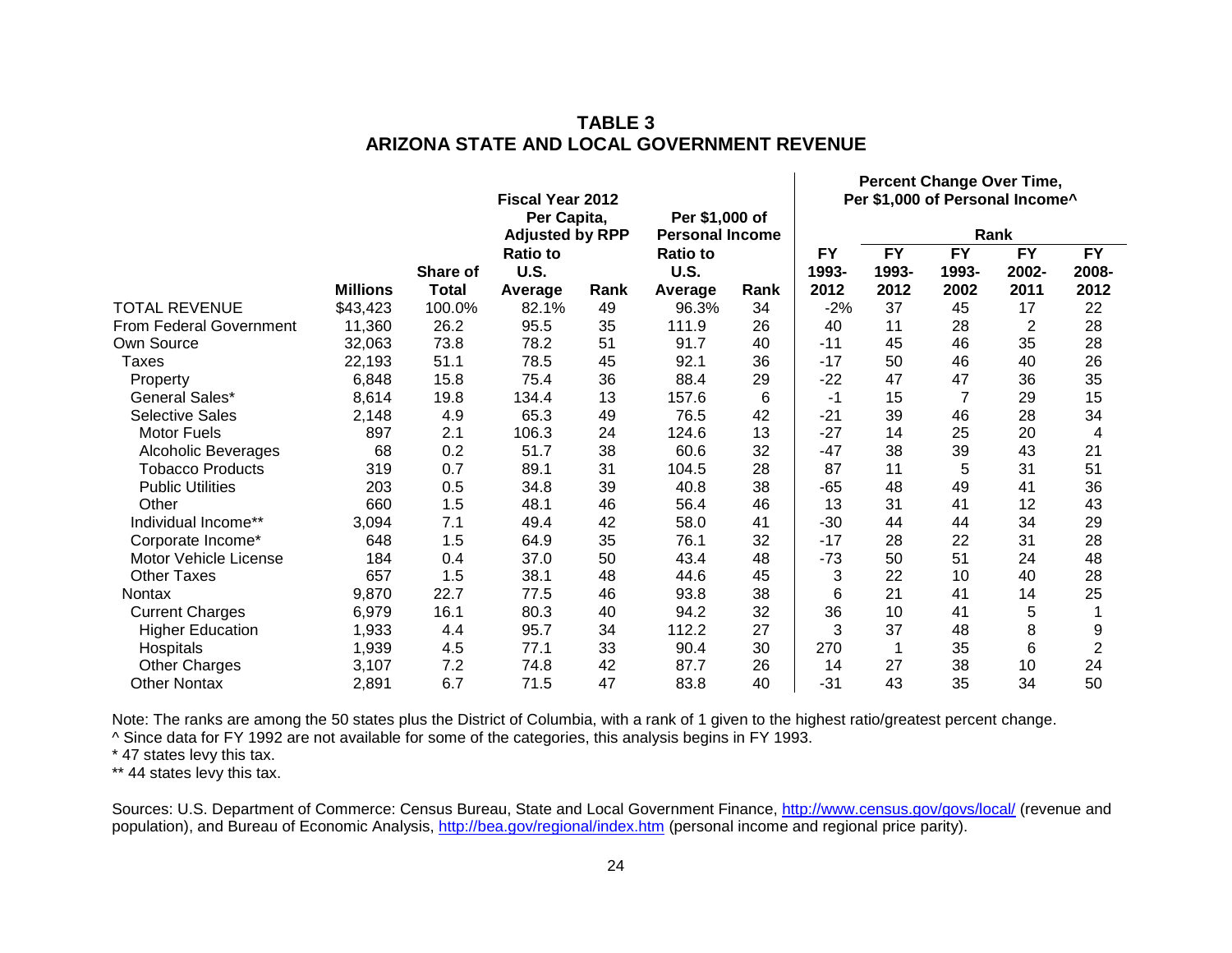income fell 2 percent between fiscal years 1993 and 2012, a below-average change ranking 37th among the states. $^{18}$  $^{18}$  $^{18}$ 

The federal government provided 26 percent of Arizona's state and local government revenue in FY 2012. Though the amount per \$1,000 of personal income exceeded the national average, Arizona ranked among the middle of the states nationally and in the West. Per capita adjusted by the RPP, the figure was below average and ranked 35th. The increase relative to personal income was among the highest in the nation between FYs 2002 and 2011, and was above average for the FY 1993-to-2012 period at 40 percent.

Own-source revenue, which consists of state and local government tax and nontax revenue, totaled \$32.1 billion in Arizona in FY 2012. The amount per \$1,000 of personal income was 8 percent below the national average and ranked 40th nationally and ninth among 10 western states. Own-source revenue per capita adjusted for the cost of living was 22 percent less in Arizona than the U.S. average — the lowest in the nation. The change over the FY 1993-to-2012 period in own-source revenue per \$1,000 of personal income was among the lowest in the country, with a decline of 11 percent.

A longer time series of Arizona's state and local government revenue per \$1,000 of personal income relative to the national average is shown in Chart 6. Historically, Arizona's own-source revenue was higher than the national average. In the late 1960s and early 1970s, Arizona's figure slipped to about equal to the national average and stayed at this proportion into the 1990s. Since then, Arizona's own-source revenues have been below the national average. Revenues from the federal government were considerably above average during the 1960s, but dropped to more than 20 percent below average during the 1980s. The ratio has climbed since then, rising to above the national average in FY 2003.

# **Tax Revenue**

l

Taxes accounted for nearly 70 percent of own-source revenue, and a little more than one-half of total revenue, in Arizona in FY 2012. Per \$1,000 of personal income, taxes were 8 percent below the national average and ranked 36th nationally and sixth among the 10 western states. Taxes per capita adjusted for the cost of living were 21 percent below average and ranked 45th. Between FYs 1993 and 2012, taxes per \$1,000 of personal income dropped 17 percent; only one state had a larger decrease.

Based on the longer time series displayed in Chart 7, tax revenue per \$1,000 of personal income was as much as 20 percent above the national average during the 1960s. During the 1970s and 1980s, Arizona's tax burden generally was above the U.S. average. In FY 1990, the figure was 8 percent above the national average, but the ratio dropped below average in FY 1997 and was as much as 11 percent below average in FY 2010.

Arizona's collections per \$1,000 of personal income in FY 2012 were significantly below the national average among most of the sources of tax revenue. Three taxes accounted for more than 80 percent of the collections in FY 2012:

<span id="page-27-0"></span><sup>&</sup>lt;sup>18</sup> Since several of the revenue categories were not published by the Census Bureau until FY 1993, this year rather than FY 1992 is used as the start of the time series.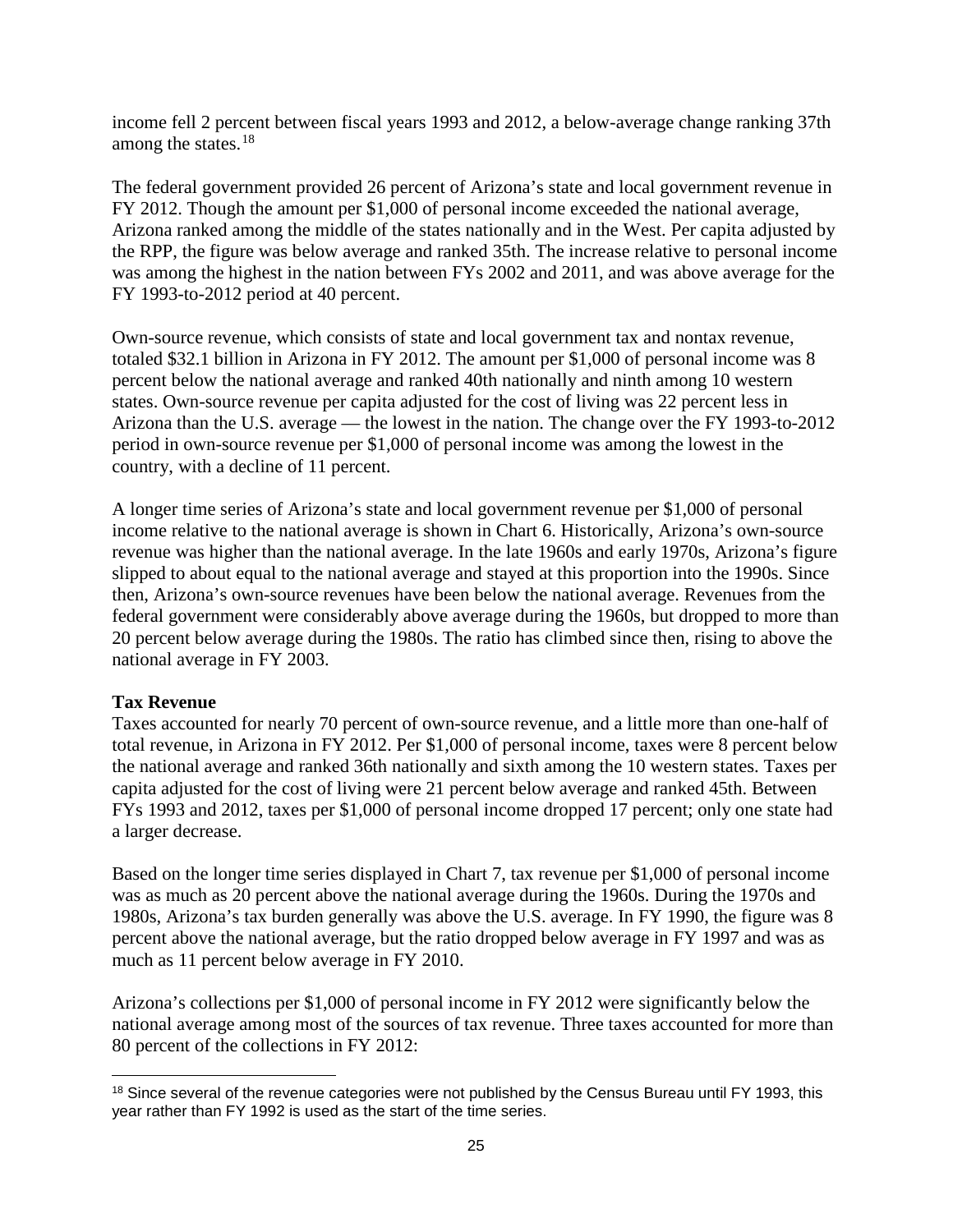# **CHART 6 STATE AND LOCAL GOVERNMENT REVENUE PER \$1,000 OF PERSONAL INCOME, ARIZONA AS A PERCENTAGE OF THE NATIONAL AVERAGE**





Sources (Charts 6 and 7): U.S. Department of Commerce: Census Bureau, State and Local Government Finance, <http://www.census.gov/govs/local/> (revenue), and Bureau of Economic Analysis, <http://bea.gov/regional/index.htm> (personal income).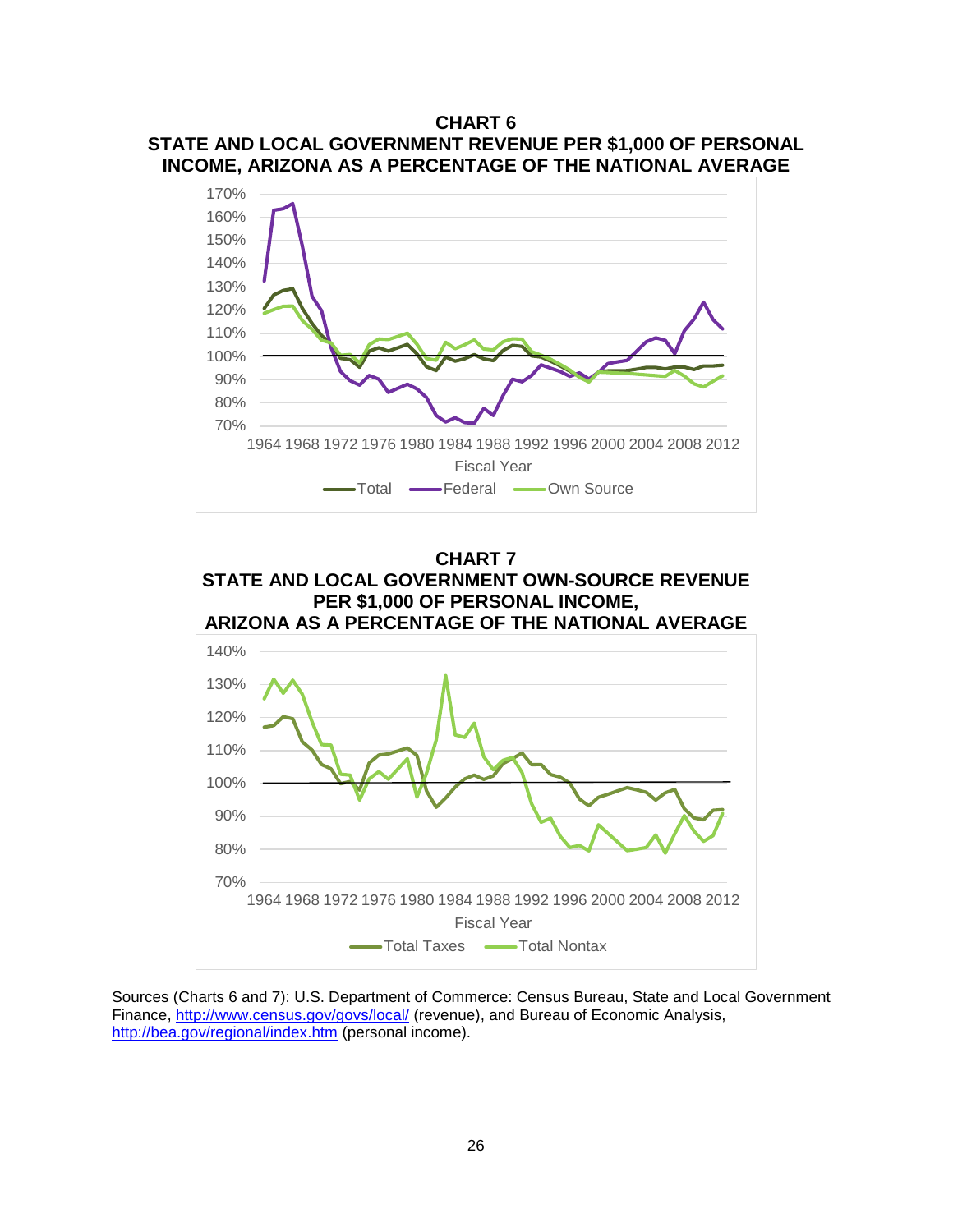- The individual income tax burden per \$1,000 of personal income was 42 percent below average and among the lowest of the states that levy this tax. The decrease of 30 percent per \$1,000 of personal income between FYs 1993 and 2012 was the largest in the country.
- The property tax per \$1,000 of personal income was 12 percent below average in FY 2012. The 22 percent decline per \$1,000 of personal income between FYs 1993 and 2012 was among the greatest in the nation.
- The general sales tax differs from most taxes in having a high burden that is not falling. Per \$1,000 of personal income, Arizona had the sixth-highest figure in the nation (third among the western states) in FY 2012 and an above-average percent change between FYs 1993 and 2012. However, the slight loss of 1 percent per \$1,000 of personal income is misleading since the temporary sales tax was in place in FY 2012. The decrease will be larger when FY 2014 data become available.

As seen in Chart 8, collections per \$1,000 of personal income have trended down over time in Arizona relative to the national average for the property tax and for selective sales taxes. The income tax — the combination of the individual and corporate taxes — has been substantially below the national average and has trended down since the early 1990s. In contrast, the general sales tax has fluctuated at a level much above the national average.

Among the lesser sources of tax revenue, collections in Arizona per \$1,000 of personal income in FY 2012 were considerably below average in most. The percent change between FYs 1993





Sources: U.S. Department of Commerce: Census Bureau, State and Local Government Finance, <http://www.census.gov/govs/local/> (revenue), and Bureau of Economic Analysis, <http://bea.gov/regional/index.htm> (personal income).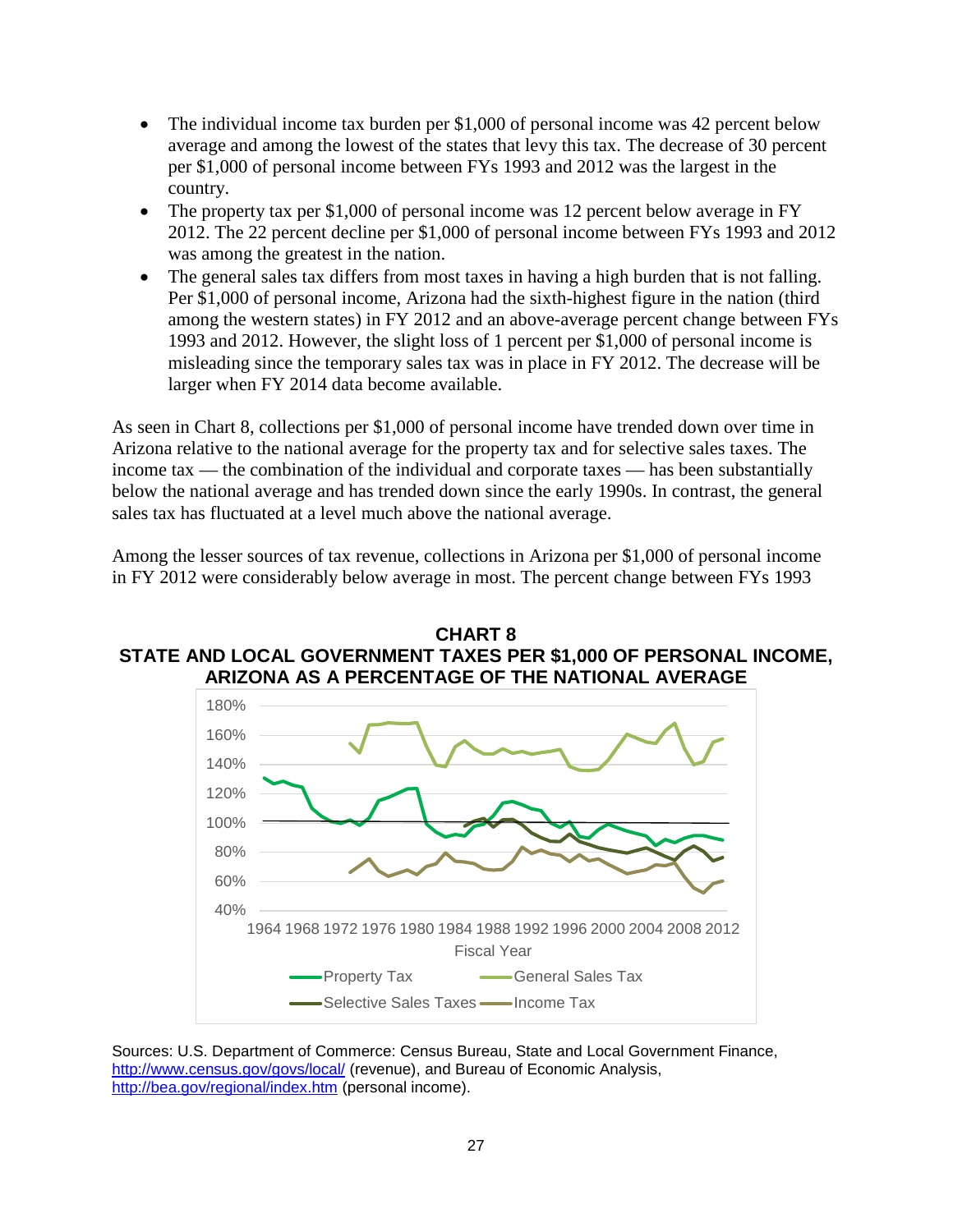and 2012 varied widely, from an 87 percent increase in tobacco taxes to a decrease of 73 percent in the motor vehicle license tax.

#### **Other Revenue**

State and local government revenues other than from taxes accounted for 23 percent of Arizona's total revenue in FY 2012. The figure per \$1,000 of personal income was 6 percent less than the U.S. average and ranked 38th nationally and eighth among the 10 western states. Per capita adjusted by the RPP, nontax revenue was 22 percent below average and ranked 46th (ninth in the West). The change over time relative to personal income of 6 percent was similar to the national average.

As seen in Chart 7, own-source nontax revenue per \$1,000 of personal income fell considerably relative to the national average from the mid-1980s through early 1990s. The figure has been below the national average since FY 1992. Among nontax sources of revenue, Arizona's figure per \$1,000 of personal income was below the national average in FY 2012 for both current charges (user fees) and miscellaneous other revenues. Arizona ranked eighth among the 10 western states in each subcategory. Between FYs 1993 and 2002, the percent change in each of the nontax sources was below average, but after that, current charges for higher education and hospitals increased by among the most in the nation.

#### **EXPENDITURES**

Spending by state government is available from the JLBC through FY 2016, with the latest data based on appropriations and estimates of unappropriated spending. The latest state and local government data from the Census Bureau are for FY 2012.

#### **Joint Legislative Budget Committee**

According to the JLBC, "The Arizona Constitution restricts the appropriation of certain state revenues to no more than 7.41 percent of Arizona personal income. … In general, the revenues subject to the appropriations limit consist of (1) taxes, (2) university collections, and (3) licenses, fees and permits. These revenues may be either general or earmarked for special purposes. The appropriation of certain other state revenues is not subject to the limit. These revenues include (1) interest and dividends, (2) receipts from sales, rentals and consideration for services, (3) federal grants, (4) donations and gifts, and (5) amounts received by the state in the capacity of trustee, custodian or agent." The historical record of the limit and appropriations subject to the limit is shown in Chart 9; general fund appropriations and total appropriations are displayed for comparison. Appropriations in recent years have been far below the limit.

The state government budget for FY 2016 is summarized in Table 4, with the 12 largest agencies identified, based on total authorized spending. The 12 largest agencies in FY 2016 account for 95 percent of general fund appropriations, 84 percent of other fund appropriations, and 94 percent of unappropriated monies.

The total general fund budget is a little more than \$9 billion, but this is only 29 percent of total authorized spending. Other funds account for only 11 percent of total spending. Unappropriated monies account for 60 percent.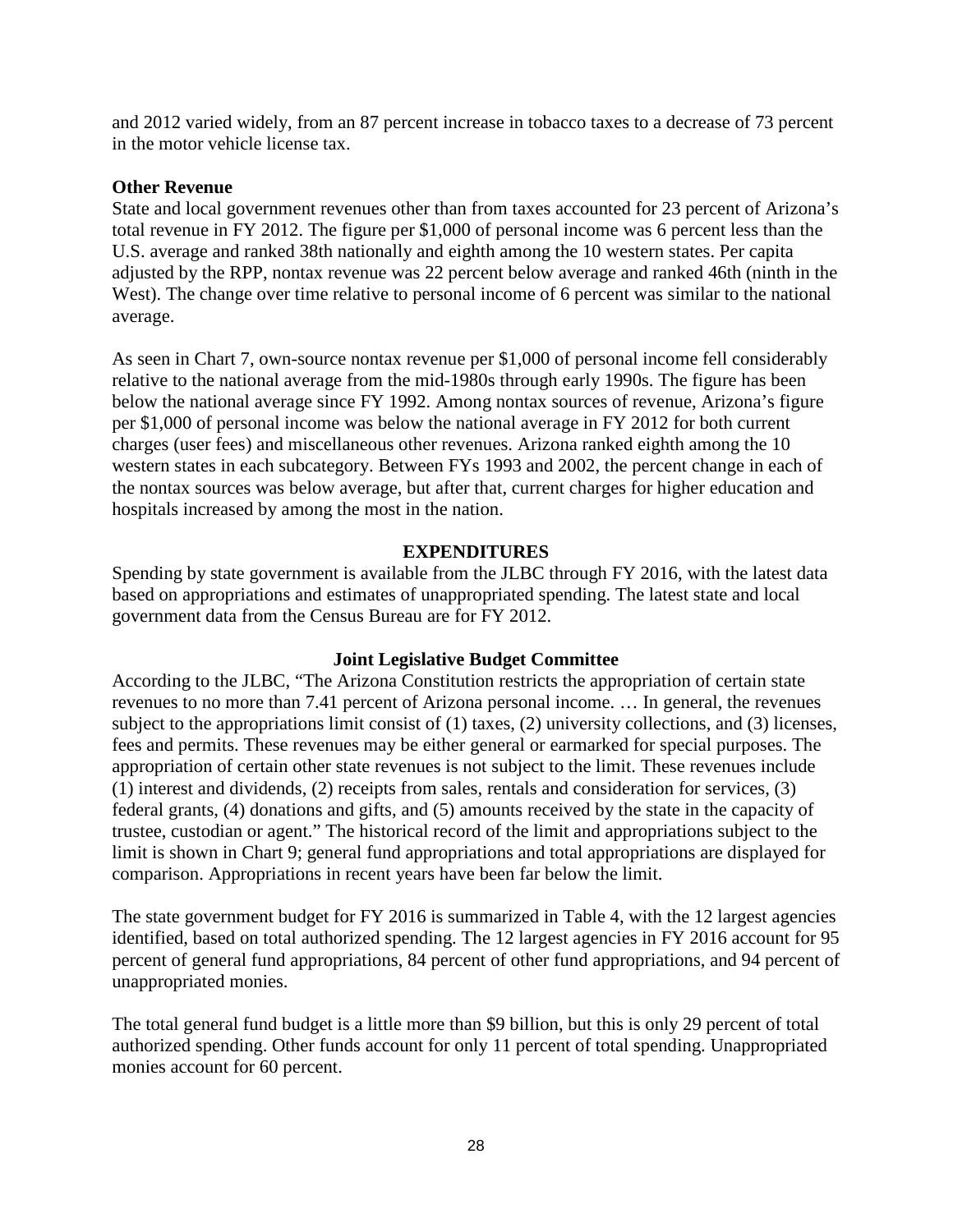

Source: Arizona Joint Legislative Budget Committee, [http://www.azleg.gov/jlbc/legislativereports.htm.](http://www.azleg.gov/jlbc/legislativereports.htm)

The Department of Education (K-12 education) is the dominant recipient of appropriations from the general fund, with 43 percent of the total. AHCCCS and the Department of Corrections receive the next largest amounts of funding.

Relative to general fund appropriations, appropriations from other funds vary widely by agency. Several agencies, including the Departments of Corrections, Education, and Health Services, receive only small amounts in appropriations from other funds. In contrast, several agencies, including the Departments of Administration and Transportation, receive little or no appropriations from the general fund, but substantial amounts from other funds. The universities/Board of Regents receive the largest amount of appropriations from other funds, but this consists almost entirely of tuition revenues.

Total appropriations are greatest to the Department of Education, followed by the universities/Board of Regents. The relationship between total appropriations and unappropriated funds varies widely by agency. Some agencies, such as the Department of Corrections, receive little funding that is not appropriated. In contrast, the Arizona Health Care Cost Containment System (AHCCCS) receives a very substantial amount of unappropriated monies. AHCCCS has the greatest total authorized spending, followed by the Department of Education and the universities/Board of Regents.

In Table 5, the percent change in funding per \$1,000 of personal income is summarized for two time periods: FYs 1992 through 2016 and FYs 2008 through 2016. Overall, the general fund budget has fallen considerably over both time periods. In contrast, appropriations from other funds have increased, in large part due to the series of hikes in university tuition implemented over the last several years. Despite these increases in other funds, total appropriations fell by a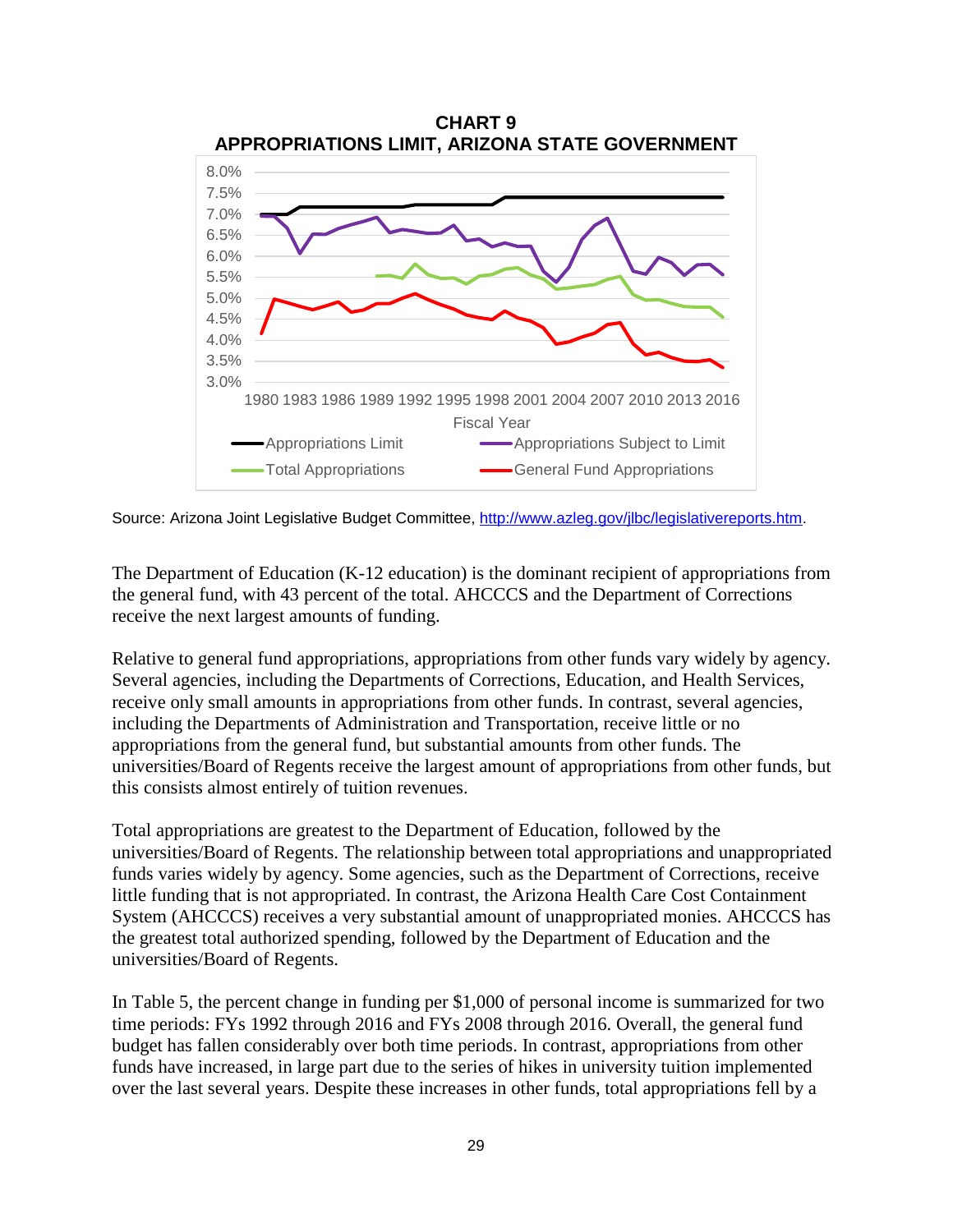# **TABLE 4 ARIZONA STATE GOVERNMENT BUDGET FOR MAJOR AGENCIES, FISCAL YEAR 2016**

|                                    | <b>Total</b><br><b>Authorized</b><br><b>Spending</b> | <b>Not</b><br>Appro-<br>priated | <b>Total</b><br>Appro-<br>priations | General<br><b>Fund</b>  | Other<br><b>Funds</b> |
|------------------------------------|------------------------------------------------------|---------------------------------|-------------------------------------|-------------------------|-----------------------|
| <b>Dollars in Millions</b>         |                                                      |                                 |                                     |                         |                       |
| <b>TOTAL EXPENDITURES</b>          | \$31,115                                             | \$18,807                        | \$12,308                            | \$9,055                 | \$3,253               |
| AHCCCS*                            | 8,611                                                | 7,262                           | 1,349                               | 1,205                   | 143                   |
| Department of Education            | 5,624                                                | 1,677                           | 3,947                               | 3,890                   | 57                    |
| Universities and Board of Regents  | 4,834                                                | 3,106                           | 1,728                               | 661                     | 1,067                 |
| Department of Economic Security    | 2,464                                                | 1,661                           | 803                                 | 496                     | 307                   |
| Department of Health Services      | 2,362                                                | 1,671                           | 691                                 | 603                     | 88                    |
| Department of Administration       | 1,261                                                | 1,034                           | 227                                 | 18                      | 208                   |
| <b>Department of Corrections</b>   | 1,137                                                | 60                              | 1,077                               | 1,030                   | 47                    |
| Department of Child Safety         | 849                                                  | 332                             | 517                                 | 356                     | 161                   |
| <b>Lottery Commission</b>          | 712                                                  | 603                             | 109                                 | 0                       | 109                   |
| Department of Transportation       | 539                                                  | 172                             | 367                                 | 0                       | 367                   |
| <b>School Facilities Board</b>     | 330                                                  | 89                              | 241                                 | 217                     | 24                    |
| Department of Public Safety        | 325                                                  | 68                              | 257                                 | 93                      | 164                   |
| All Other                          | 2,069                                                | 1,073                           | 996                                 | 486                     | 510                   |
| <b>Share of Total Expenditures</b> |                                                      |                                 |                                     |                         |                       |
| AHCCCS*                            | 28%                                                  | 39%                             | 11%                                 | 13%                     | 4%                    |
| Department of Education            | 18                                                   | 9                               | 32                                  | 43                      | $\overline{2}$        |
| Universities and Board of Regents  | 16                                                   | 16                              | 14                                  | 7                       | 33                    |
| Department of Economic Security    | 8                                                    | 9                               | 7                                   | 6                       | 9                     |
| Department of Health Services      | 8                                                    | 9                               | 6                                   | $\overline{7}$          | $\sqrt{3}$            |
| Department of Administration       | 4                                                    | 6                               | $\overline{2}$                      | 0                       | 6                     |
| <b>Department of Corrections</b>   | 4                                                    | 0                               | $\boldsymbol{9}$                    | 11                      | 1                     |
| Department of Child Safety         | 3                                                    | $\overline{\mathbf{c}}$         | 4                                   | 4                       | 5                     |
| <b>Lottery Commission</b>          | 2                                                    | 3                               | 1                                   | 0                       | 3                     |
| Department of Transportation       | 2                                                    | 1                               | 3                                   | $\mathbf 0$             | 11                    |
| <b>School Facilities Board</b>     | 1                                                    | 1                               | $\overline{\mathbf{c}}$             | $\overline{\mathbf{c}}$ | 1                     |
| Department of Public Safety        | 1                                                    | 0                               | $\overline{\mathbf{c}}$             | 1                       | 5                     |
| All Other                          | 7                                                    | 6                               | 8                                   | 5                       | 16                    |
| <b>Share of Agency Total</b>       |                                                      |                                 |                                     |                         |                       |
| <b>TOTAL EXPENDITURES</b>          | 100%                                                 | 60%                             | 40%                                 | 29%                     | 11%                   |
| AHCCCS*                            | 100                                                  | 84                              | 16                                  | 14                      | $\overline{2}$        |
| Department of Education            | 100                                                  | 30                              | 70                                  | 69                      | $\mathbf{1}$          |
| Universities and Board of Regents  | 100                                                  | 64                              | 36                                  | 14                      | 22                    |
| Department of Economic Security    | 100                                                  | 67                              | 33                                  | 20                      | 13                    |
| Department of Health Services      | 100                                                  | 71                              | 29                                  | 25                      | 4                     |
| Department of Administration       | 100                                                  | 82                              | 18                                  | 1                       | 17                    |
| <b>Department of Corrections</b>   | 100                                                  | 5                               | 95                                  | 91                      | 4                     |
| Department of Child Safety         | 100                                                  | 39                              | 61                                  | 42                      | 19                    |
| <b>Lottery Commission</b>          | 100                                                  | 85                              | 15                                  | 0                       | 15                    |
| Department of Transportation       | 100                                                  | 32                              | 68                                  | 0                       | 68                    |
| <b>School Facilities Board</b>     | 100                                                  | 27                              | 73                                  | 66                      | 7                     |
| Department of Public Safety        | 100                                                  | 21                              | 79                                  | 29                      | 50                    |
| All Other                          | 100                                                  | 52                              | 48                                  | 23                      | 25                    |

\* Arizona Health Care Cost Containment System.

Source: Arizona Joint Legislative Budget Committee, Appropriations Report, [http://www.azleg.gov/jlbc/budgetupdates.htm.](http://www.azleg.gov/jlbc/budgetupdates.htm)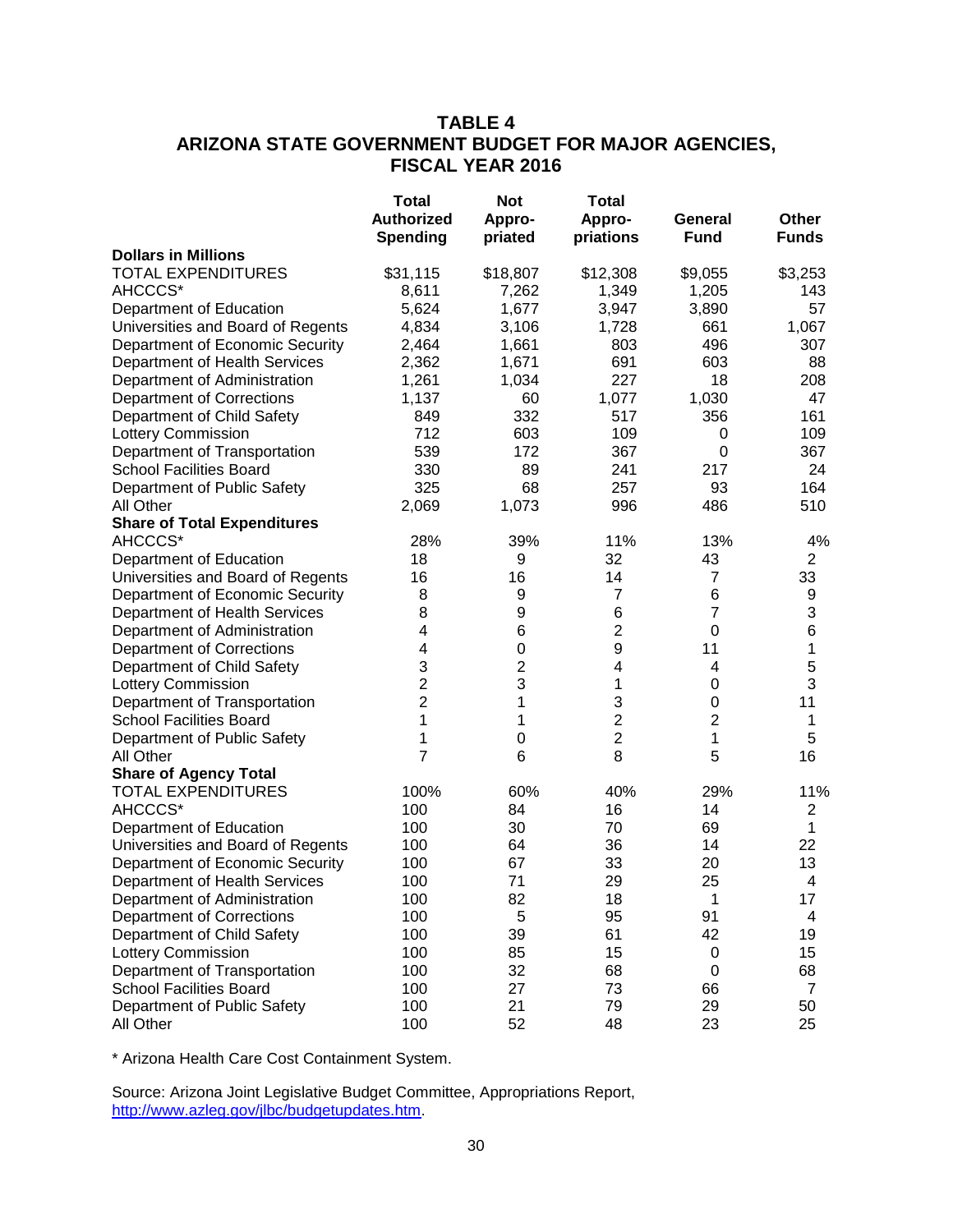# **TABLE 5 PERCENT CHANGE IN ARIZONA STATE GOVERNMENT BUDGET FOR MAJOR AGENCIES PER \$1,000 OF PERSONAL INCOME**

|                                   | <b>Total</b>                         | <b>Not</b>        | <b>Total</b>        |                        |                       |
|-----------------------------------|--------------------------------------|-------------------|---------------------|------------------------|-----------------------|
|                                   | <b>Authorized</b><br><b>Spending</b> | Appro-<br>priated | Appro-<br>priations | General<br><b>Fund</b> | Other<br><b>Funds</b> |
| Fiscal Years 1992 to 2016         |                                      |                   |                     |                        |                       |
| <b>TOTAL EXPENDITURES</b>         | $-5%$                                | 11%               | $-22%$              | $-34%$                 | 69%                   |
| AHCCCS*                           | 77                                   | 127               | $-19$               | $-27$                  |                       |
| Department of Education           | $-17$                                | 5                 | $-24$               | $-25$                  |                       |
| Universities and Board of Regents | $-26$                                | $-20$             | $-34$               | $-68$                  | 95                    |
| Department of Economic Security^  | $-13$                                | $-19$             | $-3$                | $-37$                  | X                     |
| Department of Health Services     | 137                                  | 517               | $-5$                | $-15$                  | X                     |
| Department of Administration      | -3                                   | $-12$             | 91                  | $-82$                  | X                     |
| <b>Department of Corrections</b>  | 8                                    | $-10$             | 9                   | 4                      | $\mathsf{x}$          |
| <b>Lottery Commission</b>         | $-24$                                | $-24$             | $-21$               |                        | $-21$                 |
| Department of Transportation      | $-71$                                | $-85$             | $-49$               | -80                    | $-49$                 |
| <b>School Facilities Board</b>    |                                      |                   |                     |                        |                       |
| Department of Public Safety       | $-16$                                | 20                | $-22$               | $-38$                  | -8                    |
| All Other                         | $-51$                                | $-54$             | $-48$               | $-70$                  | 70                    |
| Fiscal Years 2008 to 2016         |                                      |                   |                     |                        |                       |
| TOTAL EXPENDITURES                | $\Omega$                             | 15                | $-18$               | $-24$                  | 9                     |
| AHCCCS*                           | 26                                   | 43                | $-23$               | -19                    | -48                   |
| Department of Education           | $-16$                                | $-10$             | $-18$               | $-18$                  | $-13$                 |
| Universities and Board of Regents | 17                                   | 38                | -8                  | $-50$                  | 89                    |
| Department of Economic Security^  | 4                                    | 15                | -8                  | $-6$                   | $-12$                 |
| Department of Health Services     | 16                                   | 31                | $-11$               | $-13$                  | $\overline{7}$        |
| Department of Administration      | 9                                    | 10                | 3                   | $-52$                  | 14                    |
| <b>Department of Corrections</b>  | $-7$                                 | $-35$             | $-4$                | $-3$                   | $-22$                 |
| Lottery Commission                | 56                                   | 61                | 36                  |                        | 36                    |
| Department of Transportation      | $-16$                                | 84                | $-33$               | -45                    | $-33$                 |
| <b>School Facilities Board</b>    | $-58$                                | $-55$             | $-59$               | $-63$                  |                       |
| Department of Public Safety       | $-19$                                | $-40$             | $-10$               | -42                    | 31                    |
| All Other                         | $-44$                                | $-53$             | $-30$               | $-49$                  | $\overline{7}$        |

. \* Arizona Health Care Cost Containment System.

^ Includes the Department of Child Safety, which was split off from DES in FY 2014.

- No funding in the earlier period.

x Funding near zero in the earlier period.

Sources: Arizona Joint Legislative Budget Committee, <http://www.azleg.gov/jlbc.htm> (spending); and U.S. Department of Commerce, Bureau of Economic Analysis, <http://bea.gov/regional/index.htm> (personal income).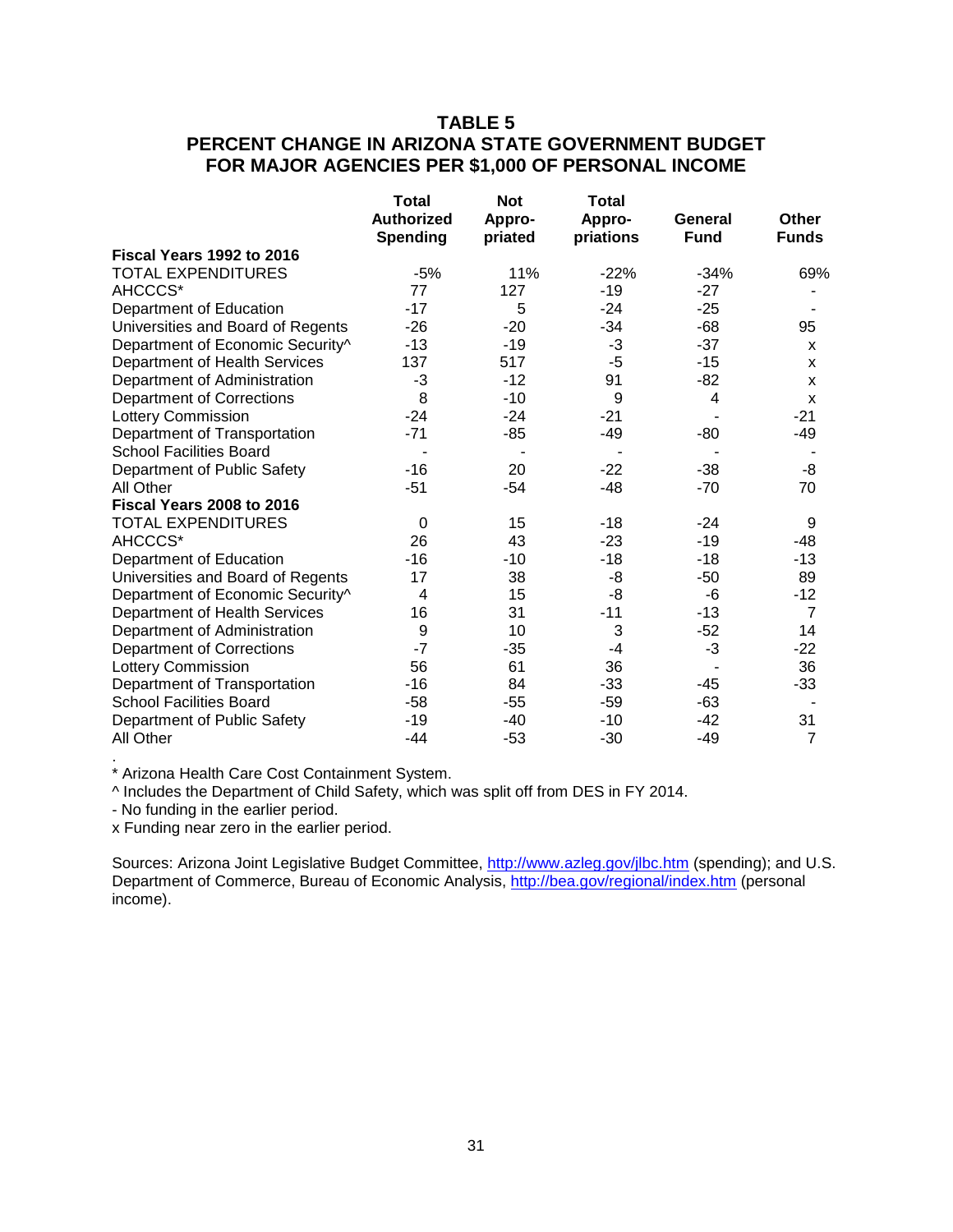sizable magnitude in each time period. In contrast to the decreases in total appropriations, unappropriated monies have increased, largely due to the big gains in federal funding. Since the not-appropriated category accounts for 60 percent of all spending, its gains have mostly offset the larger percent losses in total appropriations; total authorized spending has been flat since FY 2008 and down only 5 percent since FY 1992.

Relative to personal income, declines in total appropriations and in appropriations from the general fund occurred between FYs 1992 through 2016 in most of the major agencies, but the magnitudes of the decreases varied substantially. While the overall amount of unappropriated monies increased, several of the agencies experienced decreases in these monies. Thus, changes in total authorized spending ranged from large increases in some agencies to substantial declines in others.

Several of the percent changes in funding relative to personal income between FYs 1992 through 2016 stand out:

- The Department of Health Services and AHCCCS received huge increases in the notappropriated category and relatively small decreases in total appropriations. These agencies experienced large increases in caseloads.
- The Department of Transportation and the sum of the agencies other than the 12 largest each experienced significant decreases in both total appropriations and unappropriated monies.
- The university system received a very large decrease from the general fund and also had a decline in unappropriated monies. Despite a very large increase in appropriations from other funds — consisting almost entirely of tuition increases — total authorized spending dropped 26 percent.
- Though its decreases were not especially large, the Department of Education experienced a decrease of 24 percent in total appropriations and 17 percent in total authorized spending.
- The Department of Corrections received the only increase from the general fund, and also had an increase in total appropriations and total authorized spending.

A year-by-year review of funding per \$1,000 of personal income back to the earliest data from FY 1989, overall and for selected agencies, is shown through a series of charts. Chart 10 displays the combined figures for all agencies. Total authorized spending per \$1,000 of personal income has fluctuated between \$100 and \$132 since FY 1989. Since FY 2003, the value generally has been at least equal to the values from FYs 1989 through 2002. The highest figures in FYs 2010 and 2011 were due to an increase in federal funding due to the ARRA program. The fluctuations and somewhat higher figures in recent years are due to unappropriated monies, the magnitude of which is volatile from year to year.

Because of the broad scale in Chart 10 (\$0-to-140) needed to accommodate the total authorized spending line, the magnitude of the changes in appropriations appears to be relatively small. To more easily see the values for the categories other than total authorized spending, the scale is reduced in Chart 11. The top graph demonstrates that since FY 2000, a decline in total appropriations per \$1,000 of personal income has occurred. As seen in the bottom graph, this is the net result of a large decrease in the general fund category that goes back to FY 1992, only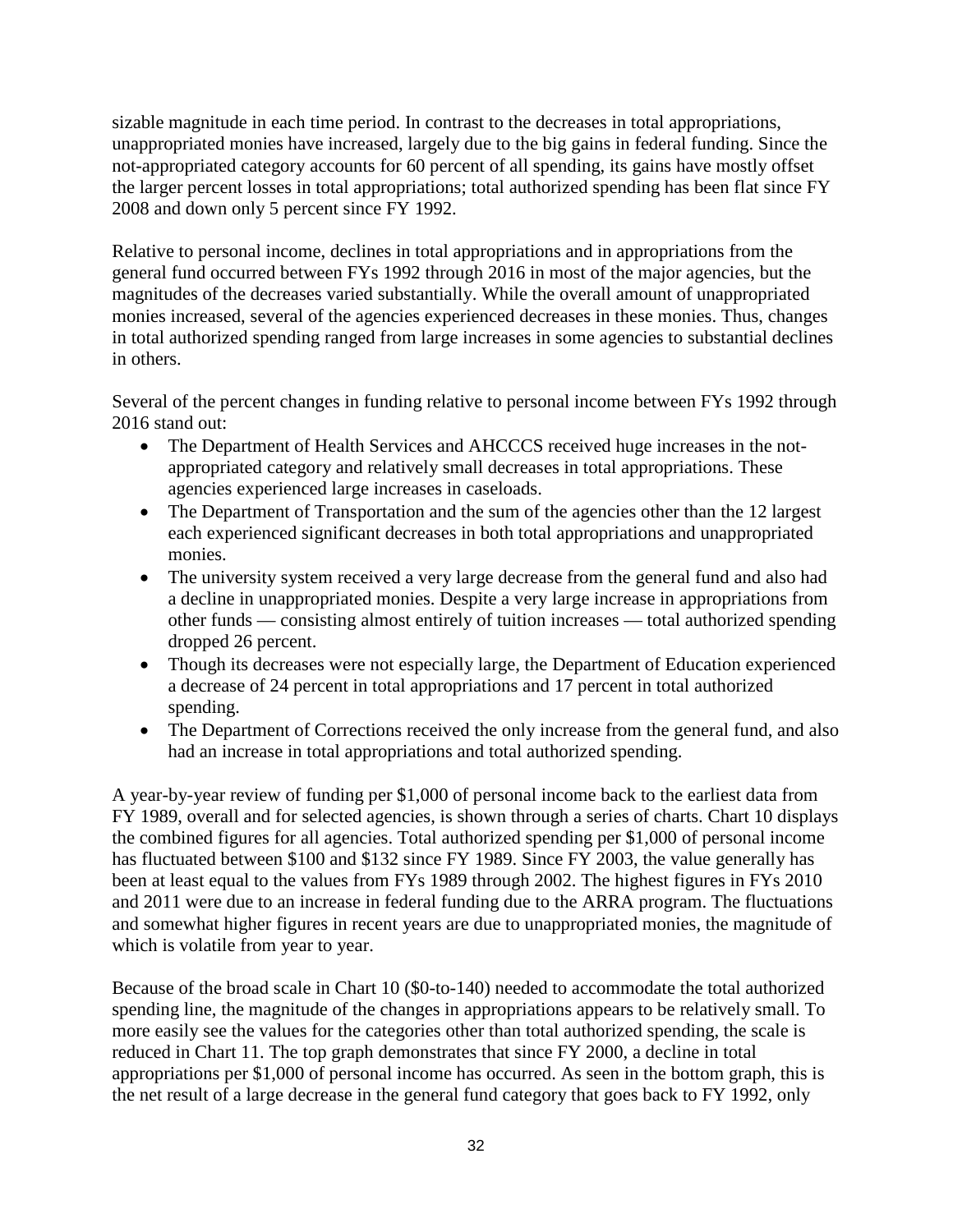

Sources: Arizona Joint Legislative Budget Committee, <http://www.azleg.gov/jlbc.htm> (spending); and U.S. Department of Commerce, Bureau of Economic Analysis, <http://bea.gov/regional/index.htm> (personal income).

partially offset by an increase in the other funds category. General fund expenditures have necessarily declined over time with the declining revenues, as seen in Chart 1. In that chart, a budget deficit occurred in years in which the revenue line is below the expenditure line.

Charts 12 through 19 display the time series of appropriations from the general fund and from all funds, along with total authorized spending, for selected state agencies. All of these figures are expressed per \$1,000 of personal income. More comprehensive figures, including local government funding and a longer time period, are discussed in the Census Bureau subsection, but these expenditure figures are reported by function rather than state government agency. Later in the paper, some of the functions are re-examined using caseload data.

#### **Department of Education and School Facilities Board**

As seen in Chart 12, general fund and total appropriations for K-12 education relative to personal income have declined since the late 1990s, with a sharp drop between FYs 2007 and 2010. Nearly 99 percent of the appropriations to the Department of Education are made through the general fund. The permanent trust fund accounts for most of the balance, along with a small amount generated from Proposition 301 that is appropriated. Total authorized spending, which includes federal funding and most of the tax revenues from Proposition 301, also has decreased substantially since FY 2007.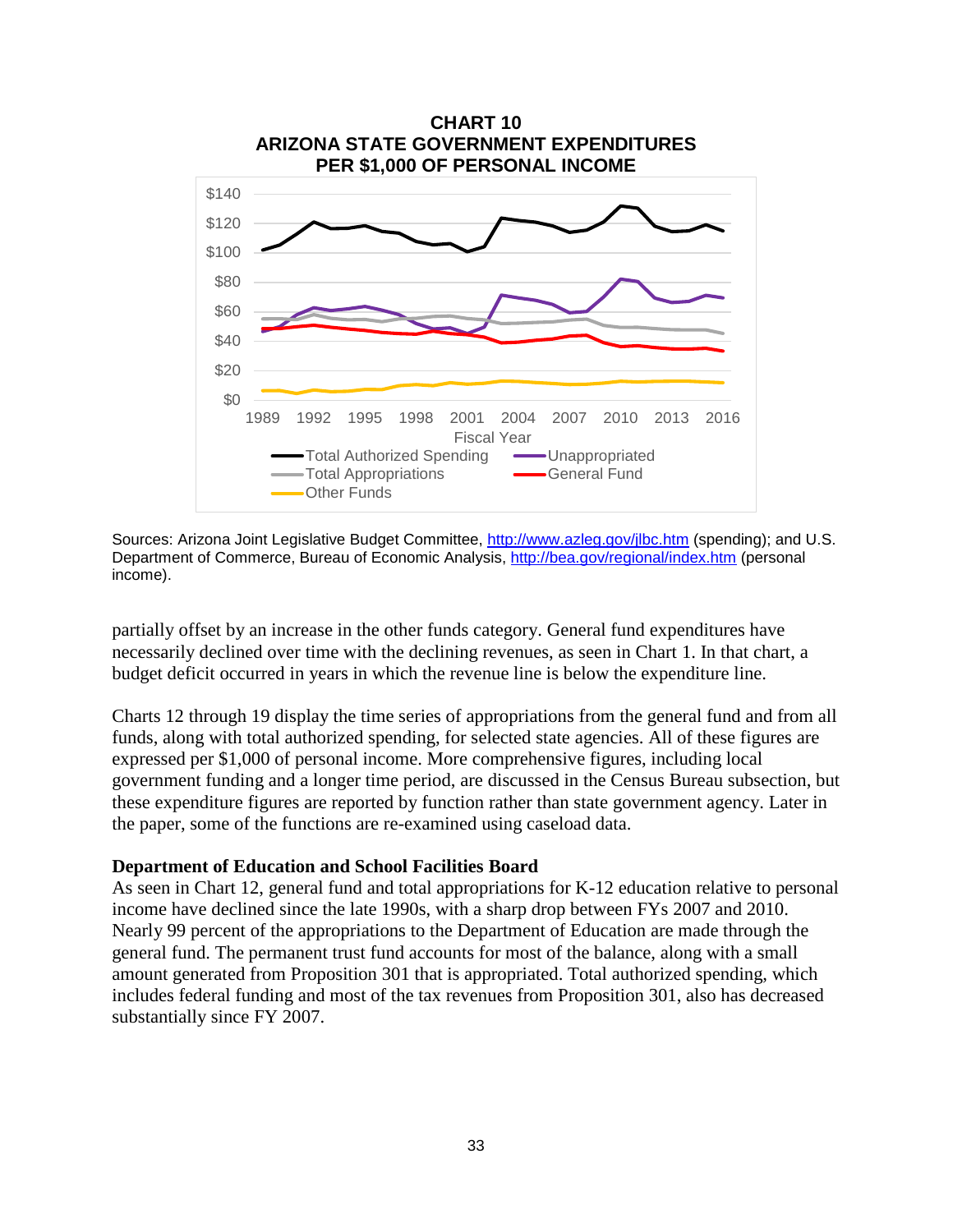



\$0 \$5 \$10 \$15 \$20 \$25 \$30 \$35 \$40 \$45 \$50 \$55 1989 1992 1995 1998 2001 2004 2007 2010 2013 2016 Fiscal Year General Fund -Other Funds

**GENERAL FUND AND OTHER FUNDS**

Sources: Arizona Joint Legislative Budget Committee, <http://www.azleg.gov/jlbc.htm> (spending); and U.S. Department of Commerce, Bureau of Economic Analysis, <http://bea.gov/regional/index.htm> (personal income).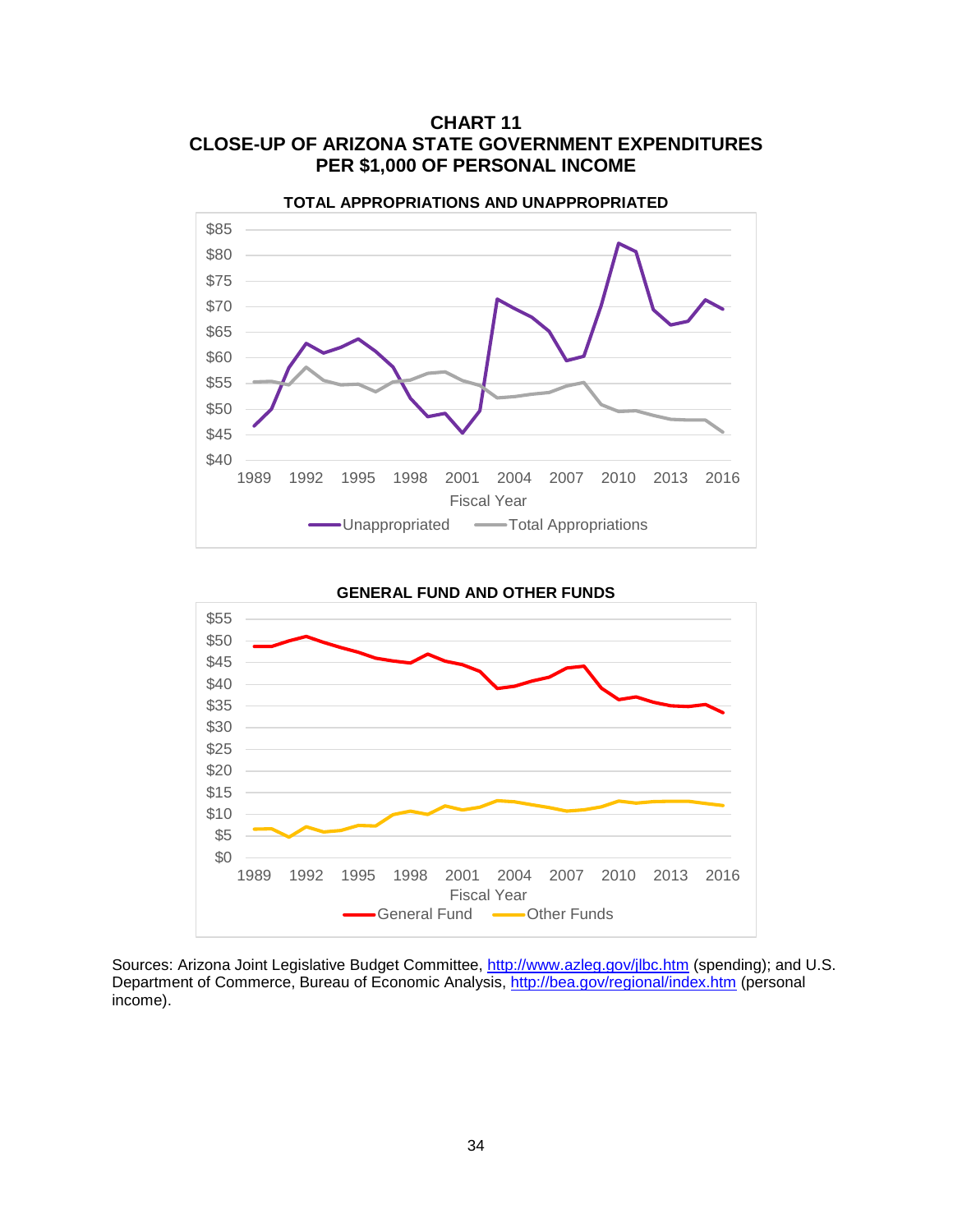

\* Including the Board of Education

Sources: Arizona Joint Legislative Budget Committee, http://www.azleg.gov/ilbc.htm (spending); and U.S. Department of Commerce, Bureau of Economic Analysis, <http://bea.gov/regional/index.htm> (personal income).

Most of the funding received by the Department of Education is passed to schools through formula programs. The operating budget for the agency accounts for only 0.2 percent of total appropriations.

According to the JLBC, the School Facilities Board "administers the New School Facilities Fund, the Building Renewal Grant Fund, and the Emergency Deficiencies Correction Fund to provide capital funding for K-12 school districts."[19](#page-37-0) In FY 2016, most of its appropriations go to debt payments for the construction of new facilities. Less than 1 percent of the appropriations are for the agency's operating budget.

The School Facilities Board became operational in FY 1998. Since then, both total appropriations (primarily from the general fund) and total authorized spending have varied widely by year. These fluctuations reflect both variations in need and reductions in appropriations in some years to help balance the general fund.

#### **Universities/Board of Regents**

l

As seen in Chart 13, general fund appropriations per \$1,000 of personal income have fallen considerably for the university system — by 70 percent between FYs 1989 and 2016. Total appropriations per \$1,000 of personal income fell by almost as much for a number of years. In

<span id="page-37-0"></span> $19$  When the responsibility for capital outlays was added to the general fund in FY 1998, no additional revenue was provided to meet this additional spending obligation.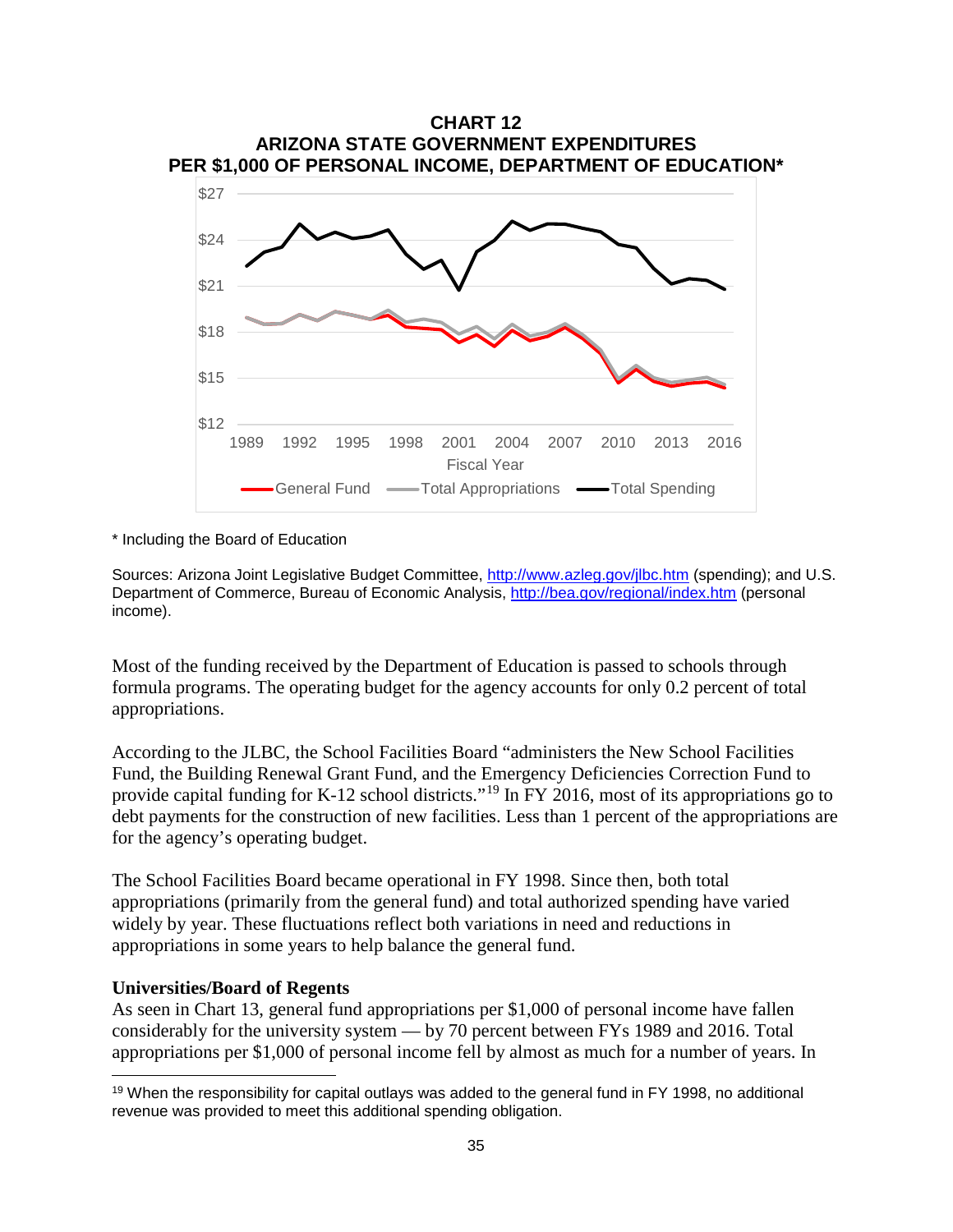

Sources: Arizona Joint Legislative Budget Committee, <http://www.azleg.gov/jlbc.htm> (spending); and U.S. Department of Commerce, Bureau of Economic Analysis, <http://bea.gov/regional/index.htm> (personal income).

recent years, increases in tuition have held total appropriations nearly steady, while general fund appropriations have continued to fall substantially. Nearly all of the appropriations for universities from funds other than the general fund come from the collections fund, which consists of tuition revenue. In contrast to appropriations, total authorized spending per \$1,000 of personal income has not trended down for universities. Unappropriated funding per \$1,000 of personal income has been higher since FY 2009 than in most of the earlier years. Much of the unappropriated monies, however, can be used only for specific purposes and therefore do not act as a substitute for the loss of appropriations.

The bulk of the appropriated funds are used for the operating budget of the universities. A number of specialized programs also receive appropriations.

#### **AHCCCS**

Only 16 percent of the total authorized spending for AHCCCS in FY 2016 comes from appropriations (mostly from the general fund). The unappropriated funding comes from a number of varied sources, but the federal Medicaid program provides about 85 percent. As seen in Chart 14, the amount appropriated relative to personal income has not varied widely by year, but shows some relationship to the economic cycle, rising during periods of economic decline and falling during economic recoveries. (The AHCCCS caseload is highest during recessions and shortly thereafter as a result of people losing their jobs or otherwise suffering a loss of income.) In contrast, total authorized spending for AHCCCS has varied considerably over time and shows an upward trend.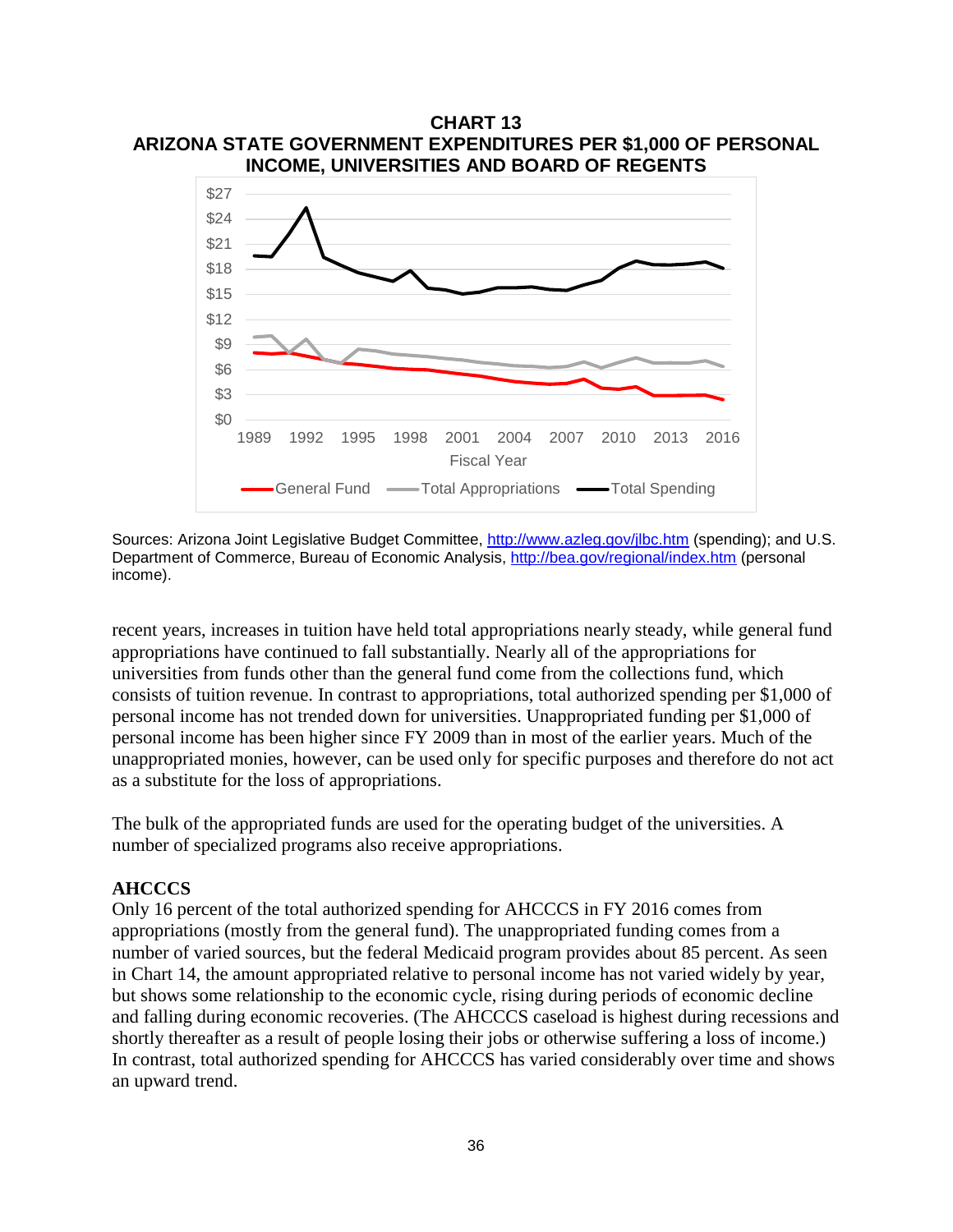

Sources: Arizona Joint Legislative Budget Committee, <http://www.azleg.gov/jlbc.htm> (spending); and U.S. Department of Commerce, Bureau of Economic Analysis, <http://bea.gov/regional/index.htm> (personal income).

A portion of the unappropriated monies are specified as "expenditure authority funds." <sup>[20](#page-39-0)</sup> About 94 percent of the AHCCCS funding that comes from appropriations or from expenditure authority funds is used for medical services. The agency's operating budget and other administrative costs account for 2 percent, and 2 percent of the funds are used for payments to hospitals.

#### **Department of Economic Security and Department of Child Safety**

l

In FY 2016, 42 percent of the Department of Child Safety's total authorized spending comes from the general fund, with 19 percent from other funds, and 39 percent from unappropriated sources. Federal block grants account for nearly all of the monies in the other funds. Of the total of appropriated funds and expenditure authority funds, about 43 percent goes to out-of-home placements, 27 percent to support services, and 30 percent for the operating budget plus additional operating resources.

The funding split for the Department of Economic Security is somewhat different: 20 percent from the general fund, 13 percent from other funds, and 67 percent from unappropriated sources. Federal monies account for large shares of both the other funds and unappropriated categories. Of the total of appropriated funds and expenditure authority funds, nearly 75 percent support programs for developmental disabilities. The next-largest function is employment and

<span id="page-39-0"></span><sup>&</sup>lt;sup>20</sup> In the JLBC's Appropriations Report, the operating budget for most agencies is equal to total appropriations. For agencies that receive expenditure authority funds, the operating budget is equal to the sum of these funds plus total appropriations. Sources of expenditure authority funds include the federal Medicaid program, the tobacco litigation settlement, the hospital assessment, local governments, etc.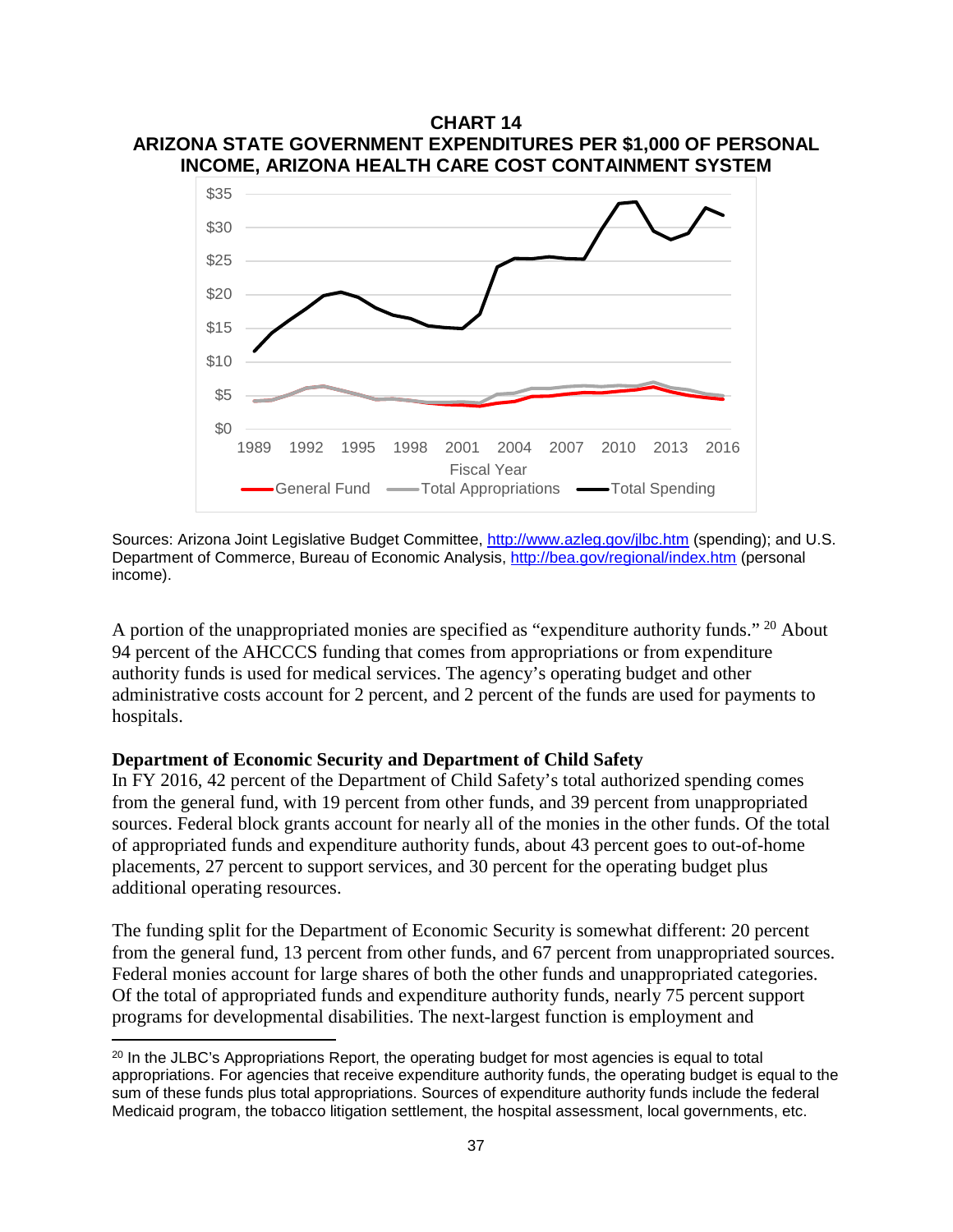rehabilitation services, with 10 percent of the total. Other DES programs include aging and adult services, child support, and benefits and medical eligibility.

Since the functions performed by the Department of Child Safety were part of the Department of Economic Security until FY 2014, the historical data shown in Chart 15 combine the two agencies. Appropriations from the general fund relative to personal income dropped in the 1990s, but were offset by appropriations from other funds. Though fluctuating somewhat, no trend is seen in total appropriations. Total authorized spending, which is much higher than appropriations, has varied widely over time, but also does not show a trend.

## **Department of Health Services**

One-fourth of the total authorized spending for the Department of Health Services in FY 2016 originates from the general fund. Other funds provide only 4 percent, with the bulk of the agency's funding coming from unappropriated sources. The federal Medicaid program is the primary source of the latter.

Appropriations per \$1,000 of personal income have fluctuated without a trend, as seen in Chart 16. In contrast, total authorized spending has increased substantially since FY 1989, though declines have been experienced in some years.

### **CHART 15 ARIZONA STATE GOVERNMENT EXPENDITURES PER \$1,000 OF PERSONAL INCOME, DEPARTMENTS OF ECONOMIC SECURITY AND CHILD SAFETY**



Sources: Arizona Joint Legislative Budget Committee,<http://www.azleg.gov/jlbc.htm> (spending); and U.S. Department of Commerce, Bureau of Economic Analysis,<http://bea.gov/regional/index.htm> (personal income).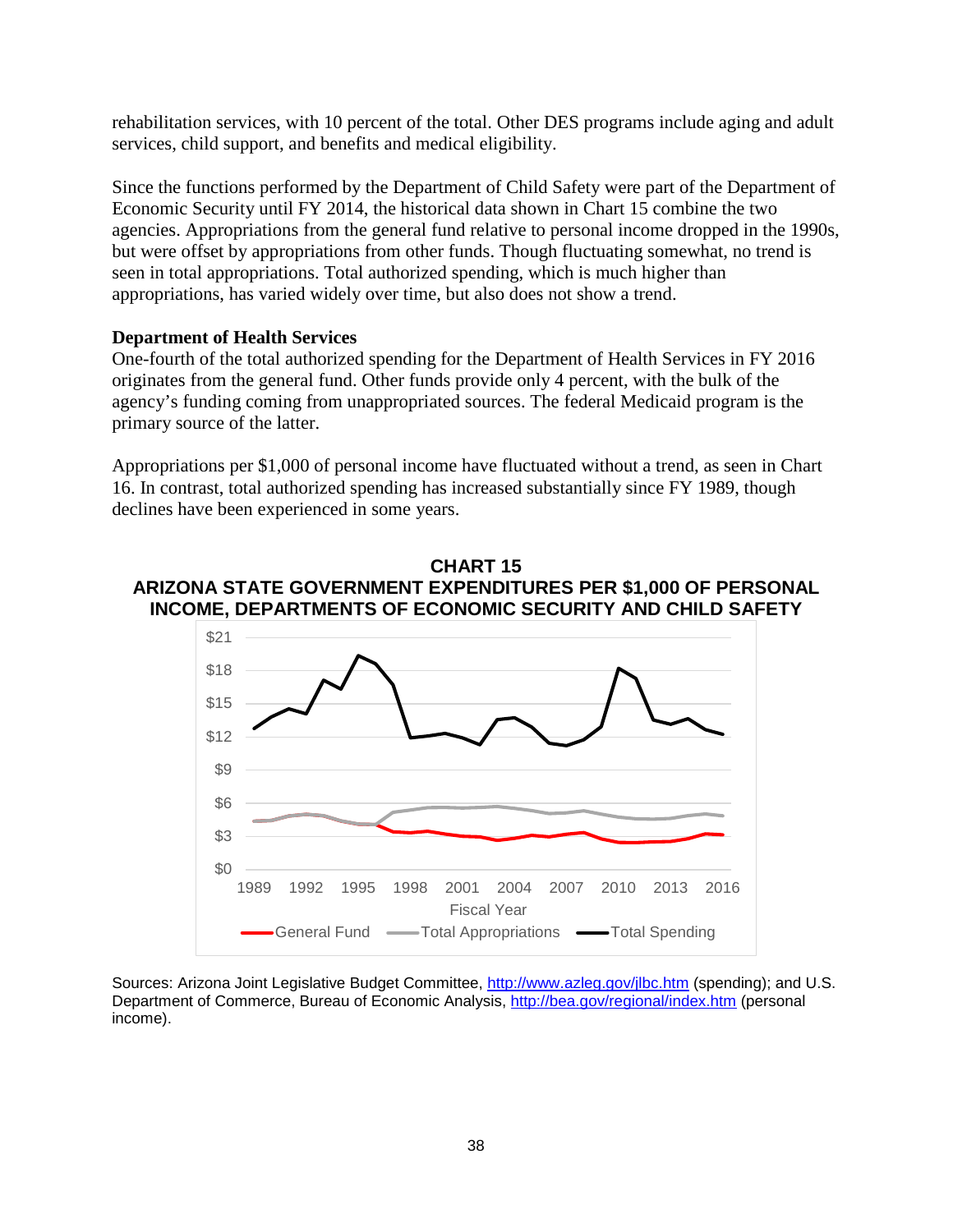

**CHART 16 ARIZONA STATE GOVERNMENT EXPENDITURES PER \$1,000 OF PERSONAL** 

Sources (Charts 13 and 14): Arizona Joint Legislative Budget Committee, <http://www.azleg.gov/jlbc.htm> (spending); and U.S. Department of Commerce, Bureau of Economic Analysis, <http://bea.gov/regional/index.htm> (personal income).

Behavioral health programs receive 92 percent of the sum of appropriations and expenditure authority funds in FY 2016. The Arizona State Hospital and the operating budget each account for about 3.5 percent of the total.

#### **Department of Corrections and Department of Juvenile Corrections**

More than 90 percent of the total authorized spending (\$1,137 million) of the Department of Corrections in FY 2016 comes from the general fund. The remainder is split between other funds and unappropriated monies. Of the total appropriated, about 73 percent goes into the operating budget. Most of the remainder is split between inmate health care contracted services and private prison per diem payments.

The much smaller Department of Juvenile Corrections receives 60 percent of its total authorized spending of \$45 million from the general fund, 36 percent from other funds, and only 4 percent from unappropriated sources. All of the funding goes to the operating budget.

The functions performed by the Department of Juvenile Corrections were part of the Department of Corrections until FY 1990. Combined funding for the two agencies is shown in Chart 17. Though ups and downs are seen, no trend in funding relative to personal income is present in the general fund, total appropriations, or total authorized spending.

#### **Department of Transportation**

Hardly any of the total authorized spending of the Department of Transportation in FY 2016 comes from the general fund; 68 percent comes from other funds (mostly the state highway fund)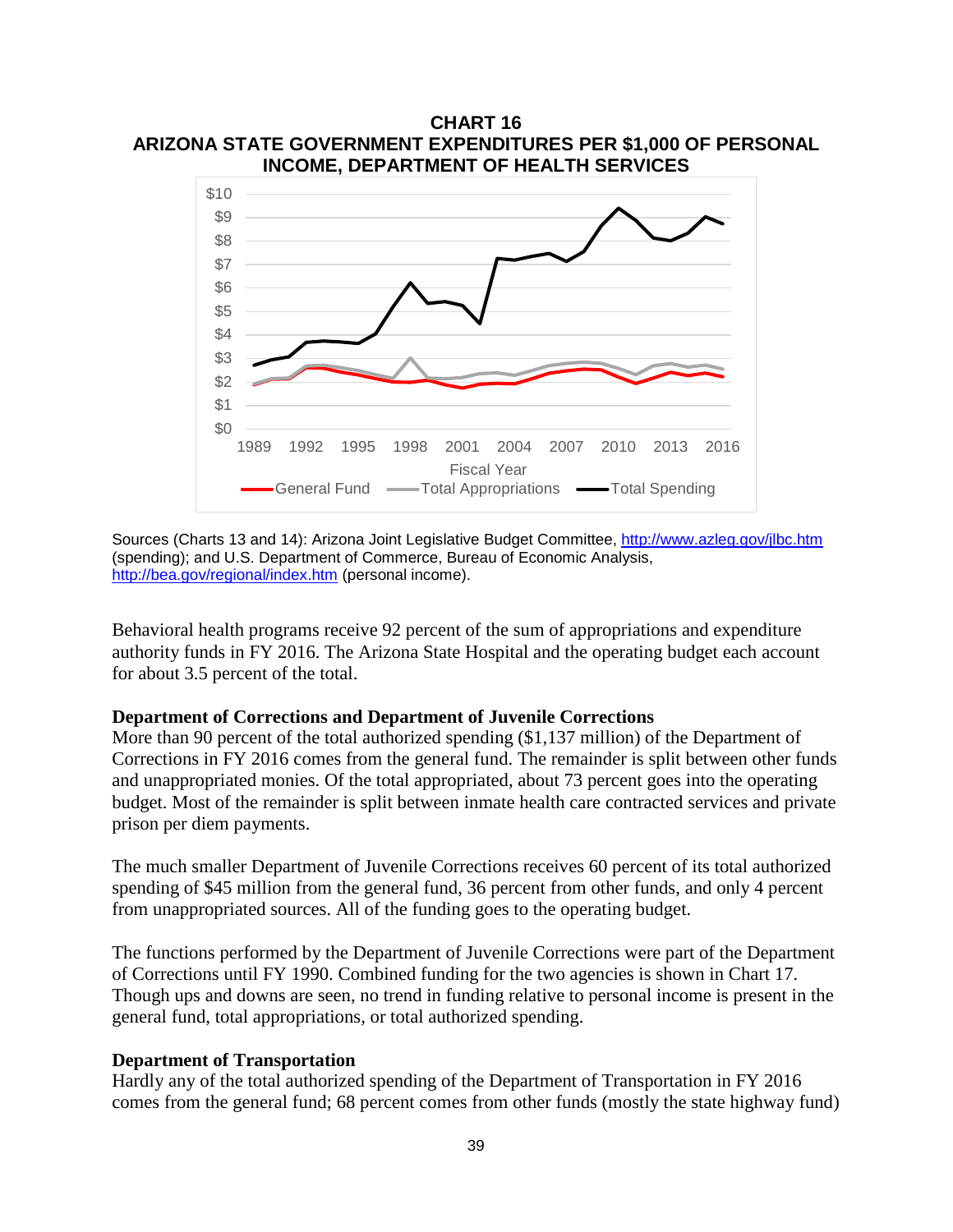### **CHART 17 ARIZONA STATE GOVERNMENT EXPENDITURES PER \$1,000 OF PERSONAL INCOME, DEPARTMENTS OF CORRECTIONS AND JUVENILE CORRECTIONS**



Sources: Arizona Joint Legislative Budget Committee,<http://www.azleg.gov/jlbc.htm> (spending); and U.S. Department of Commerce, Bureau of Economic Analysis,<http://bea.gov/regional/index.htm> (personal income).

and 32 percent is unappropriated. Of the total appropriated, more than half goes into the operating budget. Most of the remainder is used for highway maintenance.

As seen in Chart 18, appropriated funding relative to personal income has declined gradually over time. In contrast, total spending did not show a trend through FY 2005, but fell sharply over the next two years and has dropped a bit more since then.

#### **Other Top 12 Agencies**

Only 1 percent of the total authorized spending in FY 2016 for the Department of Administration comes from the general fund; other funds account for 17 percent. Of the total appropriated, 47 percent is spent on the operating budget and 43 percent on risk management. Between FYs 1989 and 2016, general fund appropriations and total appropriations trended down, while total authorized spending increased, relative to personal income.

The lottery commission does not receive any funding from the general fund and other funds account for only 15 percent of total authorized spending. Of the appropriated amount, half goes to retailer commissions; 8 percent goes to the operating budget. Total spending relative to personal income dropped significantly between FYs 1989 and 2001, but has since increased.

Half of the funding for the Department of Public Safety in FY 2016 comes from other funds, with 29 percent from the general fund and 21 percent from unappropriated sources. The highway user revenue fund provides 59 percent of the funding from other funds. Of the total amount appropriated, 87 percent is used for the operating budget. Appropriations from the general fund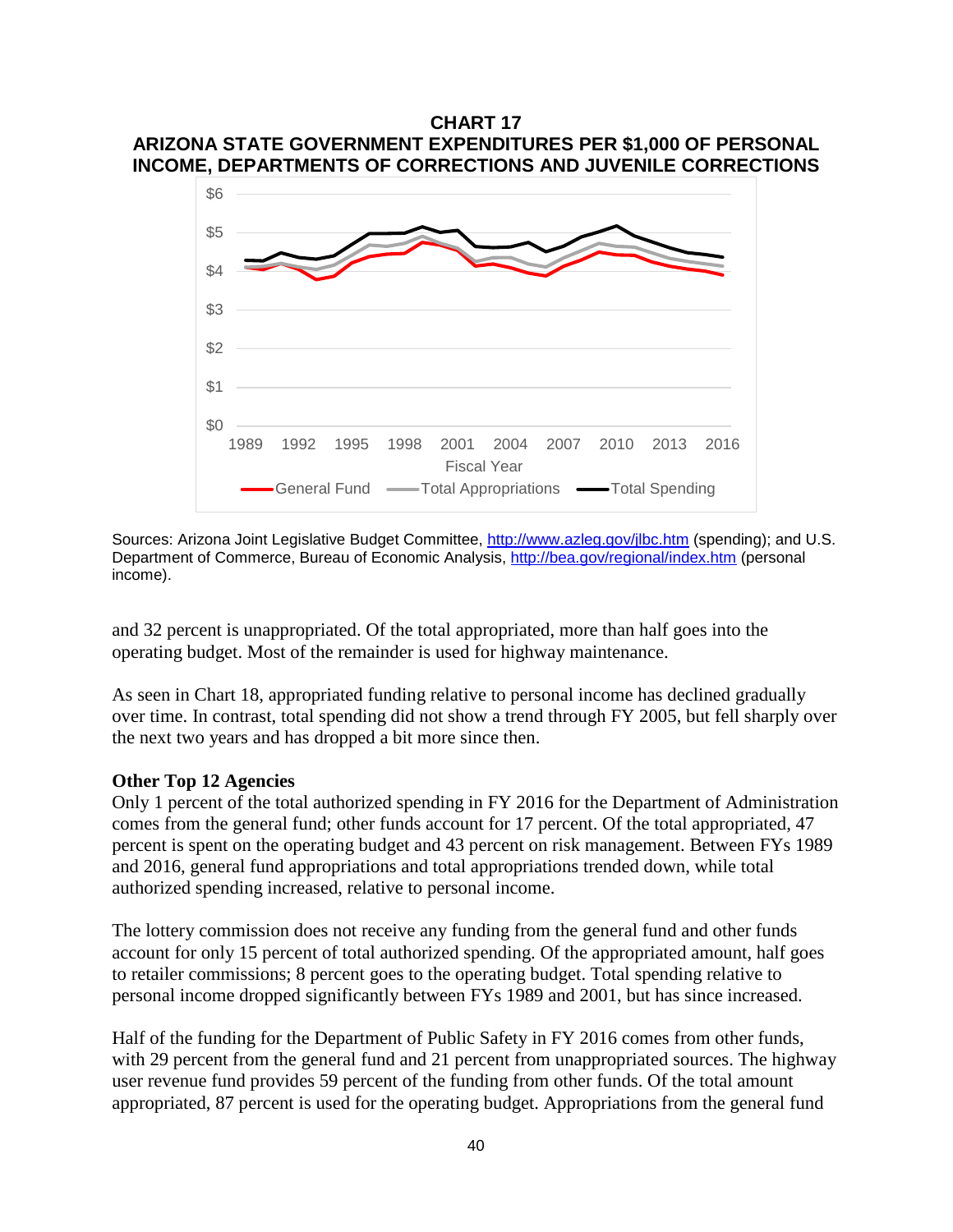

Note: Appropriations from the general fund are near zero.

Sources: Arizona Joint Legislative Budget Committee, http://www.azleg.gov/ilbc.htm (spending); and U.S. Department of Commerce, Bureau of Economic Analysis, <http://bea.gov/regional/index.htm> (personal income).

have fluctuated substantially over time, but have been offset by appropriations from other funds. Total appropriations per \$1,000 of personal income fell during the early 1990s but have been relatively stable since then. The pattern of total spending is similar to that of total appropriations, but is more volatile.

#### **Remainder of State Government**

Excluding the 12 largest agencies, the remainder of state government, consisting of more than 100 budget units, accounts for only 8 percent of total appropriations and 7 percent of total authorized spending in FY 2016. Taken together, these functions receive 23 percent of their funding from the general fund, 25 percent from other funds, and 52 percent from unappropriated sources.

Funding for these other state government activities has dropped significantly since FY 1989 relative to personal income, as seen in Chart 19. Appropriations from the general fund and from all funds have dropped in nearly every year since the late 1990s. Total authorized spending fell considerably between FYs 1997 and 2002 and again since FY 2010.

#### **Census Bureau**

A summary of combined state and local government expenditures as reported by the Census Bureau is provided in Table 6. Expenditures — including capital and noncapital spending totaled \$41.6 billion in FY 2012 in Arizona. Per \$1,000 of personal income, Arizona's total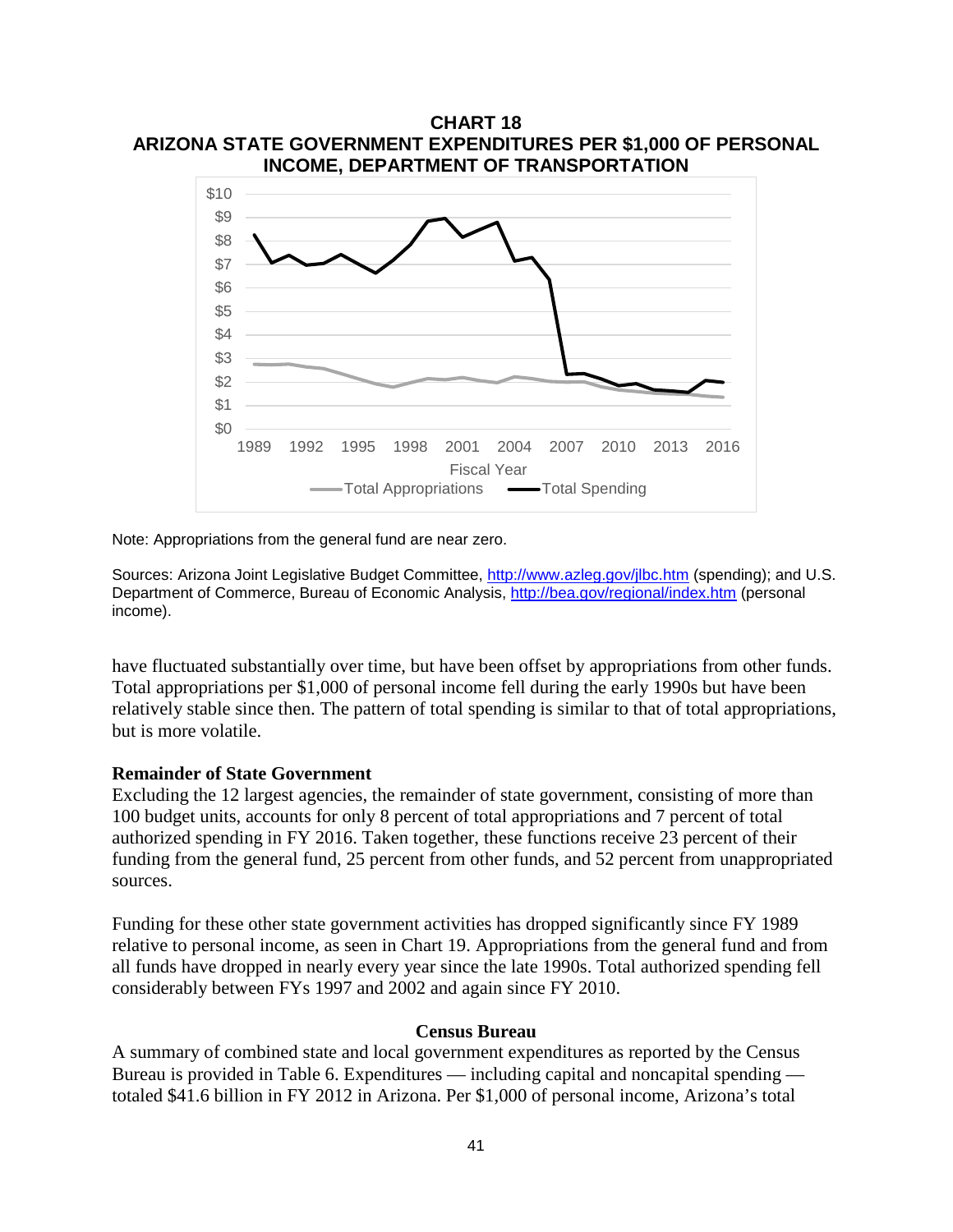

Sources: Arizona Joint Legislative Budget Committee, <http://www.azleg.gov/jlbc.htm> (spending); and U.S. Department of Commerce, Bureau of Economic Analysis, <http://bea.gov/regional/index.htm> (personal income).

expenditures were 7.5 percent less than the national average, ranking 39th nationally and eighth among 10 western states. The percent change between fiscal years 1992 and 2012 in expenditures per \$1,000 of personal income ranked 47th among the states. On a per capita basis adjusted for the cost of living, Arizona had the lowest expenditures in the country in FY 2012 at 21 percent below the national average.

Total capital outlays and noncapital spending by category are shown in Table  $7<sup>21</sup>$  $7<sup>21</sup>$  $7<sup>21</sup>$  Noncapital spending accounted for 89 percent of total spending in FY 2012. Arizona ranked 39th nationally and seventh among the 10 western states on noncapital spending per \$1,000 of personal income, at 8 percent less than average. On a per capita basis adjusted for the cost of living, Arizona had the second-lowest noncapital expenditures in the country at 21 percent below the national average. Capital outlays relative to personal income also were less than the national average in FY 2012, with a differential of 4 percent; Arizona ranked 32nd nationally and eighth among the western states. The percent change in spending relative to personal income between FYs 1993 and 2012 was among the lowest in the nation in Arizona in the noncapital and capital outlays categories.

The percent change in spending per \$1,000 of personal income between FYs 1992 and 2012 varied widely by category. Large gains occurred in the health-related categories of public welfare, hospitals, and health, and in such categories as sewerage and fire protection. In contrast, large decreases occurred in such categories as debt payments, natural resources, financial

l

<span id="page-44-0"></span><sup>&</sup>lt;sup>21</sup> The Census Bureau provides capital and noncapital detail only for selected spending categories.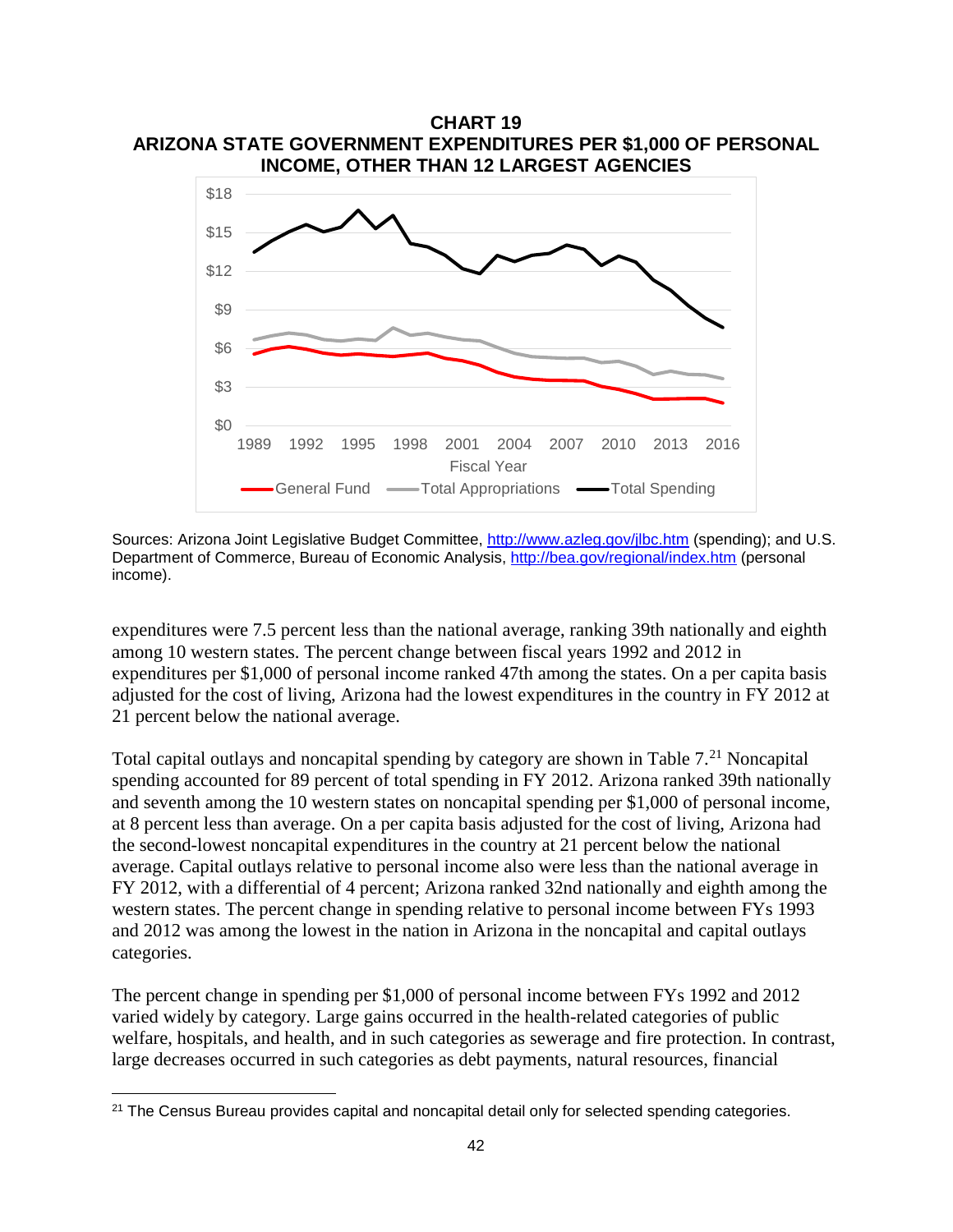|                                    |                 |              | <b>Fiscal Year 2012</b><br>Per Capita,<br><b>Adjusted by RPP</b> |      | Per \$1,000 of<br><b>Personal Income</b> |      |                    |                          | $\frac{1}{2}$            | Per \$1,000 of Personal Income<br>Rank |                          |
|------------------------------------|-----------------|--------------|------------------------------------------------------------------|------|------------------------------------------|------|--------------------|--------------------------|--------------------------|----------------------------------------|--------------------------|
|                                    |                 | <b>Share</b> | <b>Ratio to</b><br><b>U.S.</b>                                   |      | <b>Ratio to</b><br><b>U.S.</b>           |      | <b>FY</b><br>1992- | $\overline{FY}$<br>1992- | $\overline{FY}$<br>1992- | <b>FY</b><br>2002-                     | $\overline{FY}$<br>2008- |
|                                    | <b>Millions</b> | of Total     | Average                                                          | Rank | Average                                  | Rank | 2012               | 2012                     | 2002                     | 2011                                   | 2012                     |
| <b>TOTAL</b>                       | \$41,567        | 100.0%       | 78.9%                                                            | 51   | 92.5%                                    | 39   | $-10%$             | 47                       | 49                       | 11                                     | 46                       |
| K-12 Education                     | 7,897           | 19.0         | 68.6                                                             | 50   | 80.4                                     | 48   | $-28$              | 50                       | 50                       | 43                                     | 49                       |
| <b>Higher Education</b>            | 4,765           | 11.5         | 90.1                                                             | 36   | 105.7                                    | 28   | -6                 | 46                       | 49                       | 25                                     | 20                       |
| Other Educ & Libraries             | 1,015           | 2.4          | 89.8                                                             | 38   | 105.3                                    | 24   | 37                 | 15                       | 28                       | 18                                     | 14                       |
| <b>Public Welfare</b>              | 8,132           | 19.6         | 82.3                                                             | 41   | 96.4                                     | 31   | 26                 | 28                       | 45                       | 4                                      | 31                       |
| Hospitals                          | 1,472           | 3.5          | 46.4                                                             | 39   | 54.4                                     | 34   | 40                 | 8                        | 36                       | 12                                     | 13                       |
| Health                             | 2,160           | 5.2          | 125.7                                                            | 11   | 147.4                                    | 6    | 46                 | 10                       | 26                       | 8                                      | 5                        |
| Highways                           | 2,340           | 5.6          | 72.5                                                             | 47   | 85.0                                     | 41   | $-35$              | 49                       | 31                       | 38                                     | 47                       |
| <b>Other Transportation</b>        | 585             | 1.4          | 99.9                                                             | 16   | 117.1                                    | 11   | 18                 | 19                       | 17                       | 34                                     | 24                       |
| <b>Police Protection</b>           | 2,072           | 5.0          | 105.0                                                            | 16   | 123.1                                    | 6    | 1                  | 42                       | 33                       | 17                                     | 45                       |
| <b>Fire Protection</b>             | 1,022           | 2.5          | 118.4                                                            | 11   | 138.8                                    | 6    | 45                 |                          | 20                       | $\overline{2}$                         | 23                       |
| Corrections                        | 1,545           | 3.7          | 104.6                                                            | 17   | 122.6                                    | 9    | $-7$               | 36                       | 29                       | 41                                     | 35                       |
| <b>Natural Resources</b>           | 510             | 1.2          | 86.4                                                             | 28   | 101.3                                    | 26   | $-51$              | 49                       | 42                       | 42                                     | 40                       |
| Parks & Recreation                 | 610             | 1.5          | 80.2                                                             | 34   | 94.0                                     | 27   | $-22$              | 40                       | 12                       | 43                                     | 50                       |
| Housing & Community<br>Development | 573             | 1.4          | 53.0                                                             | 45   | 62.1                                     | 41   | 13                 | 34                       | 39                       | 20                                     | 38                       |
| Sewerage                           | 939             | 2.3          | 89.2                                                             | 30   | 104.6                                    | 20   | 49                 | 5                        | 9                        | 40                                     | 49                       |
| Solid Waste                        | 369             | 0.9          | 74.7                                                             | 37   | 87.6                                     | 29   | -9                 | 23                       | $\overline{7}$           | 34                                     | 34                       |
| <b>Financial Administration</b>    | 577             | 1.4          | 72.8                                                             | 46   | 85.3                                     | 38   | $-46$              | 50                       | 49                       | 29                                     | 41                       |
| Judicial and Legal                 | 963             | 2.3          | 109.6                                                            | 14   | 128.5                                    | 8    | $-12$              | 43                       | 37                       | 31                                     | 34                       |
| <b>Other Administrative</b>        | 638             | 1.5          | 75.0                                                             | 45   | 87.9                                     | 37   | $-24$              | 46                       | 28                       | 38                                     | 48                       |
| <b>Interest Payments</b>           | 1,666           | 4.0          | 75.0                                                             | 35   | 87.9                                     | 28   | $-51$              | 41                       | 45                       | 4                                      | 32                       |
| Other Expenditures*                | 1,716           | 4.1          | 50.8                                                             | 47   | 64.6                                     | 42   | -3                 | 31                       | 27                       | 27                                     | 43                       |

# **TABLE 6 ARIZONA STATE AND LOCAL GOVERNMENT EXPENDITURES**

**Percent Change Over Time,** 

Note: The ranks are among the 50 states plus the District of Columbia, with a rank of 1 given to the highest ratio/greatest percent change.

\* The initial year is FY 1993.

Sources: U.S. Department of Commerce: Census Bureau, State and Local Government Finance, <http://www.census.gov/govs/local/> (expenditures and population), and Bureau of Economic Analysis, <http://bea.gov/regional/index.htm> (personal income and regional price parities).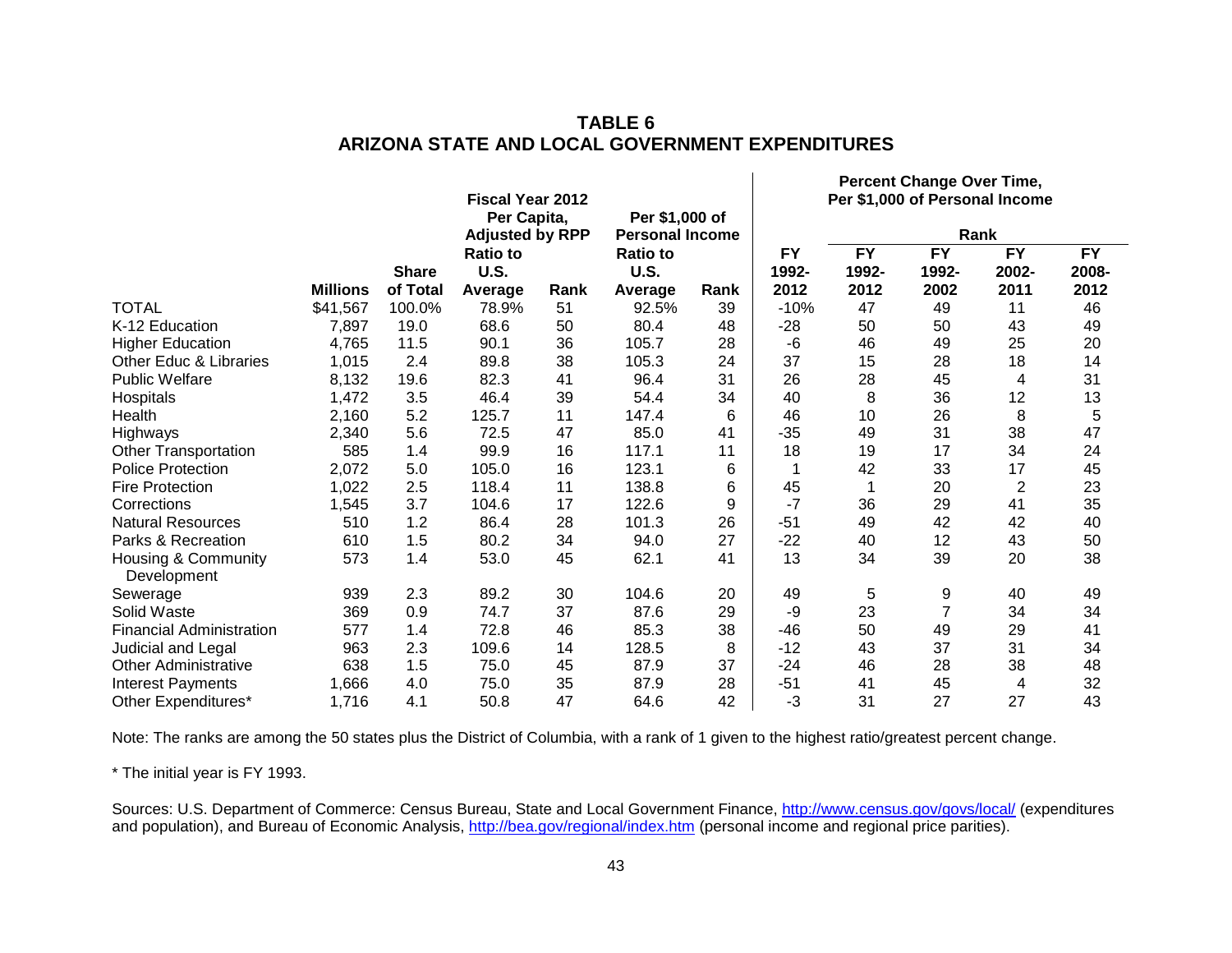# **TABLE 7 ARIZONA STATE AND LOCAL GOVERNMENT CAPITAL AND NONCAPITAL EXPENDITURES**

**Percent Change Over Time,** 

 $\mathbf{L}$ 

|                              |                 |              | <b>Fiscal Year 2012</b><br>Per Capita,<br>Per \$1,000 of |      |                         | $\sim$ credit onalige over This,<br>Per \$1,000 of Personal Income^ |                    |                    |                    |                    |                    |
|------------------------------|-----------------|--------------|----------------------------------------------------------|------|-------------------------|---------------------------------------------------------------------|--------------------|--------------------|--------------------|--------------------|--------------------|
|                              |                 |              | <b>Adjusted by RPP</b>                                   |      | <b>Personal Income</b>  |                                                                     |                    | Rank               |                    |                    |                    |
|                              |                 | <b>Share</b> | <b>Ratio to</b><br>U.S.                                  |      | <b>Ratio to</b><br>U.S. |                                                                     | <b>FY</b><br>1993- | <b>FY</b><br>1993- | <b>FY</b><br>1993- | <b>FY</b><br>2002- | <b>FY</b><br>2008- |
|                              | <b>Millions</b> | of Total     | Average                                                  | Rank | Average                 | Rank                                                                | 2012               | 2012               | 2002               | 2011               | 2012               |
| <b>TOTAL CAPITAL OUTLAYS</b> | \$4,751         | 100.0%       | 81.8%                                                    | 42   | 96.0%                   | 32                                                                  | $-30%$             | 46                 | 46                 | 34                 | 49                 |
| <b>TOTAL NONCAPITAL</b>      | 36,816          | 100.0        | 78.6                                                     | 50   | 92.1                    | 39                                                                  | $-4$               | 44                 | 49                 | 10                 | 37                 |
| Education*                   | 12,102          | 32.9         | 82.4                                                     | 48   | 88.8                    | 44                                                                  | $-10$              | 44                 | 48                 | 30                 | 29                 |
| K-12 Education               | 7,199           | 19.6         | 68.8                                                     | 50   | 80.6                    | 48                                                                  | -16                | 42                 | 42                 | 30                 | 37                 |
| <b>Higher Education</b>      | 4,055           | 11.0         | 87.7                                                     | 38   | 102.8                   | 29                                                                  | -7                 | 48                 | 49                 | 35                 | 20                 |
| Hospitals                    | 1,375           | 3.7          | 46.0                                                     | 41   | 54.0                    | 35                                                                  | 40                 | 9                  | 34                 | 17                 | 22                 |
| Highways                     | 939             | 2.6          | 67.9                                                     | 49   | 79.6                    | 44                                                                  | $-30$              | 48                 | 20                 | 46                 | 50                 |
| Corrections                  | 1,469           | 4.0          | 104.0                                                    | 19   | 121.9                   | 9                                                                   | -1                 | 40                 | 45                 | 28                 | 42                 |
| <b>Natural Resources</b>     | 417             | 1.1          | 86.9                                                     | 29   | 101.9                   | 25                                                                  | $-42$              | 44                 | 44                 | 39                 | 33                 |
| Parks & Recreation           | 515             | 1.4          | 86.8                                                     | 31   | 101.7                   | 21                                                                  | $-16$              | 43                 | 11                 | 48                 | 44                 |
| Sewerage                     | 535             | 1.5          | 83.9                                                     | 32   | 98.4                    | 23                                                                  | 36                 | 6                  | 5                  | 25                 | 22                 |
| Solid Waste                  | 338             | 0.9          | 74.4                                                     | 39   | 87.2                    | 28                                                                  | -9                 | 20                 | 3                  | 45                 | 35                 |
| All Else                     | 19,127          | 52.0         | 83.4                                                     | 44   | 97.7                    | 24                                                                  | 0                  | 41                 | 46                 | 5                  | 34                 |

Note: The ranks are among the 50 states plus the District of Columbia, with a rank of 1 given to the highest ratio/greatest percent change.

^ Since data for FY 1992 are not available for some of the categories, this analysis begins in FY 1993.

\* Includes other education not shown separately.

Sources: U.S. Department of Commerce: Census Bureau, State and Local Government Finance, <http://www.census.gov/govs/local/> (expenditures), and Bureau of Economic Analysis, <http://bea.gov/regional/index.htm> (personal income).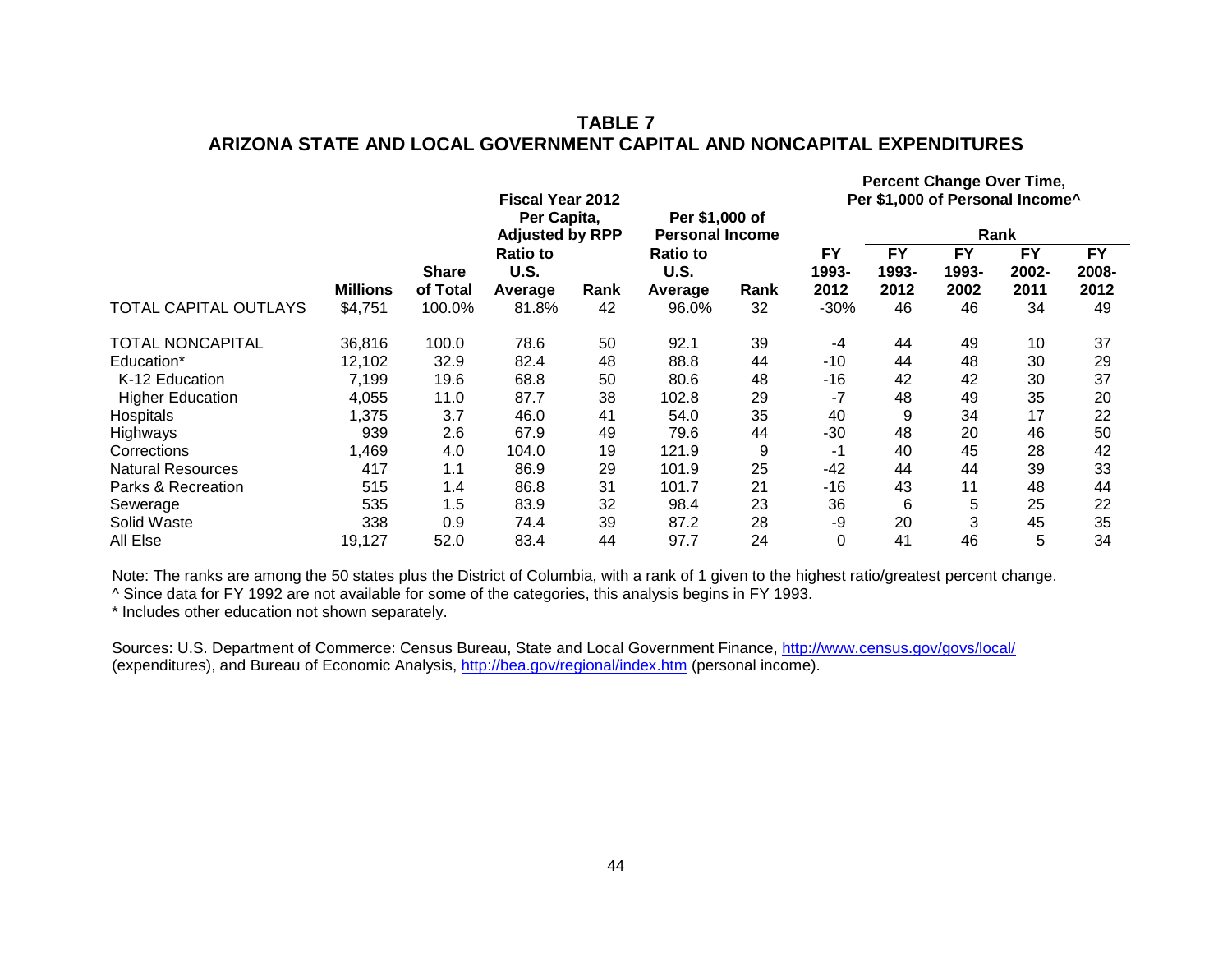administration, and highways. Other than public welfare, the two largest categories are K-12 education and higher education. Each experienced decreases in funding. The decline for K-12 was not as large for current operations as for total expenditures.

A longer time series of Arizona's state and local government expenditures per \$1,000 of personal income as a percentage of the national average is shown in Chart 20. Historically relative to personal income, spending for capital outlays and for noncapital purposes was higher than the national average. In the late 1960s, Arizona's noncapital figure slipped to about equal to the national average and stayed at this proportion into the 1990s. Since FY 1993, Arizona's noncapital expenditures have been below the national average. Capital outlays generally were considerably above average until FY 2010.

In the series of graphs included in Chart 21, a time series of total spending in each of the Census Bureau's categories is shown for Arizona per \$1,000 of personal income as a percentage of the national average.<sup>[22](#page-47-0)</sup> While data are available for some categories back to FY 1964, the data for other categories begin at a later date.





Sources: U.S. Department of Commerce: Census Bureau, State and Local Government Finance, <http://www.census.gov/govs/local/> (expenditures), and Bureau of Economic Analysis, <http://bea.gov/regional/index.htm> (personal income).

l

<span id="page-47-0"></span> $22$  Since noncapital spending is such a large portion of total expenditures in most of the expenditure categories, and since capital outlays and current operations spending in Arizona relative to the national average generally have been falling, the figures for noncapital spending generally are similar to the total spending portrayed in these charts.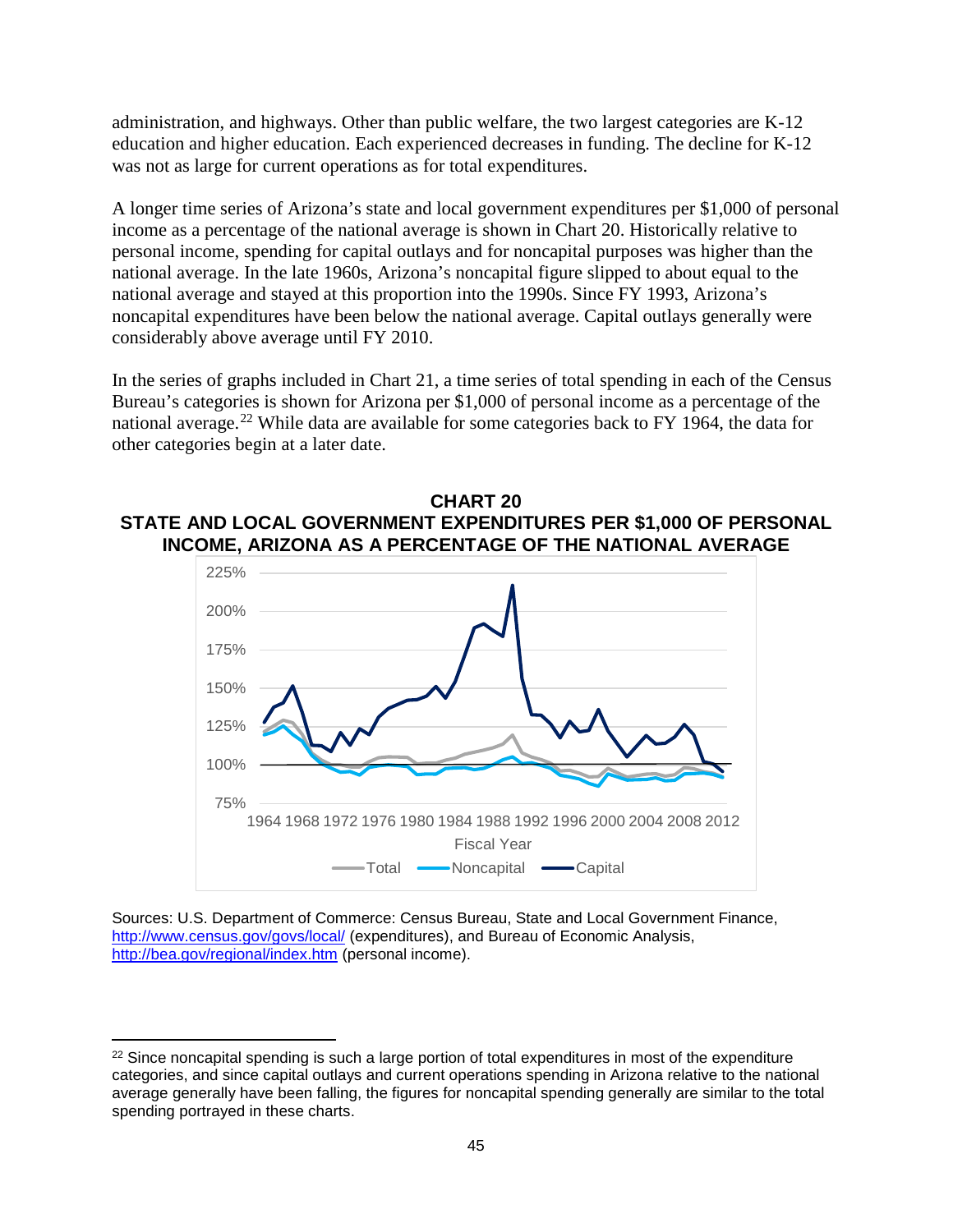



(continued)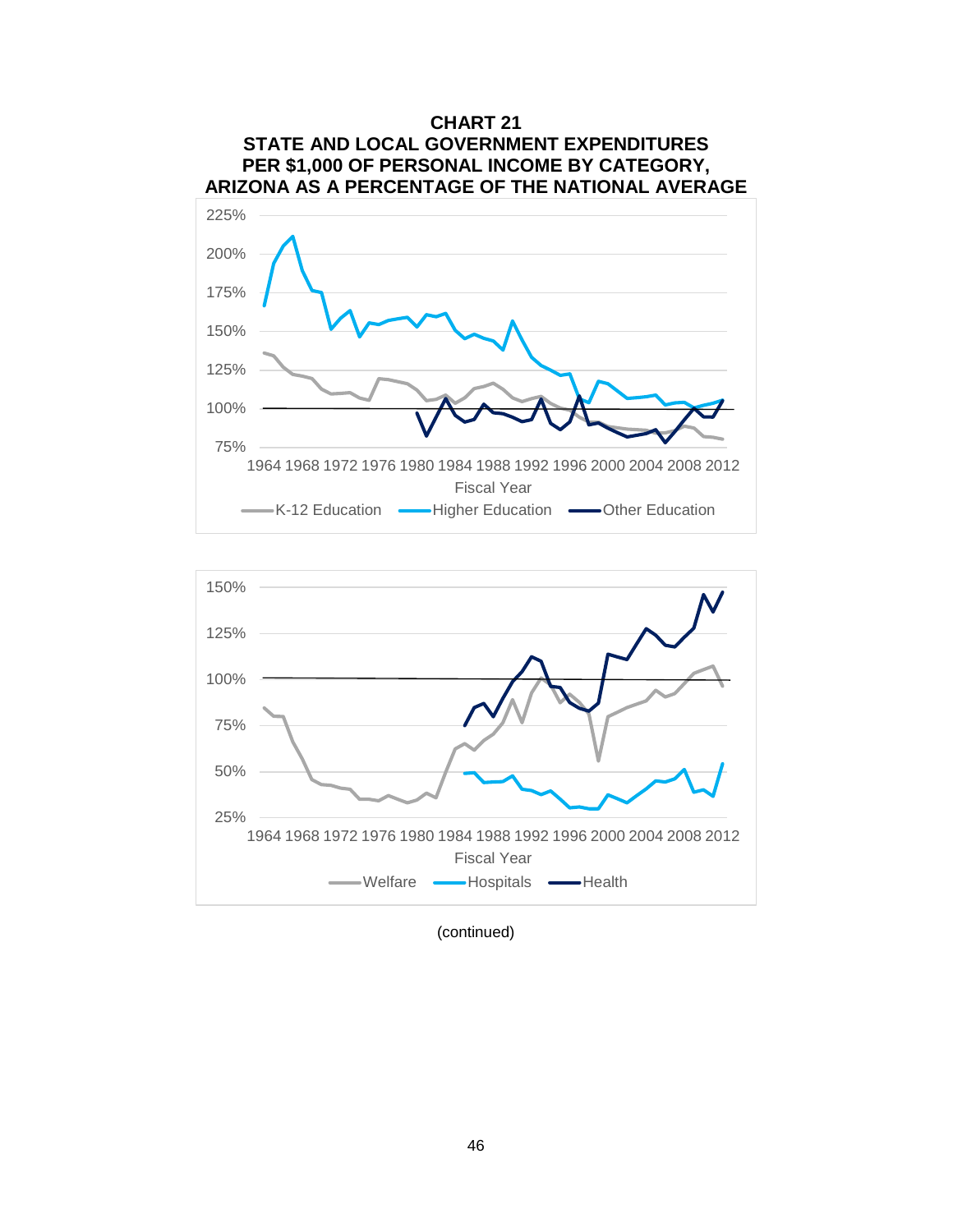



(continued)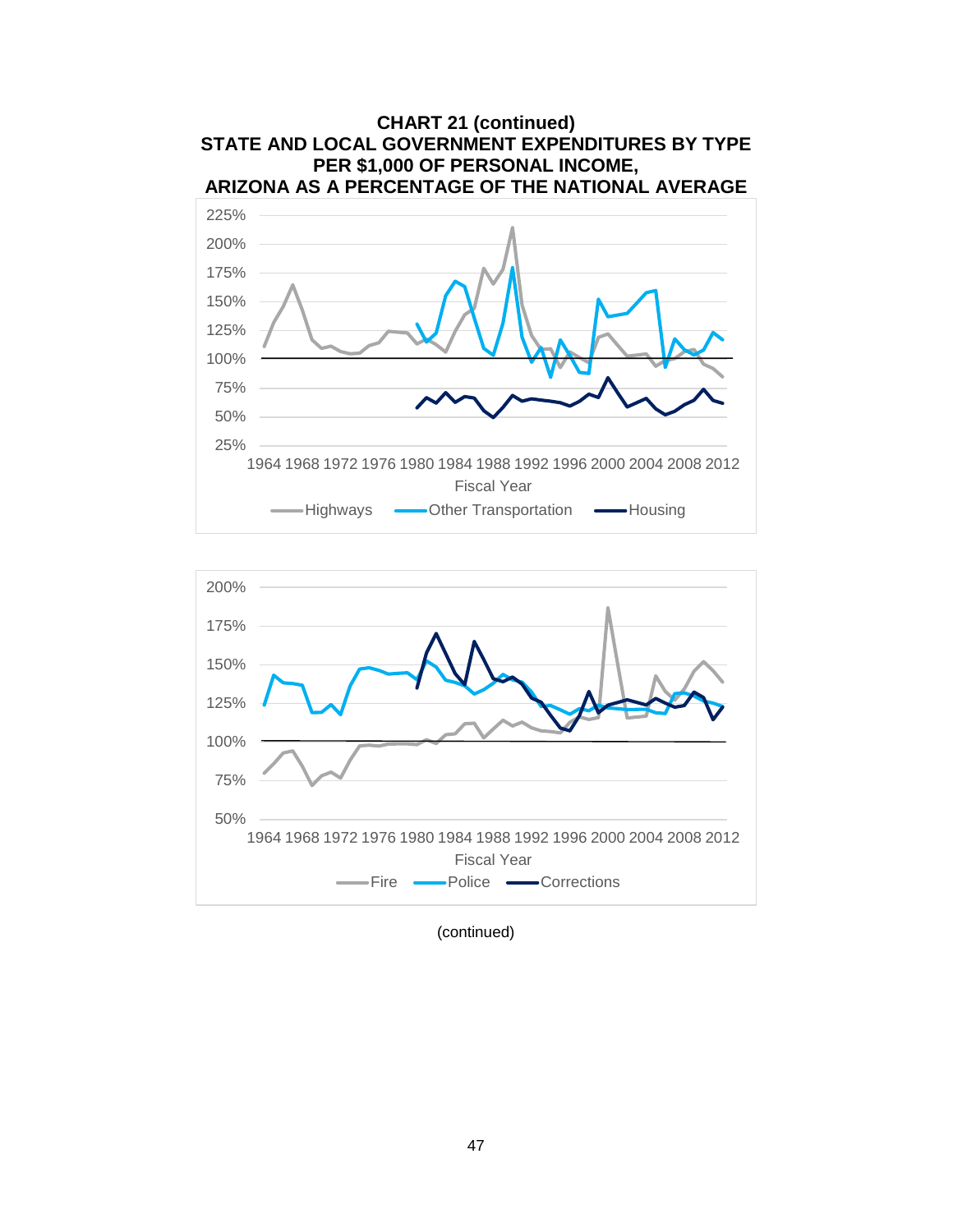



(continued)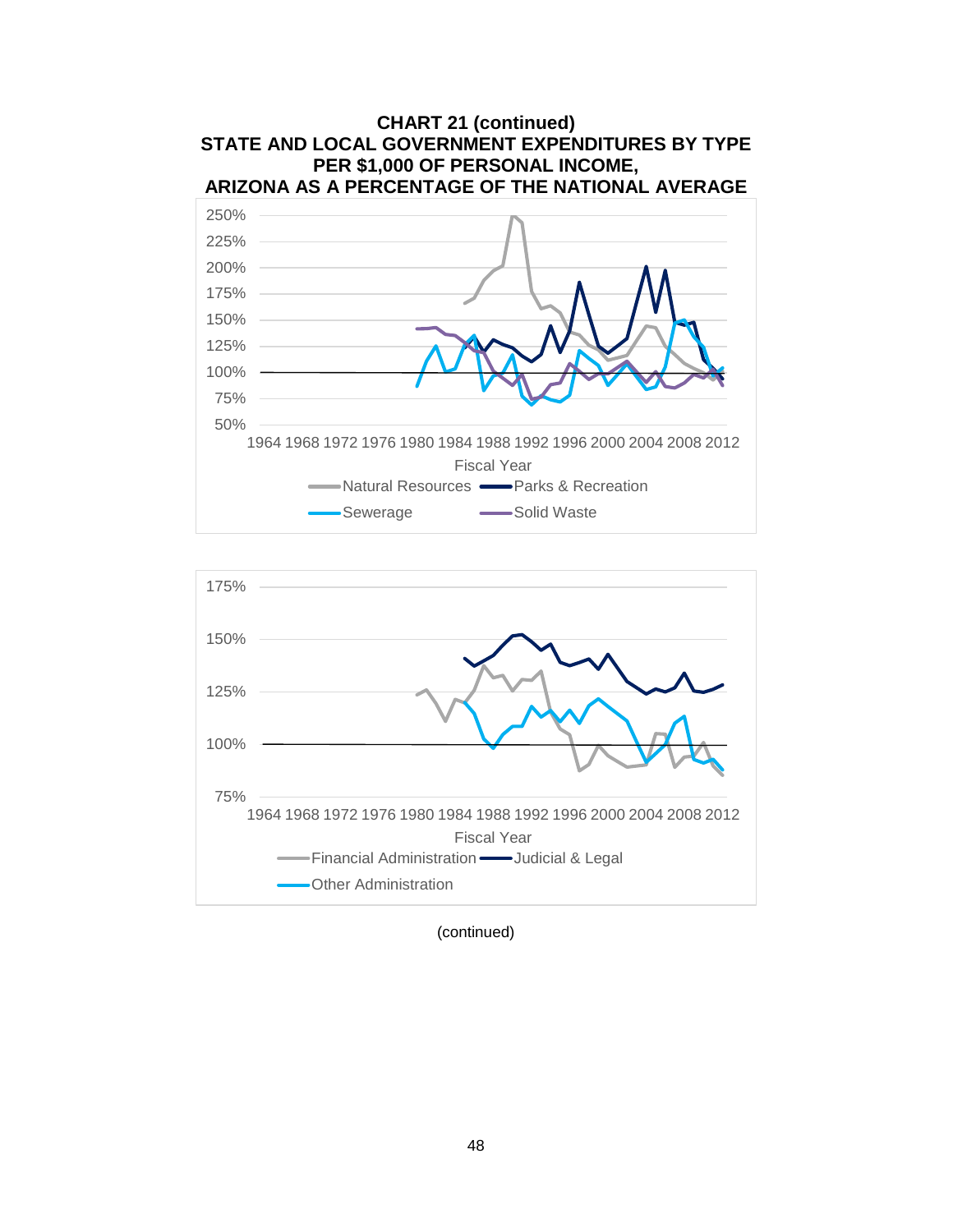

Sources: U.S. Department of Commerce: Census Bureau, State and Local Government Finance, <http://www.census.gov/govs/local/> (expenditures), and Bureau of Economic Analysis, <http://bea.gov/regional/index.htm> (personal income).

#### **Education**

The \$7.9 billion spent on K-12 education in FY 2012 in Arizona was second highest among the spending categories, behind public welfare, and accounted for 19 percent of the total. The amount per \$1,000 of personal income was 20 percent less than the U.S. average, ranking 48th nationally and lowest among 10 western states. Per capita adjusted for the cost of living, expenditures were 31 percent below average, second lowest in the nation. Noncapital expenditures totaled \$7.2 billion. Ranks and ratios to the U.S. average were similar to those of total spending.

The percent change in total expenditures over the FY 1992-to-2012 period was the second lowest in the country. As seen in Chart 21, spending relative to personal income was considerably above the national average in the 1960s, but declined significantly throughout the FY 1964-to-2012 period.

Higher education received the third-highest amount of funding among the Census Bureau's spending categories, with nearly \$4.8 billion in FY 2012 in Arizona, close to 12 percent of the total. Per \$1,000 of personal income, Arizona ranked 28th nationally and seventh among the western states, with an amount above the national average. This is an example of how a broad standardization that does not incorporate the caseload can present a misleading picture — later in this report, it is shown that higher education spending per student adjusted for per capita personal income is below average in Arizona. Per capita adjusted for RPP, expenditures were 10 percent below average, ranking 36th nationally and eighth in the West. The percent change relative to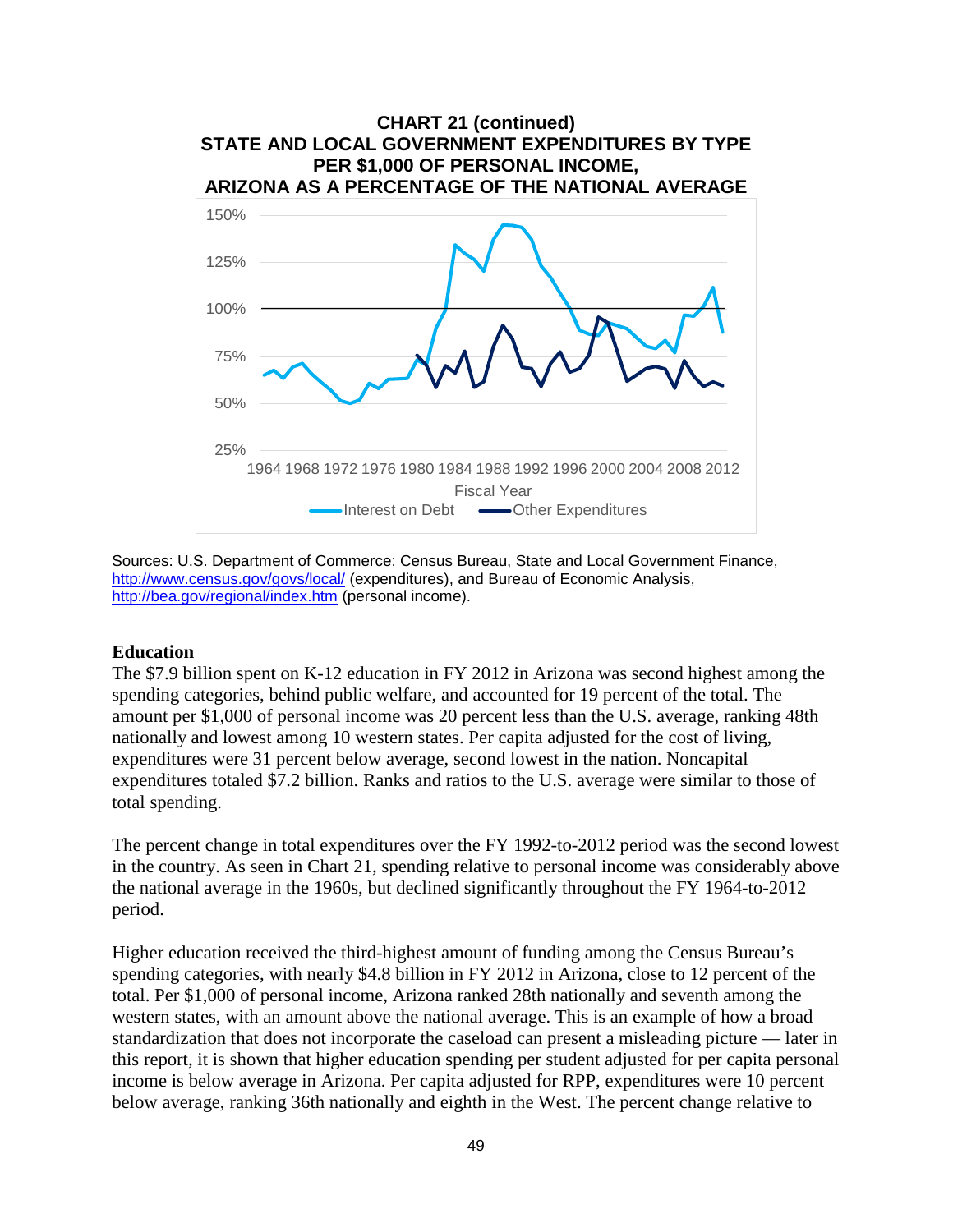personal income over the FY 1992-to-2012 period was among the lowest in the country. In the 1960s, higher education spending relative to personal income was far above the national average in Arizona. After FY 1967, the percentage of the national average fell sharply.

Arizona's spending on other educational programs and on libraries relative to personal income ranked in the middle of the states nationally and in the West in FY 2012. The percent change between FYs 1992 and 2012 was above average. Since FY 1980, the spending relative to personal income generally was below the U.S. average, but exceeded the average in some years.

## **Public Welfare**

With expenditures of \$8.1 billion, welfare programs accounted for nearly 20 percent of all government spending in FY 2012 in Arizona. Welfare spending per \$1,000 of personal income was a little below the national average, with Arizona ranking 31st nationally and fifth among the western states. Per capita adjusted for the RPP, expenditures were 18 percent below average, ranking 41st nationally and fifth in the West. The percent change in welfare spending was less than average in the FY 1992-to-2012 period. Historically, welfare spending in Arizona relative to personal income was far below the national average. Since the early 1990s, the ratio to the U.S. average has fluctuated from well below to a little above average.

In FY 2012, Arizona spent \$2.2 billion on health programs and \$1.5 billion on public hospitals. Relative to personal income, spending in the health category was far above the national average, the highest among the western states and sixth highest nationally. In contrast, spending on public hospitals was considerably below average, lowest among the western states and ranking 34th nationally. In both categories, the percent change in spending between FYs 1992 and 2012 was among the highest in the nation. This large increase pushed the health category's spending from below to well above average.

## **Transportation**

Arizona spent \$2.3 billion on highways in FY 2012. Per \$1,000 of personal income, the amount was the lowest among the western states and ranked 41st nationally at 15 percent below average. Per capita adjusted for the RPP, expenditures were 27.5 percent below average, ranking 47th nationally and last in the West. The percent change between FYs 1992 and 2012 was one of the lowest in the nation.

Unlike most spending categories, capital outlays account for the majority of the total spending on highways. In FY 2012, Arizona was below average on capital outlays and on noncapital spending. Over time, percent changes in spending for both capital and noncapital purposes have been below the national average. Historically, spending on highways relative to personal income was above the national average in Arizona, as expected in a rapidly growing state. Since the early 1990s, however, the figure has varied from below to a little above average. The amount varies by year as construction projects begin and end.

Arizona's spending on other transportation — nearly all of which is related to air travel — was above the national average in FY 2012 per \$1,000 of personal income, ranking 11th, though the state ranked only fifth among 10 western states. The percent change in spending between FYs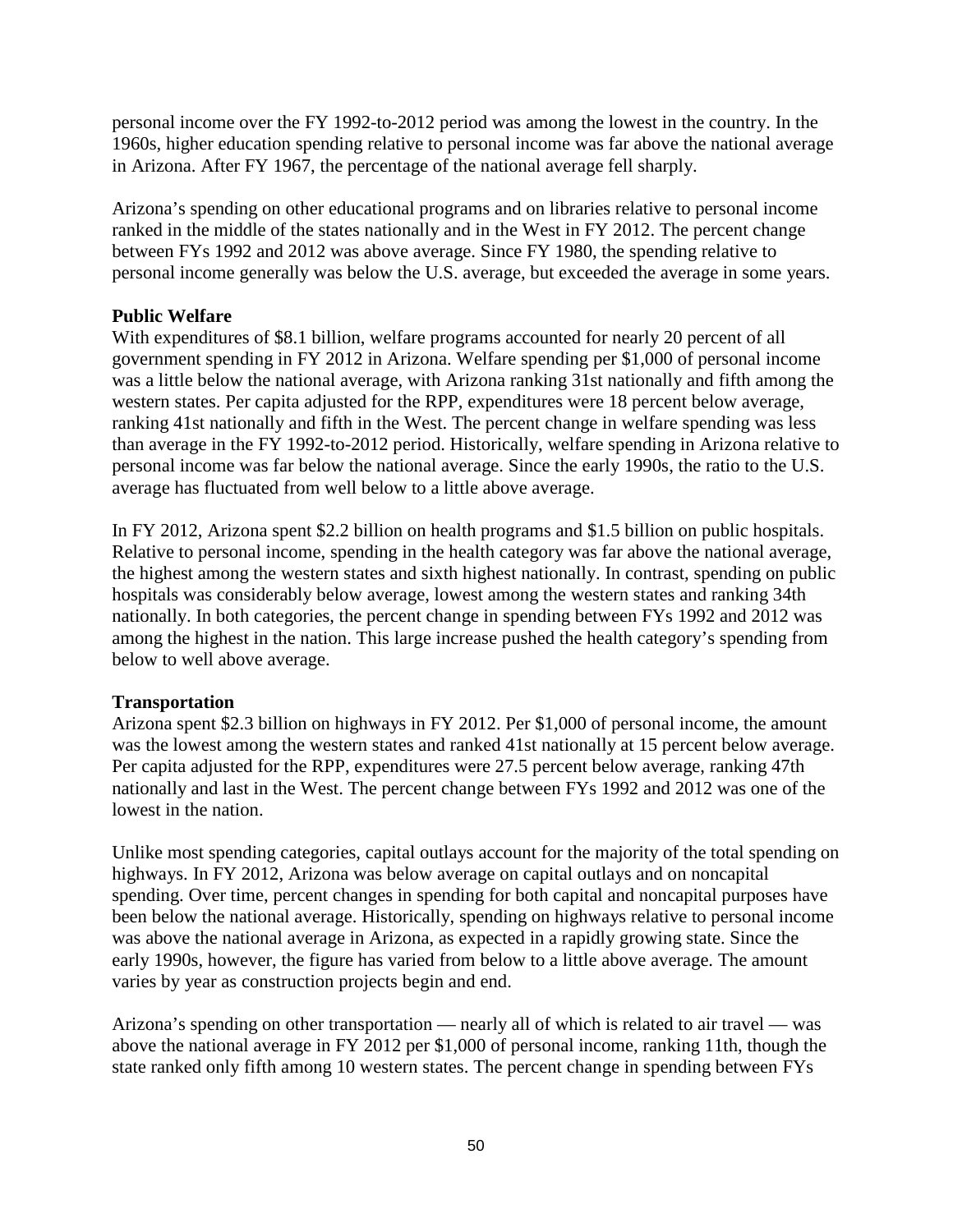1992 and 2012 ranked above the middle of the states. Other transportation spending fluctuates considerably from year to year, but generally has been above the national average in Arizona.

## **Protection**

Unlike most categories, Arizona's spending in each of the protection categories was substantially above the national average in FY 2012 relative to personal income. Arizona spent over \$2 billion on police protection, \$1.5 billion on corrections, and \$1 billion on fire protection. Per \$1,000 of personal income, Arizona was more than 20 percent above the national average and ranked in the top 10 nationally in each category. Per capita adjusted for the cost of living, Arizona was not as far above the national average and did not rank as high. Among the western states, Arizona had the second-highest figures for police and fire protection relative to personal income, but ranked fifth on corrections.

Between FYs 1992 and 2012, the percent change in spending relative to personal income was below average for police protection and corrections, but was the highest among the states for fire protection. Relative to the nation, spending per \$1,000 of personal income for fire protection increased from below average in the 1960s. In contrast, spending on corrections and police protection consistently has been above average.

## **Environment**

The Census Bureau provides data for several categories that can be considered to be related to the environment. Spending in FY 2012 in the categories of sewerage, parks and recreation, natural resources, and solid waste ranged from less than \$400 million to more than \$900 million. Relative to personal income, spending was close to the national average except for being below average in the solid waste category. Arizona ranked between fifth and eighth among the western states on each of the categories. The percent change in spending between FYs 1992 and 2012 was among the lowest in the country in the natural resources and parks and recreation categories, but ranked above the middle of the states in the sewerage and solid waste categories. Spending in each category varies from year to year.

### **Administrative**

Consistent with the above-average spending for police protection and corrections, Arizona's judicial and legal spending per \$1,000 of personal income was considerably above the national average in FY 2012. The state ranked eighth nationally and fourth among the western states. Historically, spending had been even further above the national average. However, the percent change in spending between FYs 1992 and 2012 was below average.

In the other two administrative categories, Arizona's spending was below the national average in FY 2012 relative to personal income. Historically, spending for financial administration and for other administration had been above the national average. The percent change in spending in each category between FYs 1992 and 2012 was among the lowest in the country.

## **Other**

In FY 2012, interest payments on debt in Arizona totaled close to \$1.7 billion, while spending on miscellaneous programs was a little more than \$1.7 billion. Arizona's spending relative to personal income was below the national average on each category, with a below-average percent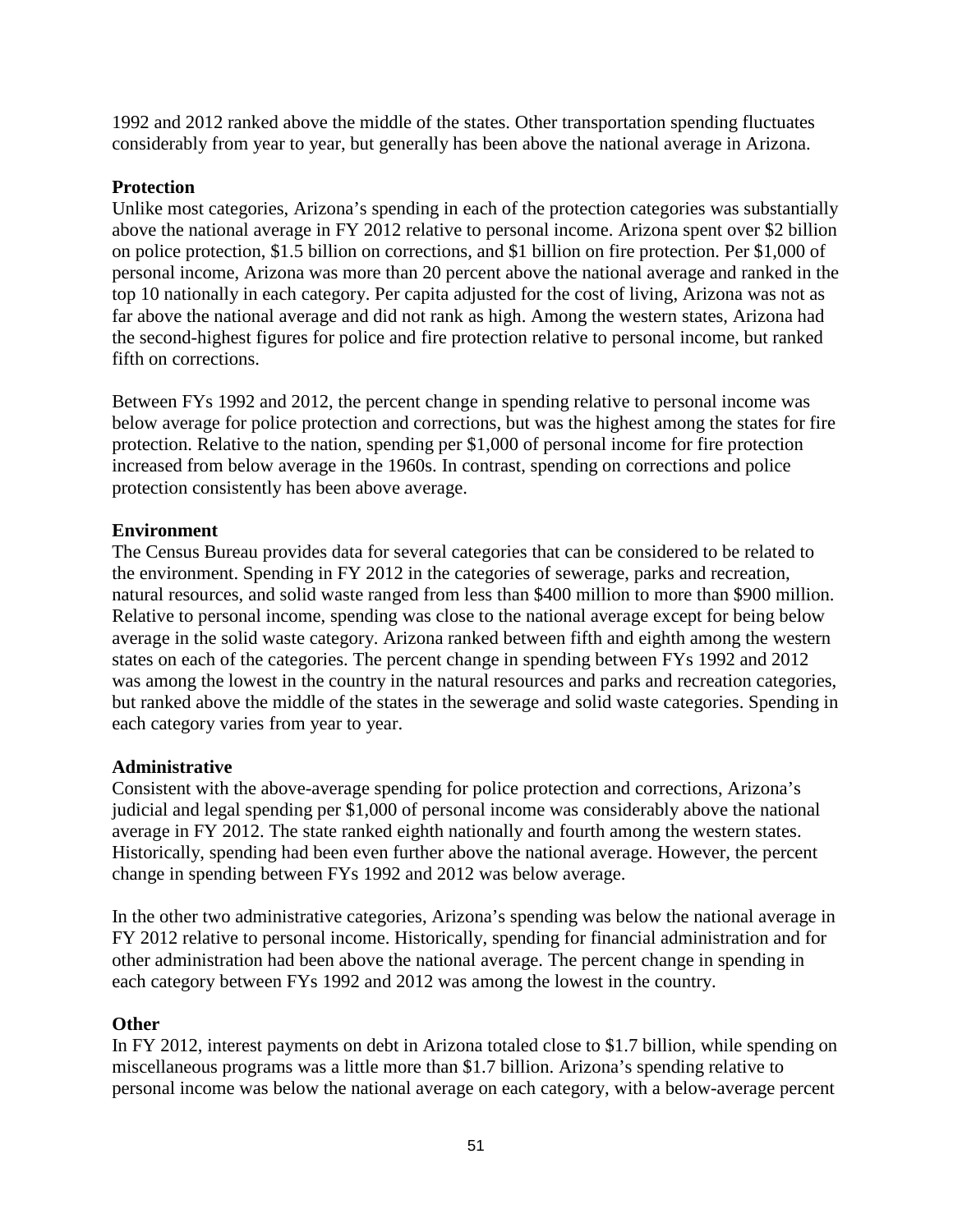change since the early 1990s. Among the western states, Arizona ranked seventh on interest payments and ninth on miscellaneous expenditures. Debt payments were far below the national average in the 1960s and 1970s but far above average during the 1980s.

# **FUNDING FOR ELEMENTARY AND SECONDARY EDUCATION PER STUDENT**

Enrollment at public elementary and secondary schools — including charter schools — is affected by the number of births and by immigration. Competition from private schools also can affect the figures.

Fall enrollment at public schools per 1,000 residents, shown in Chart 22, declined sharply from the late 1960s through the mid-1980s nationally and in Arizona, corresponding to the decrease in the number of births during the baby-bust generation (1965 into the 1980s). This significant change in the K-12 caseload relative to the size of the entire population illustrates why adjusting expenditure figures by the caseload is much more accurate than measuring expenditures per capita.

In most years, Arizona's number of students relative to population size has been higher than the national average. This results from Arizona's above-average fertility rates.

## **Joint Legislative Budget Committee**

The JLBC's annual report on K-12 funding for current operations is summarized in Table 8. According to the JLBC, state government was responsible for more than 60 percent of the total





Sources: U.S. Department of Education, National Center for Education Statistics, "Digest of Education Statistics," <http://nces.ed.gov/programs/digest/> (enrollment); and U.S. Department of Commerce, Census Bureau (population, accessed from Bureau of Economic Analysis, <http://bea.gov/regional/index.htm>).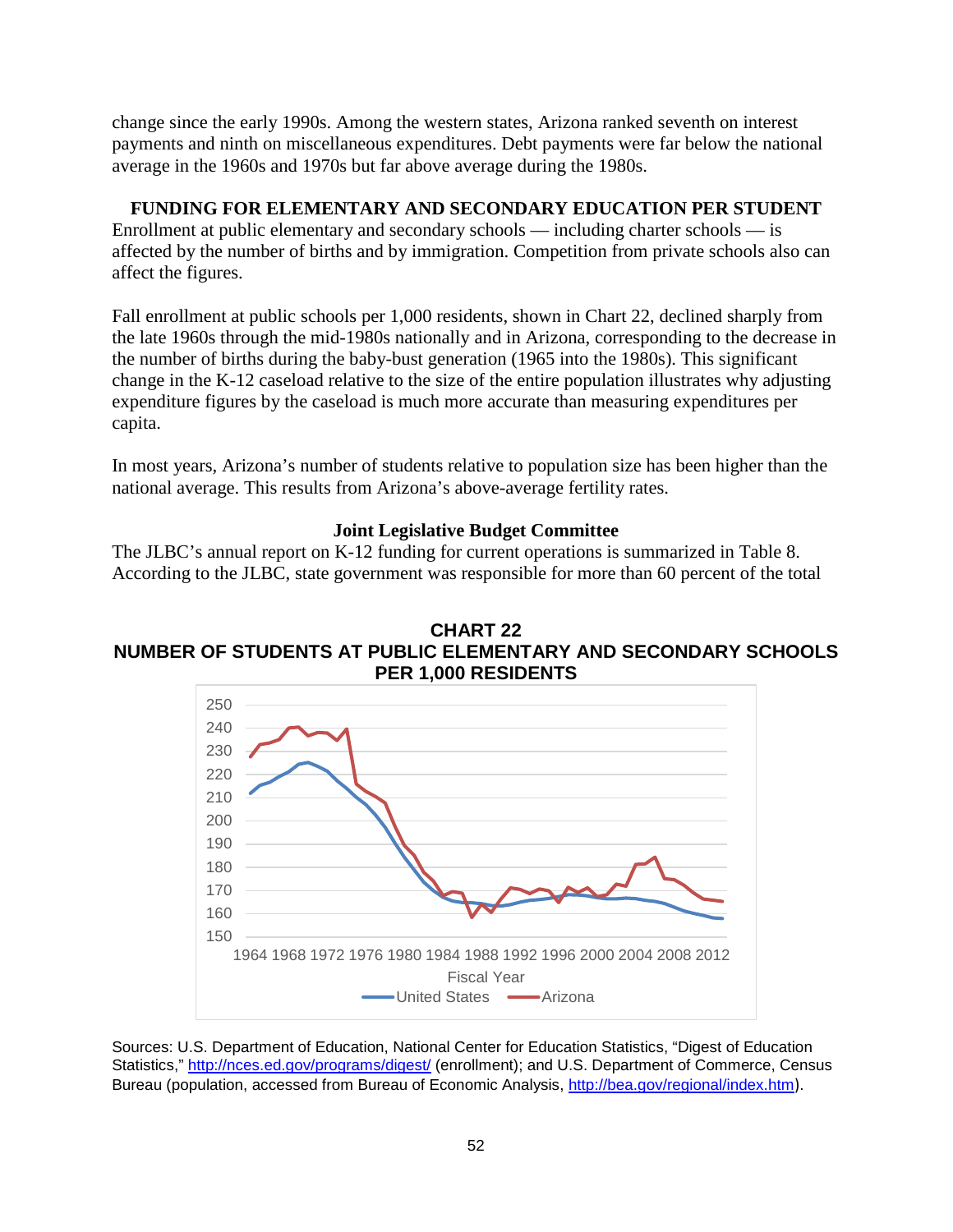## **TABLE 8 PUBLIC ELEMENTARY–SECONDARY EDUCATION CURRENT OPERATIONS FUNDING IN ARIZONA**

|                       |           | <b>Fiscal Year 2013</b> |           |           | <b>Inflation-Adjusted Percent Change Per Student</b> |  |  |
|-----------------------|-----------|-------------------------|-----------|-----------|------------------------------------------------------|--|--|
|                       | Millions  | <b>Share of Total</b>   | 2000-2013 | 2002-2011 | 2008-2013                                            |  |  |
| <b>TOTAL</b>          | \$6,505.0 | 100.0%                  | $7.7\%$   | $-1.2\%$  | $-11.2%$                                             |  |  |
| Federal               | 94.5      | 1.5                     | -55.8     | $-38.0$   | $-56.1$                                              |  |  |
| Local                 | 2.409.3   | 37.0                    | 34.4      | 10.6      | 20.2                                                 |  |  |
| <b>State</b>          | 4,001.2   | 61.5                    | $-0.4$    | $-4.7$    | $-21.6$                                              |  |  |
| <b>General Fund</b>   | 3,501.8   | 53.8                    | $-10.6$   | $-7.6$    | $-19.6$                                              |  |  |
| <b>Permanent Fund</b> | 46.5      | 0.7                     | $-54.1$   | $-75.5$   | $-5.8$                                               |  |  |
| Proposition 301       | 474.8     | 7.3                     |           | 4.8       | $-27.1$                                              |  |  |

Note: These figures reflect the JLBC's membership measure of the number of students; the GDP deflator is used as the inflation measure.

Sources: Arizona Joint Legislative Budget Committee, <http://www.azleg.gov/jlbc/fiscal.htm> (funding and number of students); and U.S. Department of Commerce, Bureau of Economic Analysis, [http://bea.gov/national/index.htm#gdp](http://bea.gov/national/index.htm%23gdp) (GDP deflator).

in FY 2013, with the state's funding coming primarily from the general fund, which accounted for more than half of the overall total. The permanent fund provides less than 1 percent of the total.

Between FY 2000, the earliest data, and FY 2013, inflation-adjusted per student funding increased overall, despite a significant decrease between FYs 2008 and 2013. State government funding declined in each of these time periods, but local government funding increased. The change in funding from proposition 301 strictly reflects the changes in collections from the general sales tax, while various other factors affect funding from other sources.

Between FY 2000, the earliest data, and FY 2013, inflation-adjusted per student funding increased overall, despite a significant decrease between FYs 2008 and 2013. State government funding declined in each of these time periods, but local government funding increased. The change in funding from proposition 301 strictly reflects the changes in collections from the general sales tax, while various other factors affect funding from other sources.

Compared to the percent changes in real per student funding shown in Table 8, the percent changes in per student funding per \$1,000 of PCPI are smaller in the FY 2000-to-2013 and 2002 to-2011 periods, but larger in the FY 2008-to-2013 period.

#### **Census Bureau**

Arizona is near the bottom of the states on per pupil K-12 funding — without considering that the state needs to spend *more* per student than other states just to realize average student performance, as measured by achievement (such as test scores) and attainment (such as the percentage graduating from high school). Children living in poverty and children whose parents have limited educational attainment require more resources than the average child. Similarly, children whose first language is not English are more costly to educate.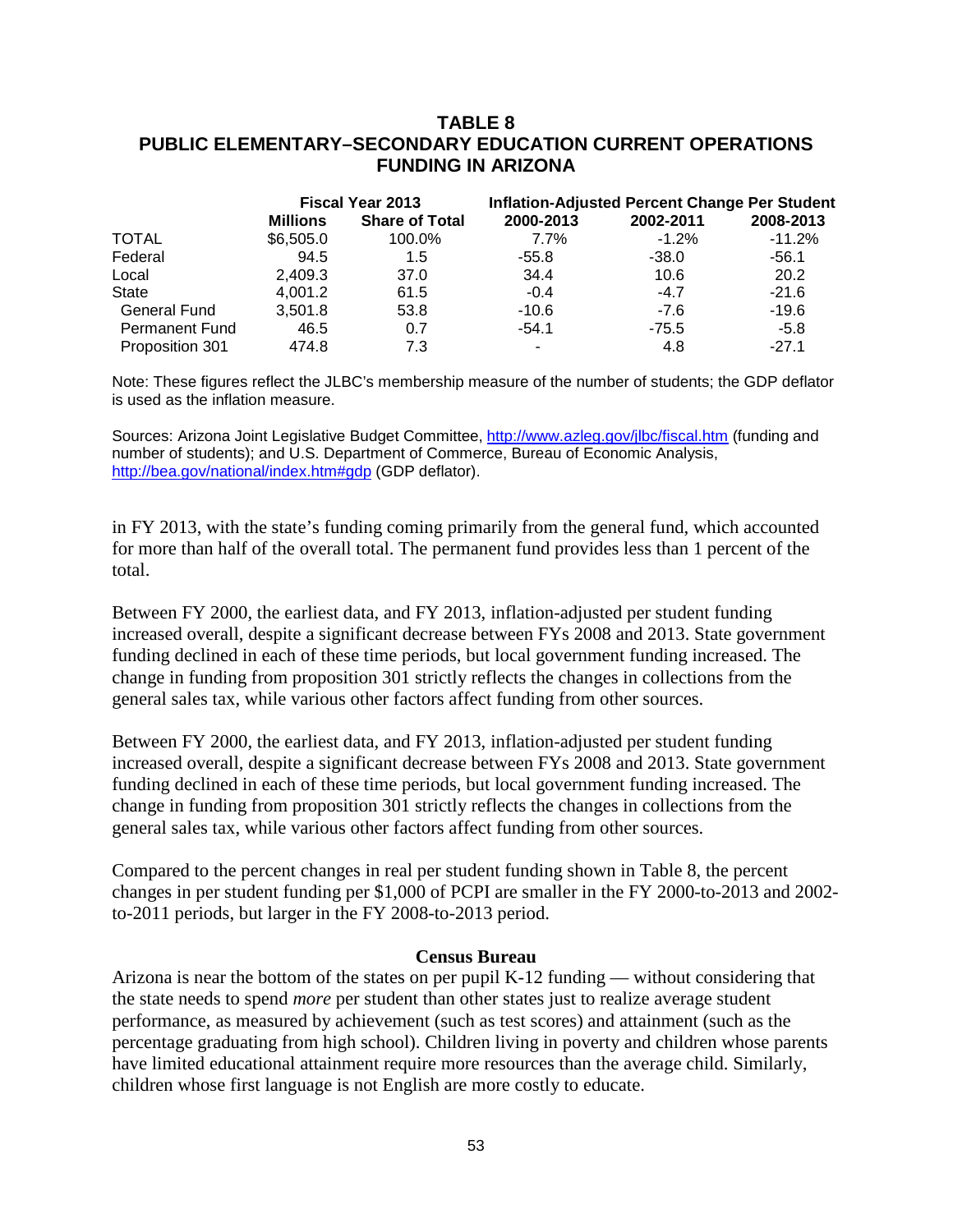Arizona has the sixth-highest percentage of adults 18-to-44 years old with an educational attainment of less than a high school diploma among the 50 states and District of Columbia. In contrast, the two states with lower per student revenue for elementary and secondary schools compare more favorably: Idaho and Utah each have a below-average share with limited educational attainment. The poverty rate among those less than 18 years old is ninth highest in Arizona, while Idaho and especially Utah have rates less than the national average. Arizona has the 14th-highest share of foreign-born children; the share is below average in Idaho and Utah.

### **Revenues**

In FY 2013, Arizona ranked near the bottom of the states in the total amount of revenue collected per student for public K-12 education. Arizona ranked 49th per student adjusted for the cost of living, with only Idaho and Utah lower. Per student adjusted by per capita personal income, Arizona ranked 42nd. Arizona was above average on the receipt of federal monies, as seen in Table 9, but the federal government provided less than 15 percent of the total funding. In contrast, Arizona ranked third lowest (Idaho and Utah lower) on state and local government revenue per student adjusted by the RPP, at more than 33 percent below the national average. Arizona was 21 percent below average per student adjusted by per capita personal income and ranked 43rd.

Revenue raised for public K-12 education in Arizona has fallen substantially relative to other states since FY 1992. As seen in Table 9, Arizona ranks near the bottom of the states in the percent changes over time — overall and for state and local government revenue — in each of

| IADLE J                                                         |
|-----------------------------------------------------------------|
| <b>PUBLIC ELEMENTARY-SECONDARY EDUCATION REVENUE IN ARIZONA</b> |
| State &                                                         |

**TABLE 9**

|                                                                 | Total   | Federal | Local   |
|-----------------------------------------------------------------|---------|---------|---------|
| FY 2013 Dollars in Millions, Unadjusted                         | \$8,098 | \$1,178 | \$6,920 |
| FY 2013 Per Student Adjusted by Regional Price Parity           |         |         |         |
| Percentage of U.S. Average                                      | 70.8    | 113.3   | 66.6    |
| Rank Among 51 'States'                                          | 49      | 18      | 49      |
| FY 2013 Per Student Per \$1,000 of Per Capita Personal Income   |         |         |         |
| Percentage of U.S. Average                                      | 84.0    | 134.5   | 79.0    |
| Rank Among 51 'States'                                          | 42      | 10      | 43      |
| Percent Change Over Time, Per Student, Rank                     |         |         |         |
| FY 1992-2013                                                    | 50      | 45      | 50      |
| FY 1992-2002                                                    | 44      | 50      | 44      |
| FY 2002-2011                                                    | 49      | 46      | 49      |
| FY 2008-2013                                                    | 44      | 8       | 48      |
| Percent Change Over Time, Per Student Per \$1,000 of PCPI, Rank |         |         |         |
| FY 1992-2013                                                    | 49      | 36      | 50      |
| FY 1992-2002                                                    | 45      | 48      | 44      |
| FY 2002-2011                                                    | 47      | 39      | 47      |
| FY 2008-2013                                                    | 38      | 4       | 43      |

Sources: U.S. Department of Commerce: Census Bureau, Public Elementary–Secondary Education Finance,<http://www.census.gov/govs/school/> (revenue and number of students), and Bureau of Economic Analysis, <http://bea.gov/regional/index.htm> (regional price parity and per capita personal income).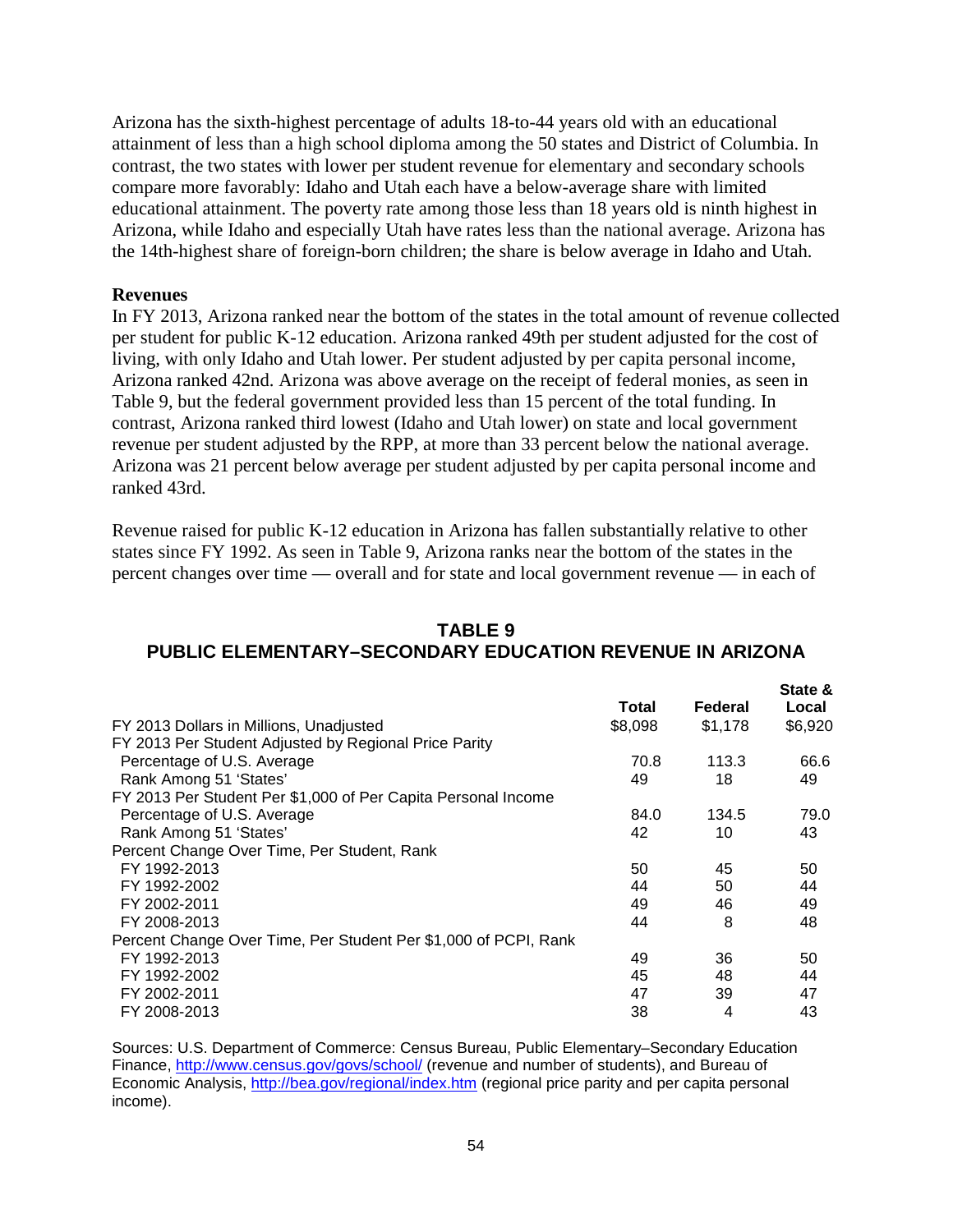the four selected time periods, both per student and per student relative to PCPI. Between FYs 1992 and 2013, state and local government revenue per student per \$1,000 of per capita personal income dropped 21 percent in Arizona, compared to only 2 percent nationally.

# **Expenditures**

As with revenue, Arizona ranks very low on public K-12 expenditures, both on level and on the percent change over time (see Table 10). Per student adjusted for living costs, Arizona spent the second lowest overall (to Idaho) in FY 2013, at 33 percent below the national average. On current operations, which accounted for 90 percent of total spending, Arizona's spending was 32 percent below the national average; Idaho and Utah spent less. Arizona's rank on capital outlays was a little higher at 44th, but spending was 37 percent less than the national average. In the category of other expenditures, Arizona ranked 32nd, but was 44 percent below the national average.

Another way of looking at the size of the differential in K-12 spending in FY 2013 between Arizona and the national average is to simulate an increase in Arizona's current operations spending by varying amounts to see the effect on Arizona's percentage of the national average and its rank among the states. An increase of \$1 billion raises Arizona's ratio to the national average — measured per student adjusted for the cost of living — by nearly 10 percentage points, but improves Arizona's rank by only one spot. In order for Arizona's spending per student per \$1,000 of PCPI to approximate the national average and to rank in the middle of the states, spending in FY 2013 needed to be \$2 billion higher. Per pupil adjusted for living costs, \$3.4 billion more would have had to have been spent to bring Arizona up to the national average on spending. While this may seem like an enormous amount to increase spending, as of FY 2013 the tax reductions passed since the early 1990s had reduced general fund revenues by more than \$3.25 billion.

Between FYs 1992 and 2013, the percent change in K-12 spending per pupil in Arizona was the lowest in the country; the state was second lowest on the change in current operations spending. Looking at the FY 2008-to-2013 period, Arizona ranked among the bottom few states overall and on current operations.<sup>[23](#page-57-0)</sup>

On the per student per \$1,000 of PCPI measure, Arizona was not as far below the national average — 21 percent lower on total expenditures — as the per student relative to living costs measure, but was only two spots higher on rank at 48th. The ranks of the percent change over time were hardly different than for the per student measure; Arizona still ranked last in the FY 1992-to-2013 period.

Total expenditures per student adjusted for per capita personal income fell 25 percent in Arizona between FYs 1992 and 2013. The decrease was 12 percent for current operations, 69 percent for capital outlays, and 60 percent for other expenditures.

l <sup>23</sup> An October 2014 report from the Center on Budget and Policy Priorities,

<span id="page-57-0"></span>[http://www.cbpp.org/research/most-states-still-funding-schools-less-than-before-the-recession,](http://www.cbpp.org/research/most-states-still-funding-schools-less-than-before-the-recession) indicates that inflation-adjusted spending per student for K-12 education fell 17.5 percent in Arizona between FYs 2008 and 2015, the third-largest decrease in the nation.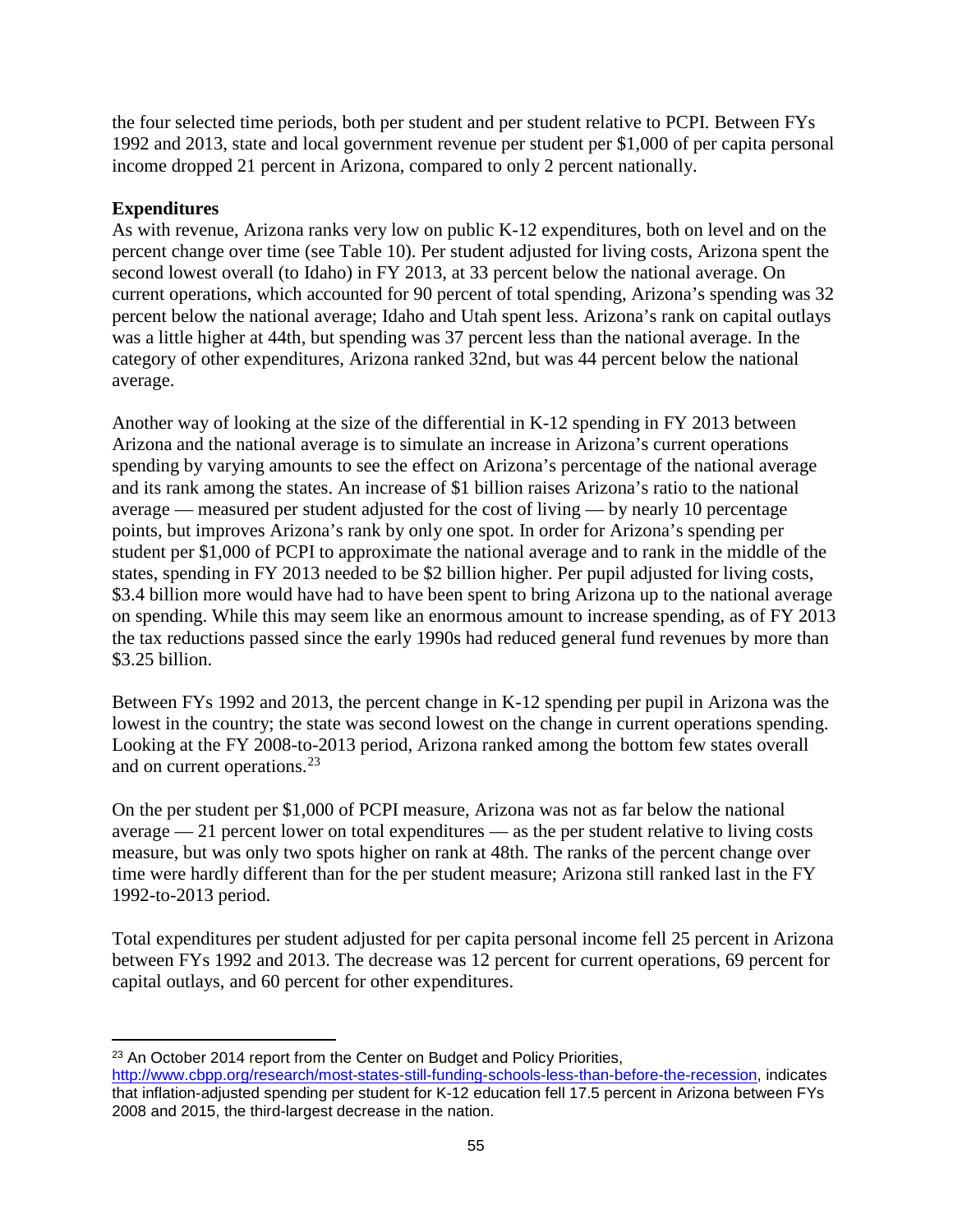# **TABLE 10 PUBLIC ELEMENTARY–SECONDARY EDUCATION EXPENDITURES IN ARIZONA**

|                                    |                 |                 | <b>Fiscal Year 2013</b><br>Per Student,<br><b>Adjusted for RPP</b> |                   | Per Student,<br><b>Adjusted for PCPI</b> |                   | Rank, Percent Change Over Time, Per |                    |             |             |
|------------------------------------|-----------------|-----------------|--------------------------------------------------------------------|-------------------|------------------------------------------|-------------------|-------------------------------------|--------------------|-------------|-------------|
|                                    |                 |                 |                                                                    |                   |                                          |                   | Student <sup>^</sup>                |                    |             |             |
|                                    |                 | <b>Share of</b> | <b>Ratio to</b><br><b>U.S.</b>                                     |                   | <b>Ratio to</b><br><b>U.S.</b>           |                   | <b>FY</b><br>1992-                  | <b>FY</b><br>1992- | FY<br>2002- | FY<br>2008- |
|                                    | <b>Millions</b> | Total           | Average                                                            | Rank <sup>^</sup> | Average                                  | Rank <sup>^</sup> | 2013                                | 2002               | 2011        | 2013        |
| <b>TOTAL EXPENDITURES</b>          | \$7,595         | 100.0%          | 67.1%                                                              | 50                | 79.0%                                    | 48                | 51                                  | 47                 | 36          | 49          |
| <b>Current Operations</b>          | 6,837           | 90.0            | 67.9                                                               | 49                | 79.9                                     | 44                | 50                                  | 45                 | 31          | 48          |
| <b>Capital Outlays</b>             | 558             | 7.4             | 62.6                                                               | 44                | 73.7                                     | 38                | 47                                  | 47                 | 45          | 48          |
| <b>Other Expenditures</b>          | 200             | 2.6             | 56.2                                                               | 32                | 66.2                                     | 26                | 46                                  | 44                 |             | 47          |
| <b>Current Operations Detail:</b>  |                 |                 |                                                                    |                   |                                          |                   |                                     |                    |             |             |
| Instruction                        | 3,824           | 50.3            | 62.7                                                               | 51                | 73.8                                     | 49                | 51                                  | 49                 | 35          | 49          |
| <b>Support Services</b>            | 2,644           | 34.8            | 76.6                                                               | 48                | 90.3                                     | 36                | 45                                  | 41                 | 24          | 46          |
| <b>Pupil Support</b>               | 534             | 7.0             | 96.9                                                               | 25                | 114.2                                    | 21                | 20                                  | 19                 |             | 32          |
| <b>Instructional Staff Support</b> | 386             | 5.1             | 83.9                                                               | 38                | 98.9                                     | 24                | 20                                  | 49                 | 48          |             |
| <b>General Administration</b>      | 81              | 1.1             | 43.3                                                               | 47                | 51.0                                     | 46                | 51                                  | 48                 | 48          | 47          |
| <b>School Administration</b>       | 318             | 4.2             | 59.2                                                               | 51                | 69.8                                     | 50                | 50                                  | 40                 | 51          | 51          |
| Operations & Maintenance           | 771             | 10.2            | 83.2                                                               | 42                | 98.1                                     | 31                | 46                                  | 16                 | 48          | 49          |
| <b>Pupil Transportation</b>        | 332             | 4.4             | 74.7                                                               | 40                | 88.0                                     | 34                | 30                                  | 24                 | 36          | 43          |
| <b>Other Support Services</b>      | 222             | 2.9             | 64.3                                                               | 40                | 75.7                                     | 33                | 35                                  | 12                 | 43          | 50          |
| <b>Other Current Operations</b>    | 369             | 4.9             | 70.5                                                               | 48                | 83.1                                     | 42                | 38                                  | 29                 | 48          | 49          |

^ The rank is among the 50 states plus the District of Columbia, with a rank of 1 given to the highest ratio/greatest percent change.

Sources: U.S. Department of Commerce: Census Bureau, Public Elementary–Secondary Education Finance,<http://www.census.gov/govs/school/> (expenditures and number of students), and Bureau of Economic Analysis, <http://bea.gov/regional/index.htm> (regional price parities).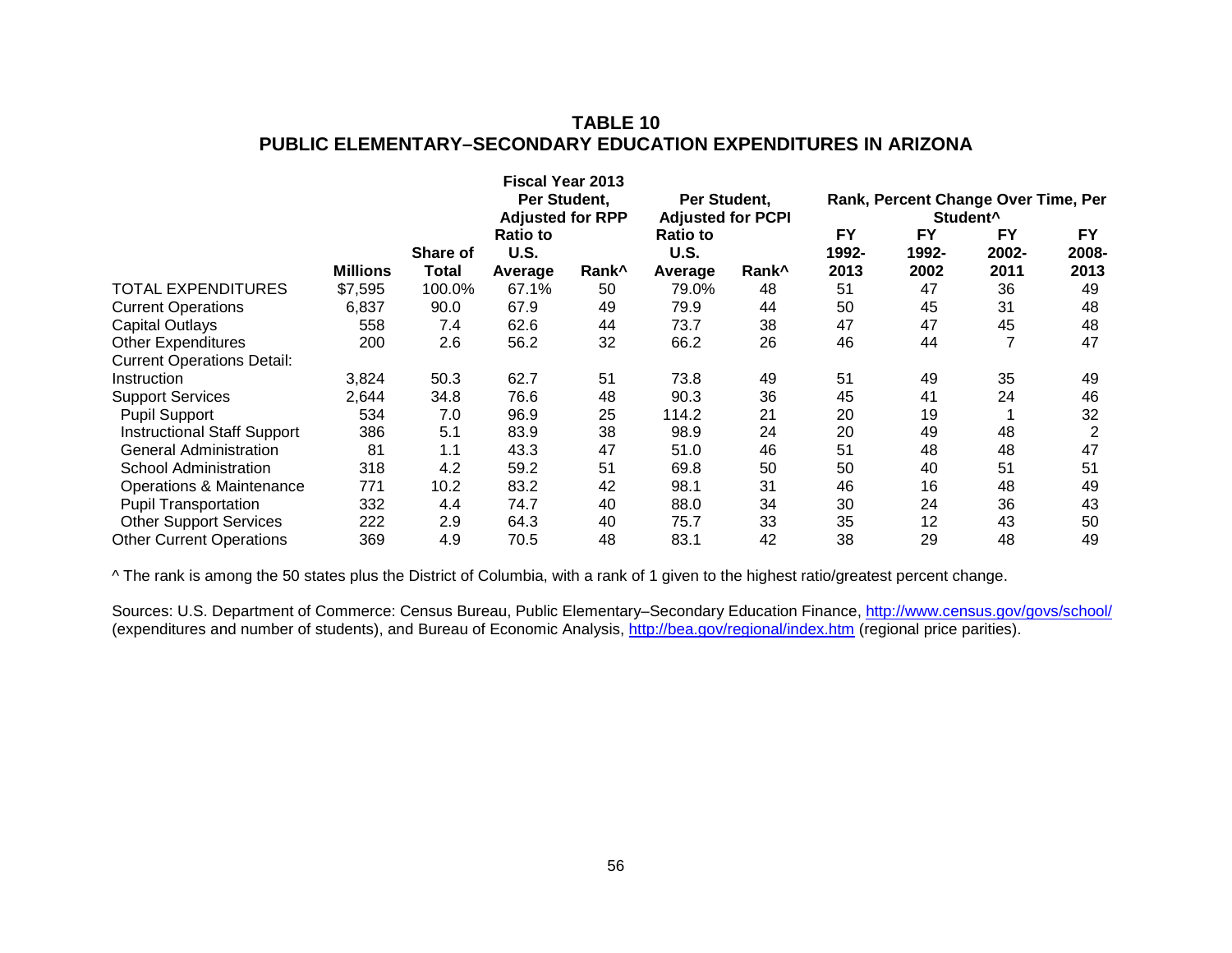In order to create a longer time series on K-12 noncapital expenditures, back to FY 1964, the expenditure data from the Census Bureau's state and local government finance series is used through FY 1991. It is divided by October 1 enrollment. This series is linked to the K-12 finance series, divided by membership. $2<sup>4</sup>$  Based on the per student measure and the per student per \$1,000 of per capita personal income measure, Arizona's K-12 spending has gone from above the national average in the 1960s to considerably below average in FY 2013 (see Chart 23).

During the late 1960s and early 1970s, the percentage of the national average was similar using the per student and per student per \$1,000 of per capita personal income measures. Per capita personal income in Arizona was nearly as high as the national average during this period. Since then, PCPI in Arizona as a percentage of the U.S. average has fallen, causing the differential in the two lines in Chart 23 to widen.

Following a significant decline in K-12 noncapital spending relative to the U.S. average during the 1960s and early 1970s on both measures, the percentage of the national average fluctuated but did not display a trend through the mid-1980s. During this period, Arizona's spending per



Sources: U.S. Department of Commerce, Census Bureau, State and Local Government Finance, <http://www.census.gov/govs/local/> (expenditures and number of students); U.S. Department of Education, National Center for Education Statistics, "Digest of Education Statistics," <http://nces.ed.gov/programs/digest/> (enrollment); and U.S. Department of Commerce, Bureau of Per Student Per \$1,000 of Per Capita Personal Income

1964 1971 1978 1985 1992 1999 2006 2013 Fiscal Year

60%

Per Student

Economic Analysis, <http://bea.gov/regional/index.htm> (per capita personal income).  $\overline{\phantom{a}}$ <sup>24</sup> A break in the time series of per student noncapital spending in Arizona as a percentage of the national

<span id="page-59-0"></span>average occurs in FY 1992 due to the switch from using enrollment to membership, but the break is small in magnitude. The Census Bureau's treatment of privately run charter schools was not an issue at this time. The nation's first charter school did not open until the following year; charter schools in Arizona were not authorized until 1994.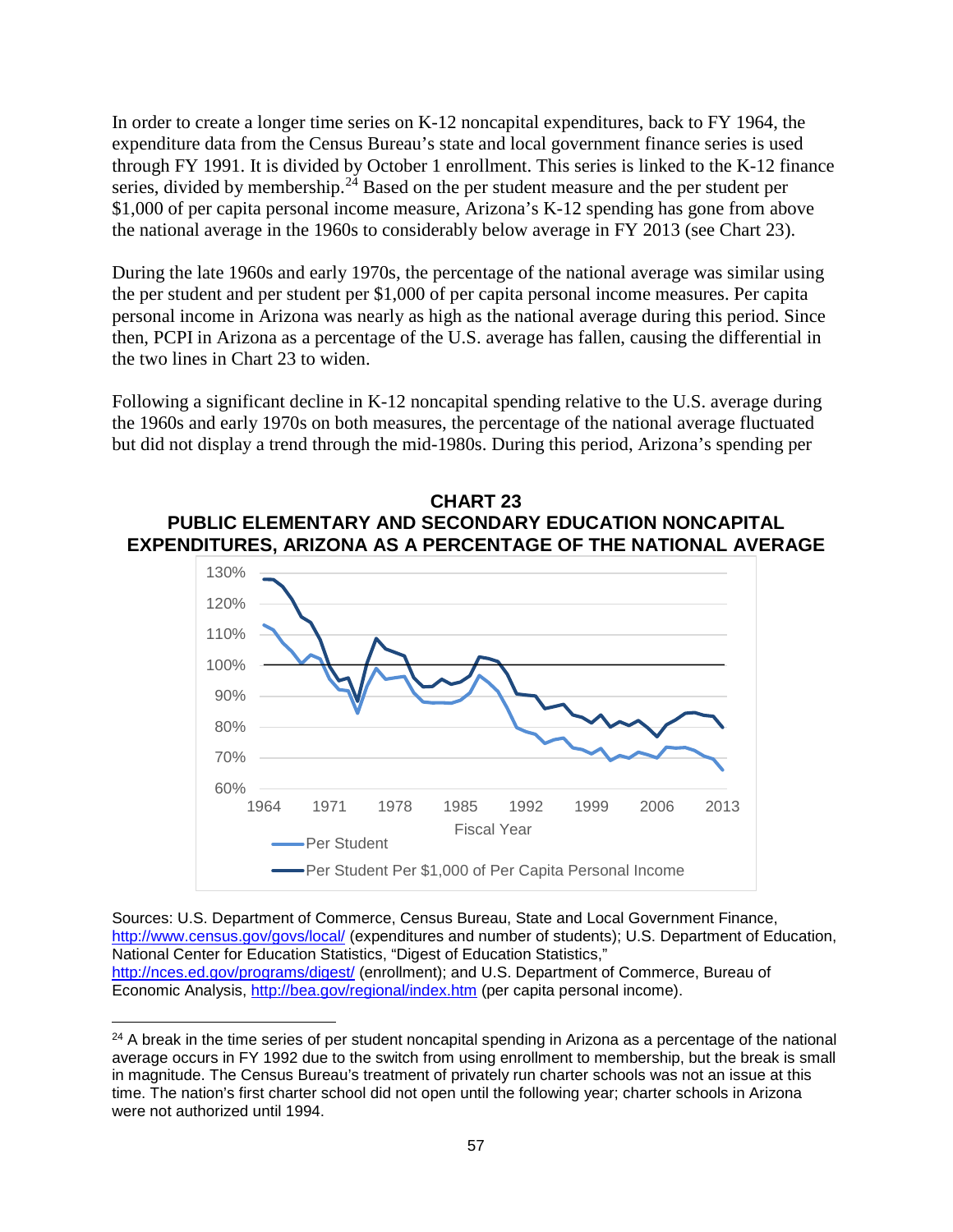student was below average. Since the mid-1980s, Arizona's per student spending relative to the nation has fallen substantially.

Expenditures by category for public K-12 education are summarized in Table 10. Among the current operations categories in FY 2013, Arizona ranked last per student relative to living costs on instruction (37 percent less than the U.S. average), fourth lowest on support services (23 percent below average), and fourth lowest on other current operations (29 percent below average). Among the seven support services subcategories, Arizona ranked among the bottom 14 states in six, including last on school administration (41 percent below the U.S. average) and fifth lowest on general (school district) administration (57 percent below average).

Contentions that Arizona spends too much on K-12 administration are years out of date. Arizona has ranked among the bottom 10 states on both general administration and school administration since FY 1999 on the per pupil measure. Even going back to FY 1992, school administration costs were 20 percent below average, though general administration costs were above average.

More recently, Arizona's percentage of K-12 current operations expenditures going to instruction has become an issue. It is true that Arizona's percentage ranks among the lowest in the nation. But as seen in Table 10, Arizona's expenditures are below average in every category of current operations. Further, fixed costs limit the amount that expenditures can be reduced in some of the categories. For example, if a school is to provide transportation to students, it cannot eliminate drivers or double the number of students being transported on a single bus. Similarly, schools generally only have one school nurse. Thus, to reduce spending further in some categories in order to raise the share of current operations expenditures going to instruction, some services likely would need to be eliminated.

On most of the spending categories shown in Table 10, Arizona's per pupil percent change ranked from below average to the bottom among the states in each of the selected time periods. The percent change between FYs 1992 and 2013 was lowest or next to lowest overall, in current operations, for instruction, and for both categories of administration. Per student adjusted for per capita personal income, decreases between FYs 1992 and 2013 in current operations spending included 16 percent for instruction, 5 percent for support services, and 16 percent for other.

As in the revenue table, using the per student per \$1,000 of per capita personal income measure instead of the per student adjusted for living costs measure significantly raises Arizona's percentage of the national average in FY 2013. However, Arizona's spending still was below average on every category shown in Table 10 except pupil support. The rank among the states is not much different between the two measures in some categories, including overall.

# **FUNDING FOR HIGHER EDUCATION PER STUDENT**

Enrollment at public institutions of higher education — universities and community colleges is affected by several factors:

• The number of births roughly 18-to-22 years earlier. The number of births nationally was considerably less during the baby-bust generation (1965 into the 1980s) than in either the earlier baby-boom generation or the subsequent generation.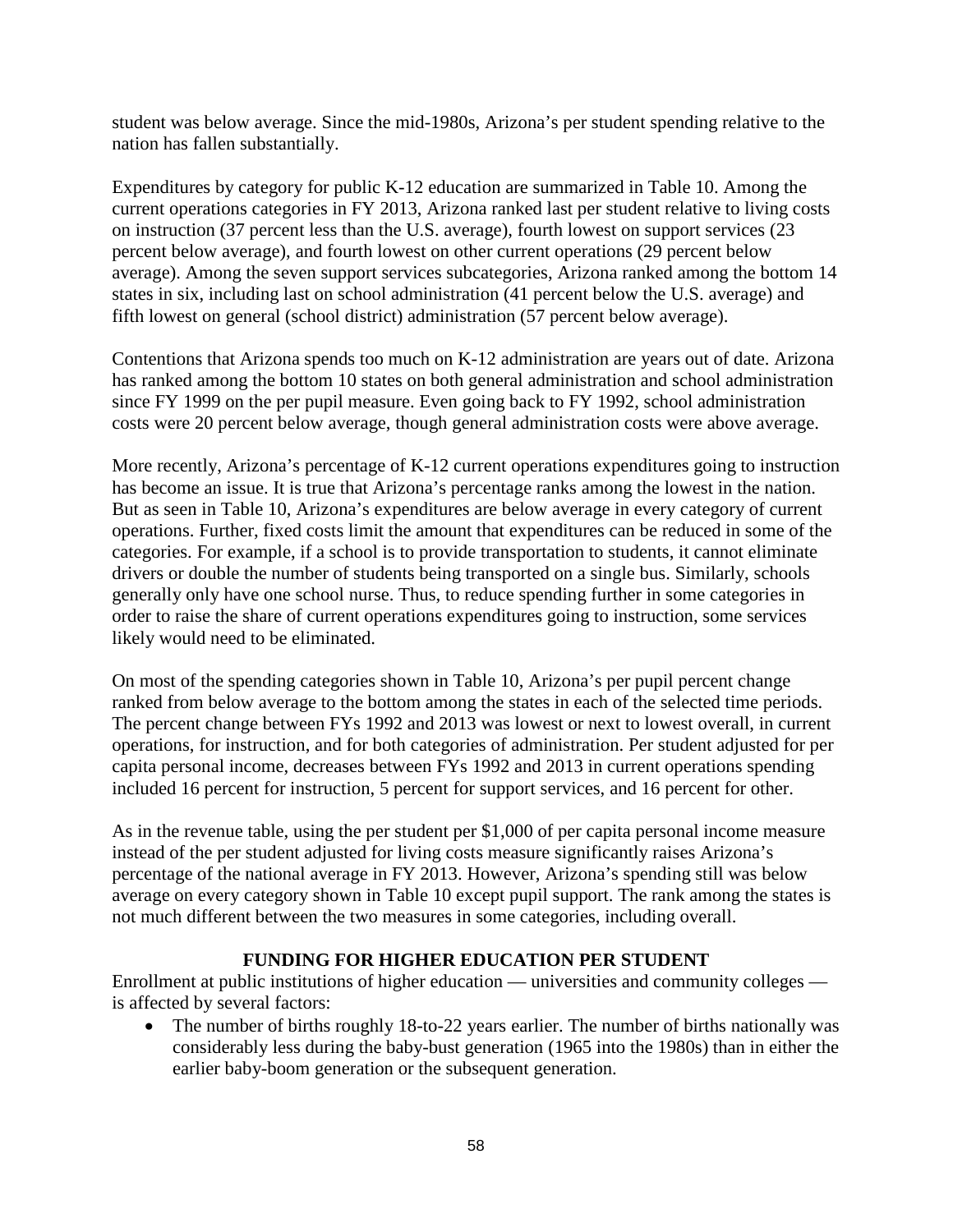- The percentage of those of college-going age who attend college. This share generally has been rising.
- Competition from private institutions (and at the state level from public institutions in other states).
- The economic cycle. Enrollment goes up (especially at community colleges) during recessions when jobs are scarce and drops back during economic expansions.

Full-time-equivalent enrollment at public institutions of higher education per 1,000 residents, shown in Chart 24, is affected by each of these factors. Historically, Arizona's figure was much higher than the national average, in large part due to Arizona's extensive system of community colleges compared to many states, but the differential has narrowed significantly. The pattern in Arizona is similar to the nation, with increases in enrollment relative to the size of the population during the 1980s and early 1990s, followed by several years of declines. The increases between FYs 2008 and 2011 and the subsequent declines are closely related to the severe recession and subsequent economic recovery.





Note: The enrollment figures include community colleges and universities.

Sources: U.S. Department of Education, National Center for Education Statistics, "Digest of Education Statistics,"<http://nces.ed.gov/programs/digest/> (enrollment); and U.S. Department of Commerce, Census Bureau (population, accessed from Bureau of Economic Analysis, <http://bea.gov/regional/index.htm>).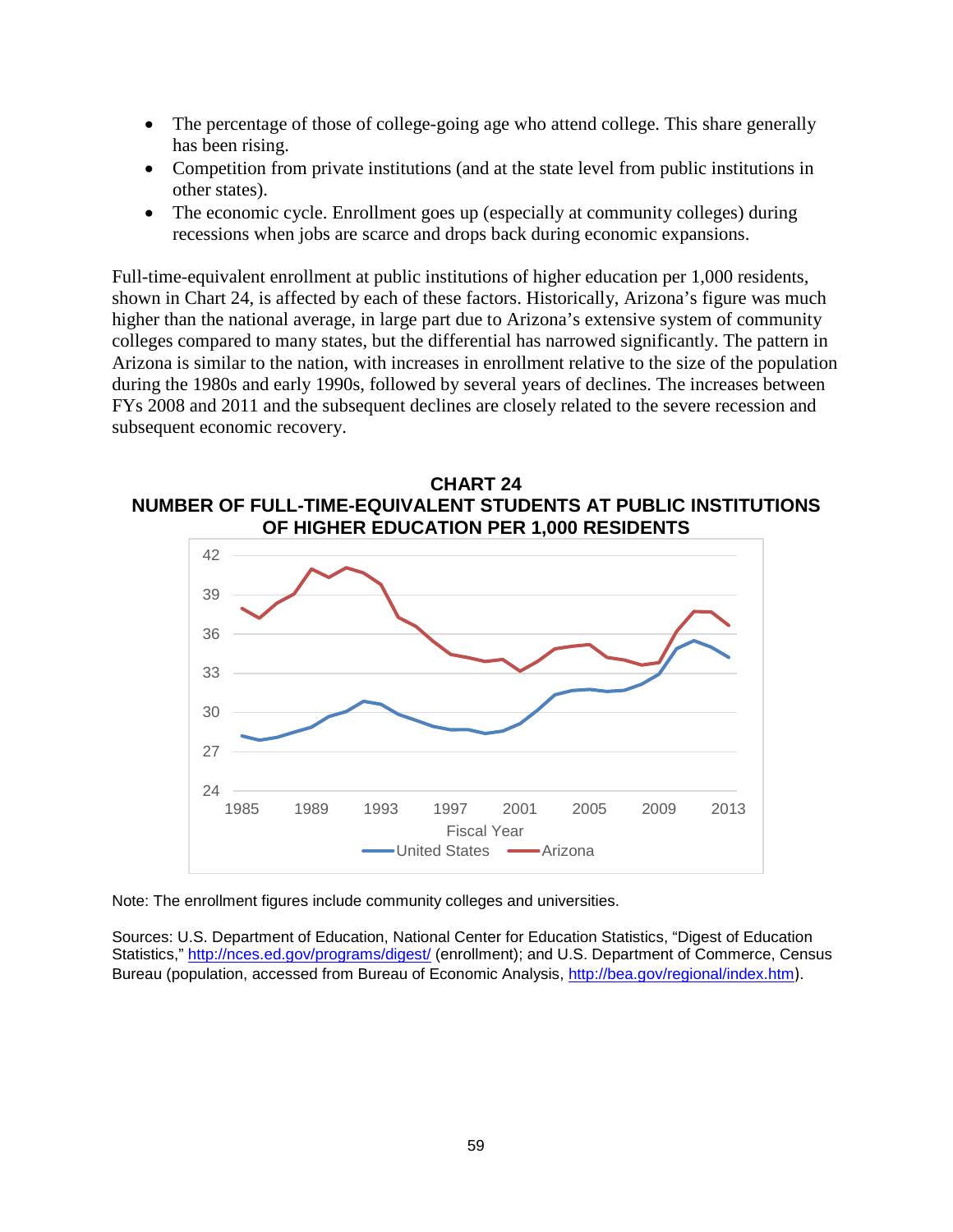### **State Higher Education Executive Officers Association**

The public higher education finance data from SHEEO, which include universities and community colleges, are summarized in Table 11.

### **State Support**

State support for public higher education consists of state government appropriations plus ARRA monies. Per FTE student adjusted for the cost of living, Arizona ranked second to last in FY 2014 with spending just half of the national average. Only New Hampshire spent less. Between FYs 2000 and 2014, state support for higher education per FTE student fell 49 percent after adjusting for inflation, compared to a 23 percent decline nationally. Only one state (Pennsylvania) had a larger decrease. Between FYs 2008 and 2014, Arizona's percent change ranked last, with nearly all of the decrease between FYs 2000 and 2014 occurring after FY 2008.

The time series of state support per FTE student expressed as a percentage of the national average is shown in the lower graph in Chart 25. From FYs 2000 through 2009, Arizona's figure was about 30 percent less than the norm. A sharp decline between FYs 2009 and 2012 put the percentage down to 50 percent of the U.S. average.

|                                                                     |                |                | <b>Education</b> |                    | <b>Total</b>     |
|---------------------------------------------------------------------|----------------|----------------|------------------|--------------------|------------------|
|                                                                     | <b>State</b>   | Local          | Appro-           |                    | <b>Education</b> |
|                                                                     | <b>Support</b> | <b>Support</b> | priations        | <b>Net Tuition</b> | <b>Revenue</b>   |
| FY 2014 Dollars in Millions                                         | \$876          | \$780          | \$1,439          | \$1,814            | \$3,155          |
| FY 2014 Per FTE Student Adjusted by Regional Price Parity           |                |                |                  |                    |                  |
| Percentage of U.S. Average                                          | 50.1           | 352.7          | 83.5             | 119.4              | 97.9             |
| Rank Among 50 States                                                | 49             |                | 39               | 22                 | 36               |
| FY 2014 Per FTE Student Per \$1,000 of Per Capita Personal Income   |                |                |                  |                    |                  |
| Percentage of U.S. Average                                          | 59.1           | 416.7          | 98.7             | 141.1              | 115.6            |
| Rank Among 50 States                                                | 46             |                | 24               | 14                 | 14               |
| Percent Change Over Time, Per FTE Student, Rank                     |                |                |                  |                    |                  |
| FY 2000-2014                                                        | 49             | 5              | 31               | 9                  | 27               |
| FY 2008-2014                                                        | 50             | 21             | 46               | 8                  | 36               |
| Percent Change Over Time, Per FTE Student Per \$1,000 of PCPI, Rank |                |                |                  |                    |                  |
| FY 2000-2014                                                        | 49             |                | 26               | 6                  | 14               |
| FY 2008-2014                                                        | 50             | 16             | 44               | 6                  | 14               |

### **TABLE 11 PUBLIC HIGHER EDUCATION FINANCE IN ARIZONA**

#### Notes:

The figures include community colleges and universities.

FTE is full time equivalent.

Since the local support figure is zero in many states, only 28 states are ranked on the FY 2000-to-2014 percent change; 30 are ranked on the FY 2008-to-2014 percent change.

Sources: State Higher Education Executive Officers Association, [http://www.sheeo.org/projects/shef-](http://www.sheeo.org/projects/shef-%E2%80%94-state-higher-education-finance) [%E2%80%94-state-higher-education-finance](http://www.sheeo.org/projects/shef-%E2%80%94-state-higher-education-finance) (finance data); and U.S. Department of Commerce, Bureau of Economic Analysis, <http://bea.gov/regional/index.htm> (regional price parity and per capita personal income).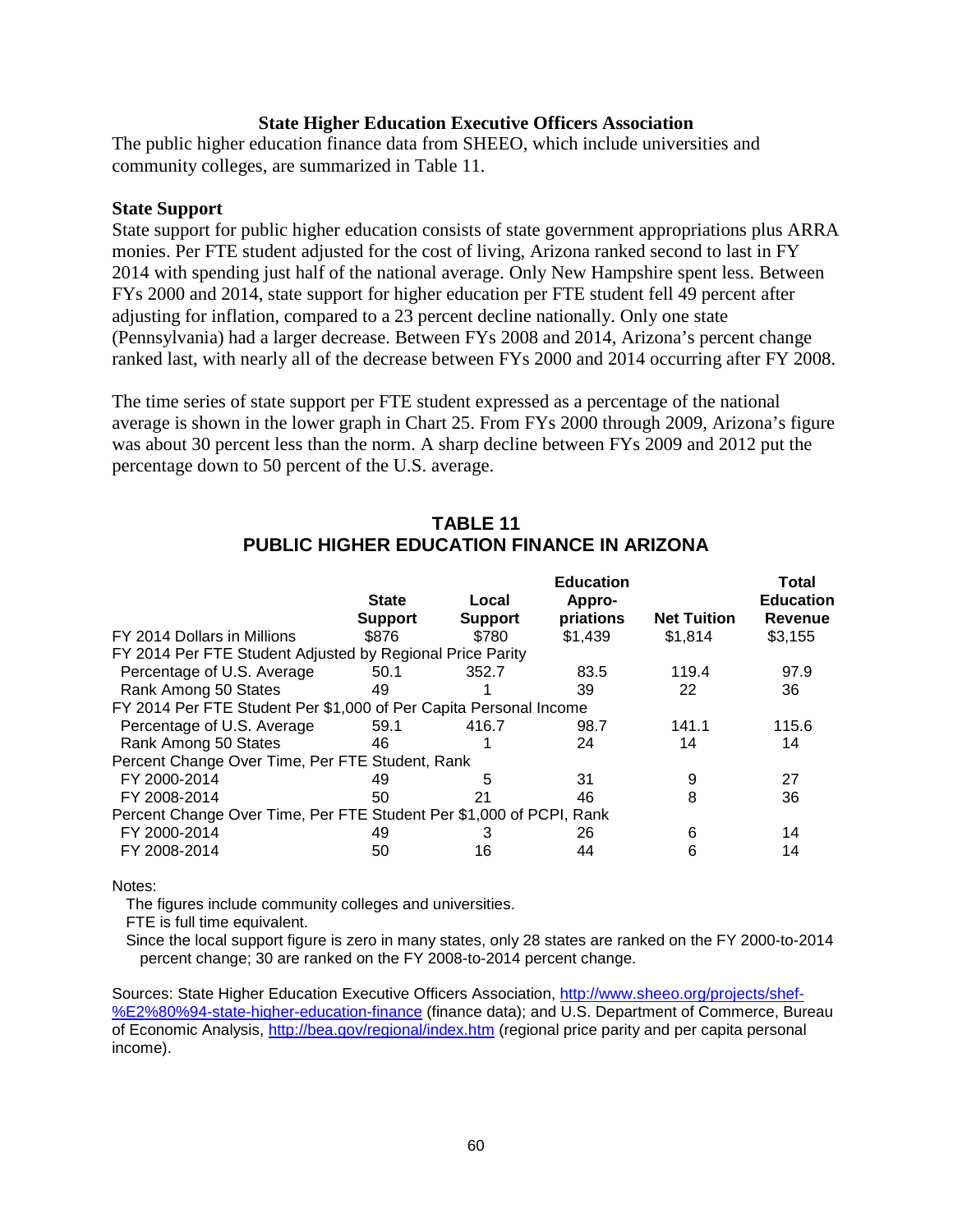



Note: The figures include community colleges and universities.

Source: State Higher Education Executive Officers Association, [http://www.sheeo.org/projects/shef-](http://www.sheeo.org/projects/shef-%E2%80%94-state-higher-education-finance) [%E2%80%94-state-higher-education-finance.](http://www.sheeo.org/projects/shef-%E2%80%94-state-higher-education-finance)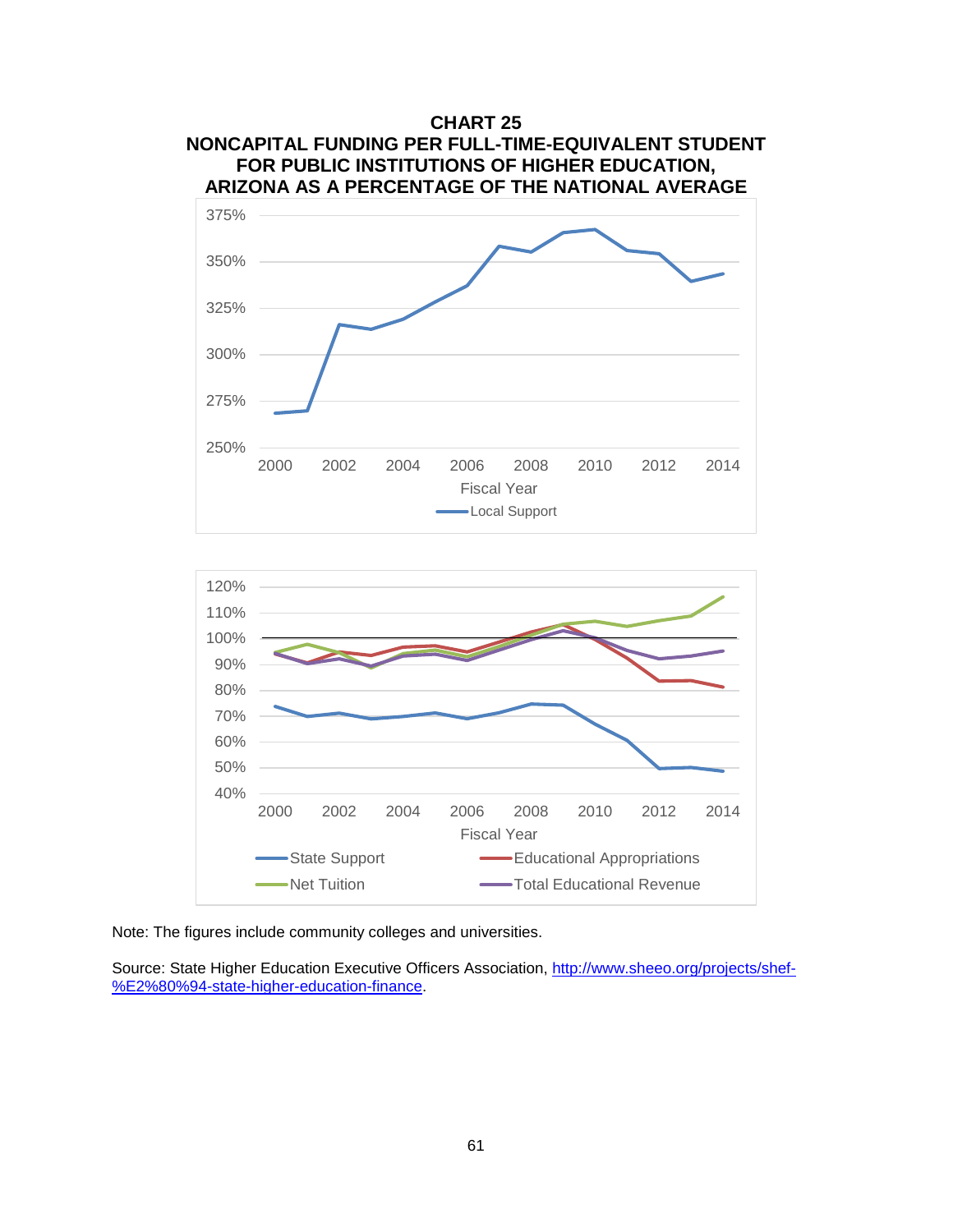Arizona's state support in FY 2014 was not quite as low measured per FTE student per \$1,000 of per capita personal income, but the state still was 41 percent below average and ranked 46th (Vermont, Pennsylvania, Colorado, and New Hampshire were lower). The state's ranks on the percent changes over time were the same as for the per FTE student measure: next-to-last over the FY 2000-to-2014 period and last between FYs 2008 and  $2014$ .<sup>[25](#page-64-0)</sup>

## **Local Support**

A number of states do not utilize local funding for higher education.<sup>[26](#page-64-1)</sup> Arizona had the highest local funding in the country in FY 2014 per FTE student adjusted for the cost of living, with spending far higher than the national average. The local support is only for community colleges.

Between FYs 2000 and 2014, local support for higher education per FTE student rose 38 percent in Arizona after adjusting for inflation, compared to an 8 percent increase nationally. Arizona ranked fifth among the 28 states with funding in FY 2000 and second among the seven western states with funding. Between FYs 2008 and 2014, Arizona's percent change ranked 21st among the 30 states with funding in FY 2008 and last among the seven western states. Funding dropped 5 percent, compared to a 2 percent decline nationally.

Chart 25 shows the contrast in the per FTE student spending pattern between state support and local support. Local support rose significantly as a percentage of the national average between FYs 2000 and 2007. However, local support dropped back between FYs 2010 and 2013.

## **Educational Appropriations**

Combined state and local government appropriations for higher education — excluding appropriations for special purposes, research, and medical programs and appropriations derived from tuition and fees — provide a more accurate comparison across states of the overall public support for higher education. Arizona ranked 39th nationally and eighth among 10 western states in FY 2014 in educational appropriations per FTE student adjusted for the cost of living, with spending 16 percent below the national average. Between FYs 2000 and 2014, educational appropriations for higher education per FTE student in Arizona fell 29 percent after adjusting for inflation, compared to an 18 percent decline nationally. Arizona's percent change ranked 31st nationally and seventh among the western states. Between FYs 2008 and 2014, Arizona's percent change was fifth lowest nationally and last among the western states. The decrease over the FY 2008-to-2014 period was larger than between FYs 2000 and 2014.

As seen in Chart 25, educational appropriations per FTE student rose in Arizona relative to the national average, from 9 percent below average in FY 2001 to 6 percent above average in FY 2009 because of the increases in local support. However, declines in both state support and local support dropped educational appropriations to 19 percent below average in FY 2014.

<span id="page-64-0"></span><sup>&</sup>lt;sup>25</sup> A May 2015 report from the Center on Budget and Policy Priorities (CBPP),

[http://www.cbpp.org/research/state-budget-and-tax/years-of-cuts-threaten-to-put-college-out-of-reach-for](http://www.cbpp.org/research/state-budget-and-tax/years-of-cuts-threaten-to-put-college-out-of-reach-for-more-students)[more-students,](http://www.cbpp.org/research/state-budget-and-tax/years-of-cuts-threaten-to-put-college-out-of-reach-for-more-students) which provides estimates of selected higher education data through FY 2015, is in line with the SHEEO report. The CBPP report indicates that inflation-adjusted state spending per student for higher education fell 47 percent in Arizona between FYs 2008 and 2015, the most in the nation. Tuition adjusted for inflation rose more than 80 percent, the most in the nation.

<span id="page-64-1"></span> $26$  From FY 2000 through FY 2014, the number of states not using local funding ranged from 19 to 22. Among the 10 western states, Nevada, Utah, and Washington did not use local funding in any year.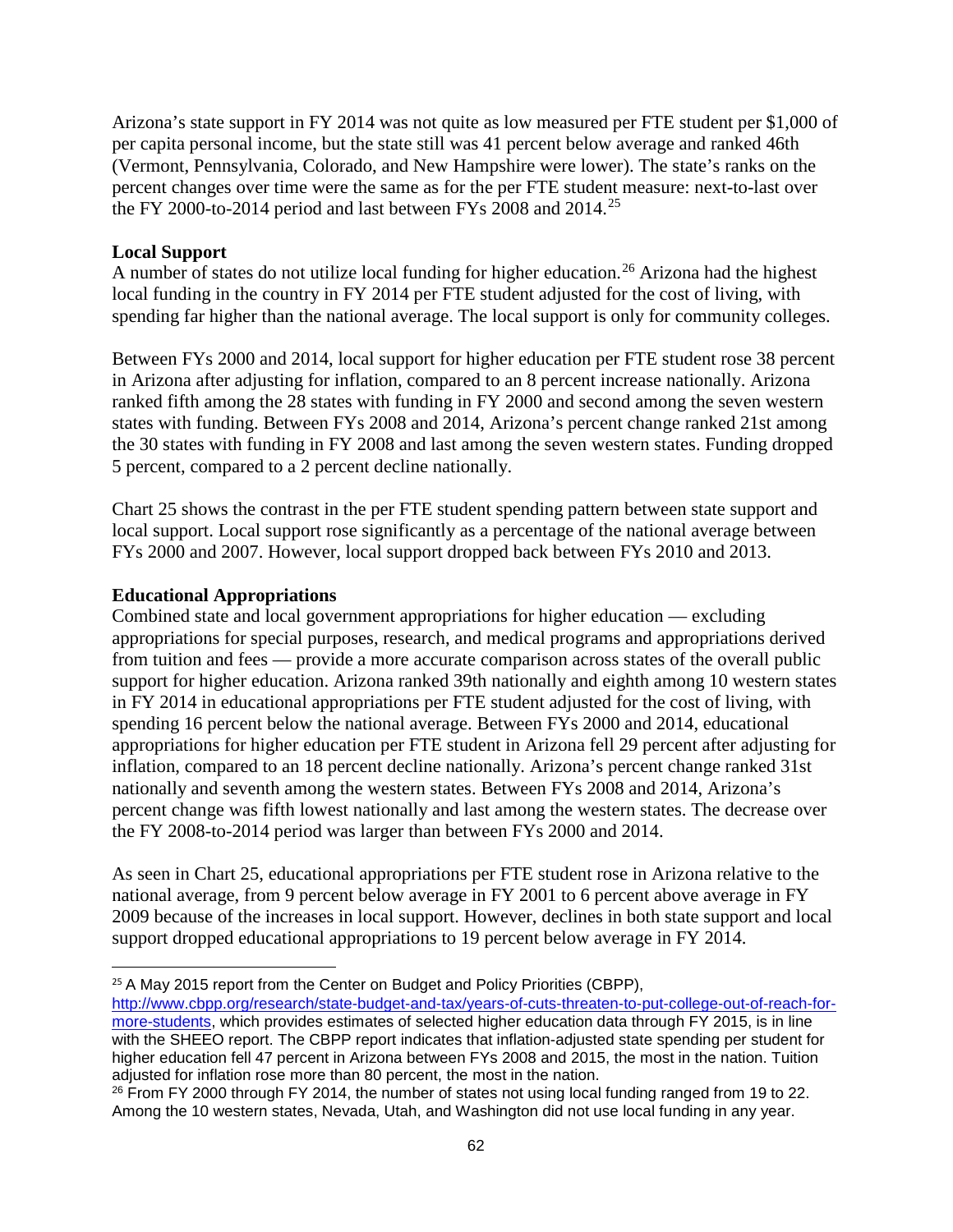Arizona's educational appropriations per FTE student per \$1,000 of per capita personal income was barely less than the national average in FY 2014 and ranked among the middle of the states. While the percentage decrease between FYs 2000 and 2014 also was among the middle of the states, Arizona's percent change between FYs 2008 and 2014 ranked 44th nationally and ninth among the western states.

## **Net Tuition**

Arizona ranked 22nd nationally and third among the 10 western states on net tuition per FTE student adjusted for the cost of living in FY 2014, with a figure 19 percent higher than the national average. The tuition per student comparisons are affected by the differing shares across states of enrollment at different types of institutions of higher education. Each of Arizona's universities is classified as a research institution, the most costly category. In contrast, Arizona has a large number of students enrolled at community colleges, the least costly category.

Between FYs 2000 and 2014, net tuition per FTE student rose 114 percent in Arizona after adjusting for inflation, compared to a 74 percent increase nationally. The increase was the ninth highest in the country and ranked third among the western states. Between FYs 2008 and 2014, net tuition in Arizona rose 50 percent, sixth highest in the nation but only fourth highest among the western states.

As seen in Chart 25, net tuition per FTE student in Arizona ranged from 2-to-11 percent below the national average between FYs 2000 and 2007. Since then, Arizona's figure has climbed relative to the nation, reaching 16 percent above average in FY 2014.

### **Total Educational Revenue**

The sum of educational appropriations and net tuition — minus tuition revenue used for capital outlays or debt servicing — equals SHEEO's total educational revenue measure. Arizona ranked 36th nationally — but third among 10 western states — in FY 2014 in total educational revenue per FTE student adjusted for the cost of living, with spending 2 percent below the national average. Between FYs 2000 and 2014, total educational revenue for higher education per FTE student increased 9 percent after adjusting for inflation, compared to an 8 percent increase nationally. The percent change ranked 27th nationally and fifth among the western states. Between FYs 2008 and 2014, Arizona's percent change ranked 36th nationally and sixth among the western states. The figure dropped 5 percent in Arizona compared to a marginal decrease nationally.

Total educational revenue per FTE student in Arizona was between 6-and-10 percent less than the national average from FYs 2000 through 2006, then briefly rose to slightly above the U.S. average (see Chart 25). However, the figure was back down to 5-to-8 percent below average in FYs 2012 through 2014.

Arizona's total educational revenue per FTE student per \$1,000 of per capita personal income was 16 percent higher than the national average in FY 2014, ranking 14th nationally and highest among the western states. The percent change between FYs 2000 and 2014 and FYs 2008 and 2014 also ranked 14th nationally. The rank among the western states was fourth.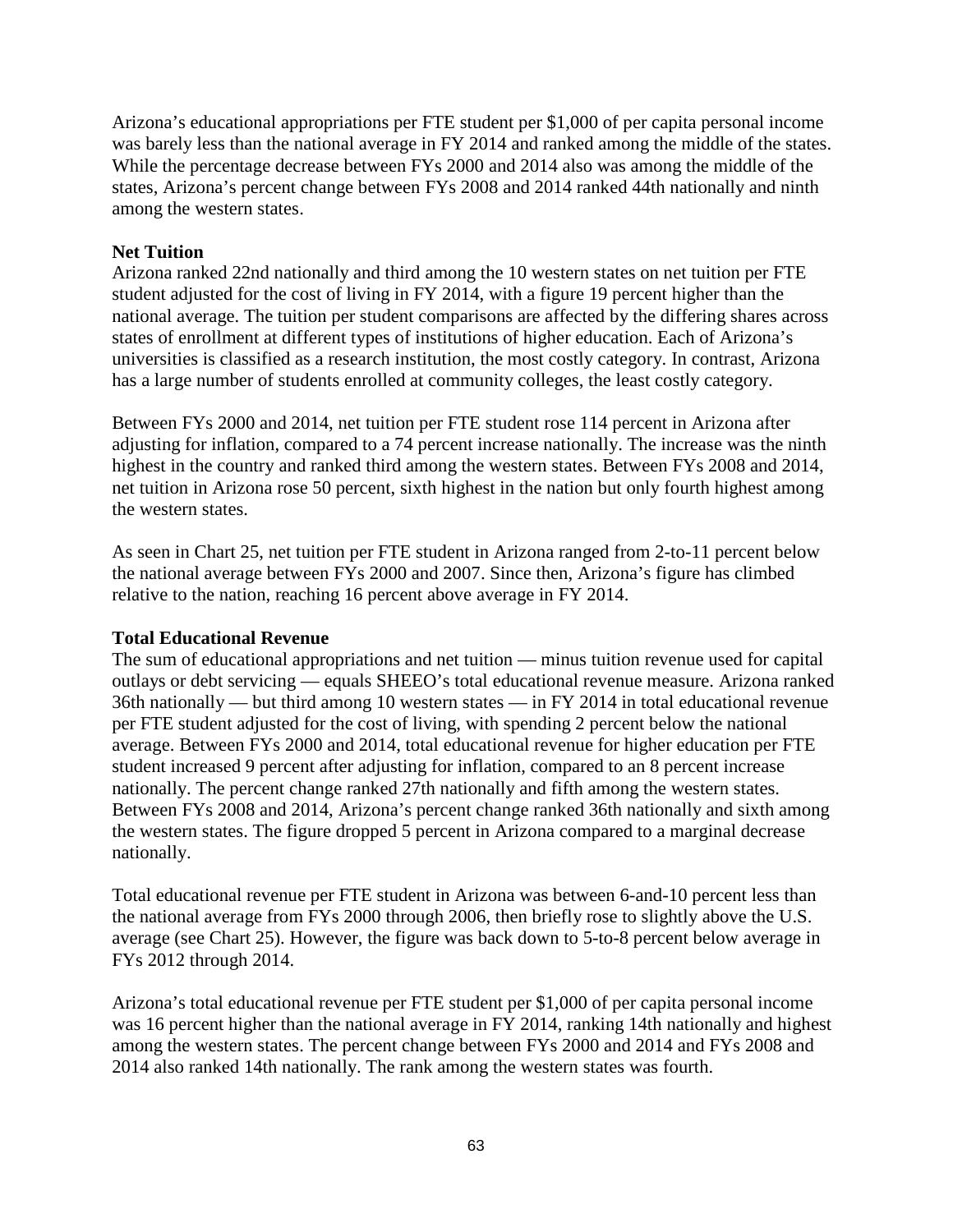### **FUNDING FOR CORRECTIONS PER INMATE**

The combined number of inmates and the combined funding for the Departments of Corrections and Juvenile Corrections are examined in this section — the correctional systems of local governments are not included. The funding figures come from the JLBC and do not include capital outlays.

In Chart 26, the time series of the number of inmates at state correctional facilities per 1,000 state residents is presented. This ratio increased substantially between FYs 1980 and 2010 in large part due to the mandatory sentencing provisions that first took effect in Arizona in 1979. After dropping back slightly from FYs 2010 through 2013, the number of inmates per 1,000 state residents has again begun to climb.

The upward pressure on costs from the disproportionate increase in the number of prisoners has been offset by substantial reductions in expenditures per inmate, adjusted by per capita personal income (see Chart 27). Between FYs 1989 and 2015, general fund appropriations per inmate per \$1,000 of PCPI dropped 46 percent. The decreases were nearly as large for total appropriations (44 percent) and total authorized spending (43 percent). As a result, correctional expenditures per \$1,000 of personal income, as was shown in Chart 17, have essentially been flat.





Note: The number of inmates is the sum of those housed by the Departments of Corrections and Juvenile Corrections.

Sources: Arizona Department of Corrections, "Corrections at a Glance,"

<https://corrections.az.gov/node/452> (number of inmates); Arizona Department of Juvenile Corrections, "Just the Facts,"<http://www.azdjc.gov/JustFacts/JustFacts.asp> (number of inmates); U.S. Department of Commerce, Census Bureau (population through 2000, accessed from Bureau of Economic Analysis, [http://bea.gov/regional/index.htm\)](http://bea.gov/regional/index.htm); and Arizona Department of Administration, Office of Employment and Population Statistics,<https://population.az.gov/> (population since 2001).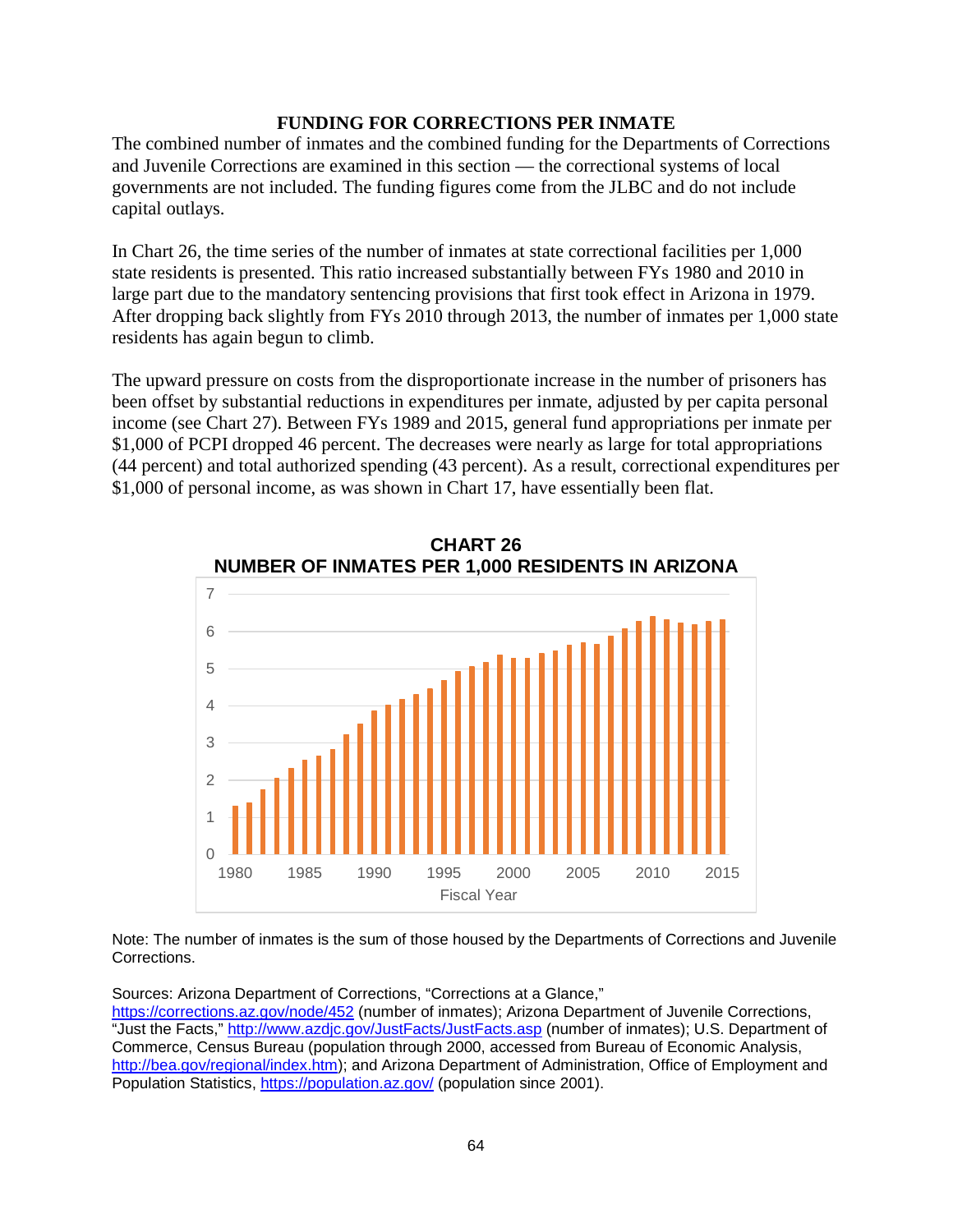

Note: The figures for the Departments of Corrections and Juvenile Corrections are combined.

Sources: Arizona Joint Legislative Budget Committee,<http://www.azleg.gov/jlbc.htm> (expenditures); Arizona Department of Corrections, "Corrections at a Glance,"<https://corrections.az.gov/node/452> (number of inmates); Arizona Department of Juvenile Corrections, "Just the Facts," <http://www.azdjc.gov/JustFacts/JustFacts.asp> (number of inmates); U.S. Department of Commerce, Census Bureau (population through 2000, accessed from Bureau of Economic Analysis, [http://bea.gov/regional/index.htm\)](http://bea.gov/regional/index.htm); Arizona Department of Administration, Office of Employment and Population Statistics,<https://population.az.gov/> (population since 2001); and U.S. Department of Commerce, Bureau of Economic Analysis,<http://bea.gov/regional/index.htm> (personal income).

### **FUNDING FOR SOCIAL SERVICES PER RECIPIENT**

The Arizona Health Care Cost Containment System reports the AHCCCS "population" (enrollment) monthly. The fiscal year annual average is compared to the state's total fiscal year population in Chart 28. The number of enrollees relative to the total population has increased greatly, with nearly one-in-four Arizonans receiving service through an AHCCCS program in FY 2015. The annual rate of increase varies with the economic cycle, with the number of recipients rising rapidly during recessions and declining during economic recoveries. Statutory changes regarding eligibility also affect the number enrolled.

AHCCCS expenditures per enrollee per \$1,000 of per capita personal income are displayed in Chart 29. A gradual downward trend is present in each category of expenditures.

The number enrolled in the supplemental nutrition assistance program (SNAP — previously known as food stamps) and in the temporary assistance to needy families (TANF) program are reported monthly by the Arizona Department of Economic Security. DES also reports total payments through these programs and the average payment per recipient. The fiscal year annual average number of recipients in each of these programs is compared to the state's total fiscal year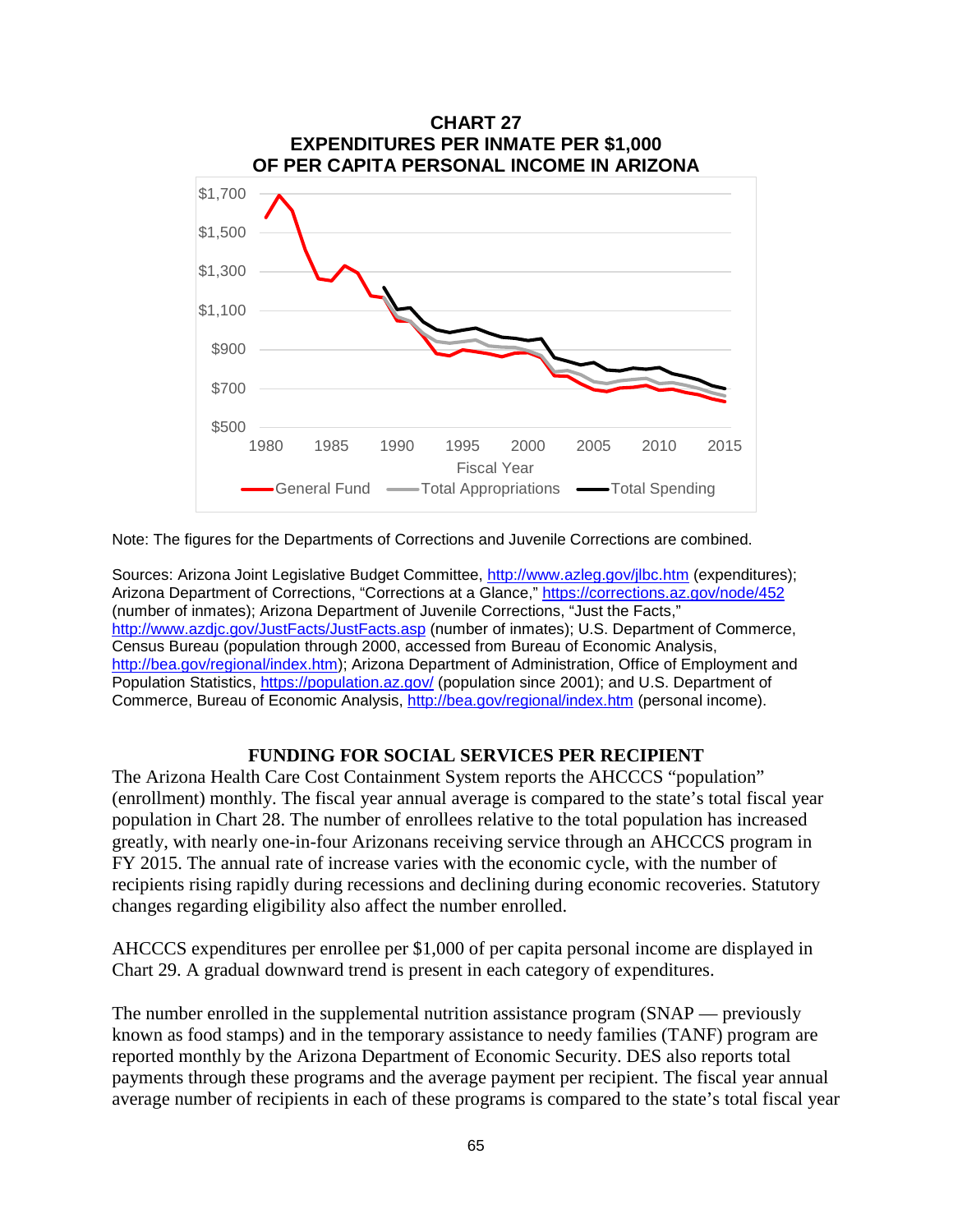population in Chart 30. The percentage of the population qualifying for food stamps is highly cyclical. A very large increase occurred between fiscal years 2008 and 2012. The TANF program serves far fewer individuals, with the number declining over time due to changes in eligibility.

SNAP payments per recipient adjusted for per capita personal income gradually dropped between fiscal years 1992 and 2008 since the payments are not regularly adjusted for inflation. A cost-of-living increase was implemented in FYs 2009 and 2010, but the average payment has dropped since then (see Chart 31). TANF payments per recipient adjusted for PCPI are very low. The amount fell 38 percent between FYs 2002 and 2015.



**CHART 28 NUMBER OF AHCCCS RECIPIENTS PER 1,000 RESIDENTS IN ARIZONA**

Sources: Arizona Health Care Cost Containment System, "Population Highlights," <http://www.azahcccs.gov/reporting/enrollment/population.aspx> (enrollment); U.S. Department of Commerce, Census Bureau (population through 2000, accessed from Bureau of Economic Analysis, [http://bea.gov/regional/index.htm\)](http://bea.gov/regional/index.htm); and Arizona Department of Administration, Office of Employment and Population Statistics,<https://population.az.gov/> (population since 2001).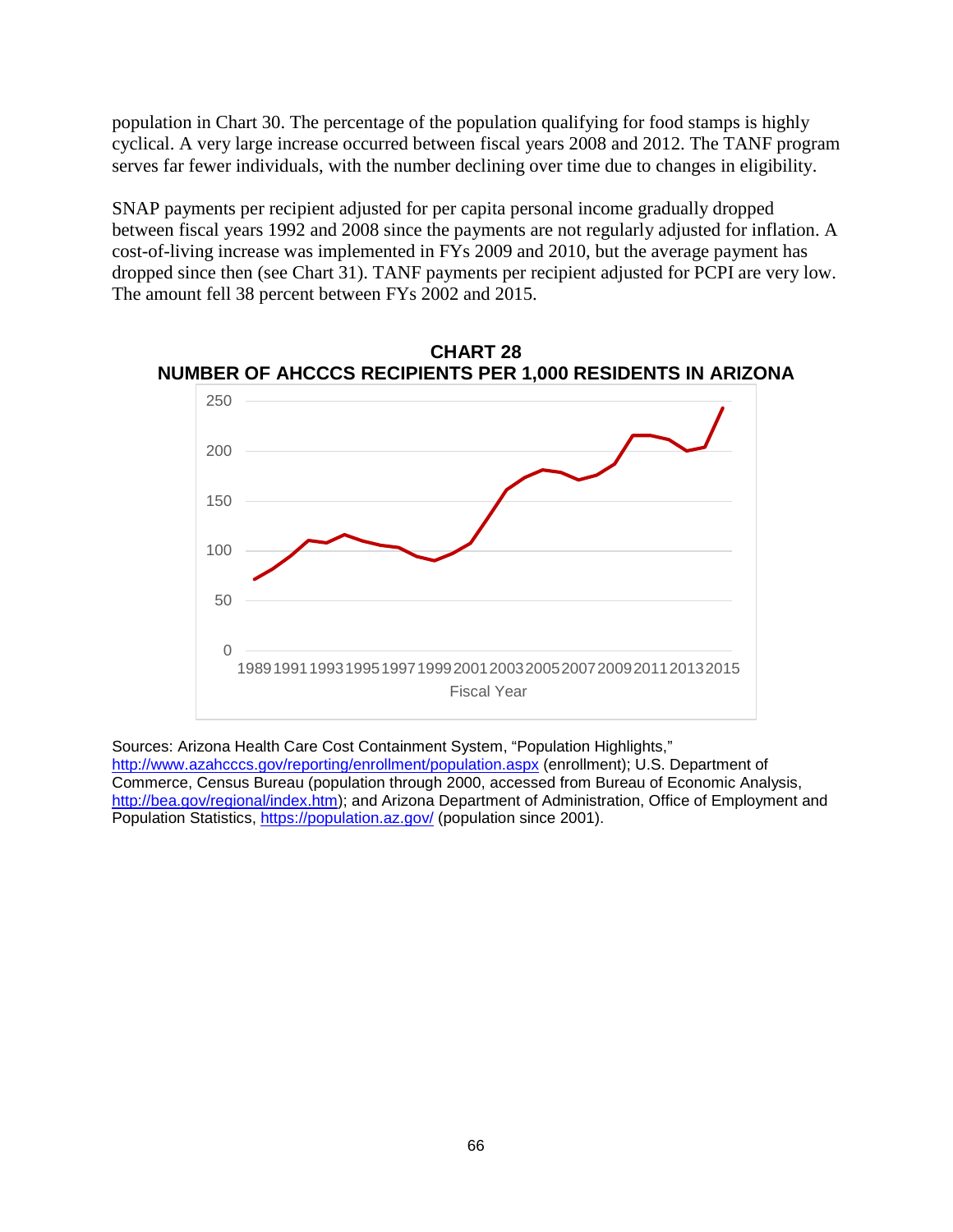

Sources: Arizona Joint Legislative Budget Committee,<http://www.azleg.gov/jlbc.htm> (expenditures); Arizona Health Care Cost Containment System, "Population Highlights," <http://www.azahcccs.gov/reporting/enrollment/population.aspx> (enrollment); U.S. Department of Commerce, Census Bureau (population through 2000, accessed from Bureau of Economic Analysis, [http://bea.gov/regional/index.htm\)](http://bea.gov/regional/index.htm); Arizona Department of Administration, Office of Employment and Population Statistics,<https://population.az.gov/> (population since 2001); and U.S. Department of Commerce, Bureau of Economic Analysis<http://bea.gov/regional/index.htm> (personal income).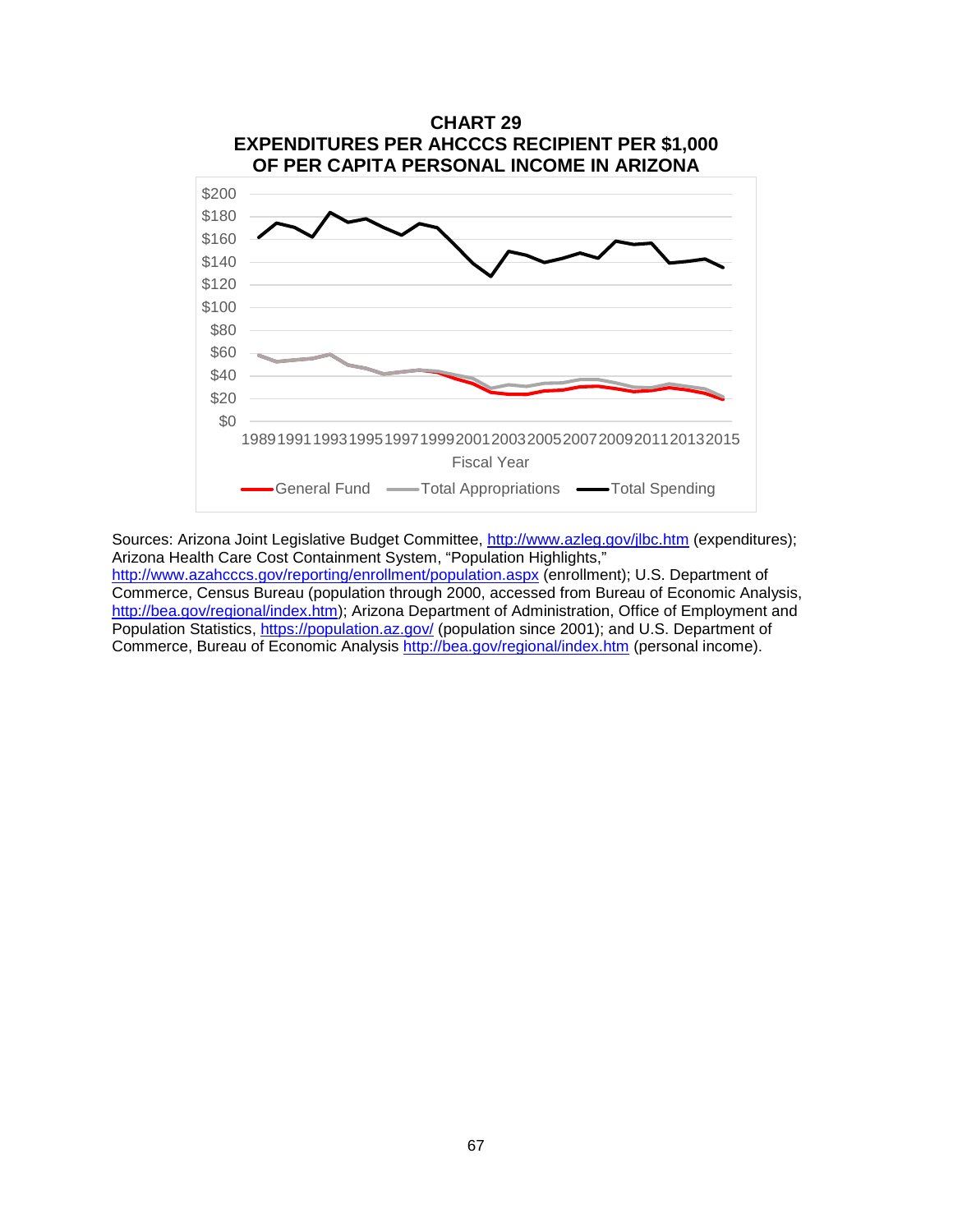

Sources: Arizona Department of Economic Security, "Family Assistance Administration Statistical Bulletin,"<https://www.azdes.gov/appreports.aspx?type=3&category=124> (enrollment); U.S. Department of Commerce, Census Bureau (population through 2000, accessed from Bureau of Economic Analysis, [http://bea.gov/regional/index.htm\)](http://bea.gov/regional/index.htm); and Arizona Department of Administration, Office of Employment and Population Statistics,<https://population.az.gov/> (population since 2001).